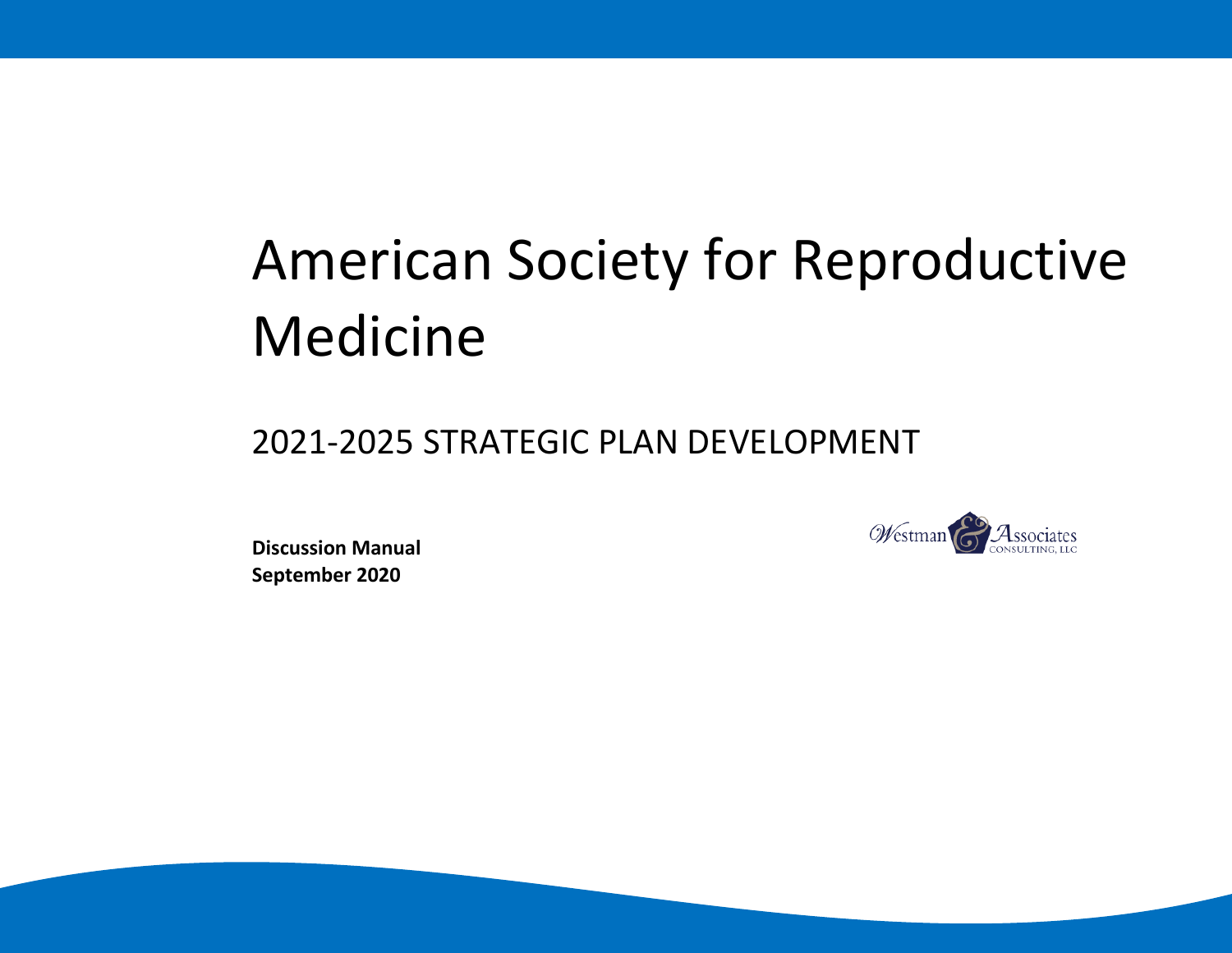| <b>Section</b>          | <b>Section Title</b>                              | <b>Page</b>  |
|-------------------------|---------------------------------------------------|--------------|
| 1                       | <b>Plan Development Overview and Methodology</b>  | $\mathbf{1}$ |
| $\overline{2}$          | <b>Setting the Stage for Plan Development</b>     | 4            |
| $\overline{\mathbf{3}}$ | <b>Strategic Planning Meeting Agenda</b>          | 17           |
| 4                       | <b>Vision, Mission, and Values Statements</b>     | 20           |
| 5                       | <b>Goal and Strategy Development</b>              | 22           |
| $6\phantom{1}6$         | <b>Tactic and Milestone Development</b>           | 26           |
| $\overline{\mathbf{z}}$ | <b>Homework Recap and Next Steps</b>              | 29           |
| 8                       | Appendix – SPA Methodology and ASRM Results       | 31           |
| 9                       | Appendix - Future Focus Survey Narrative Feedback | 37           |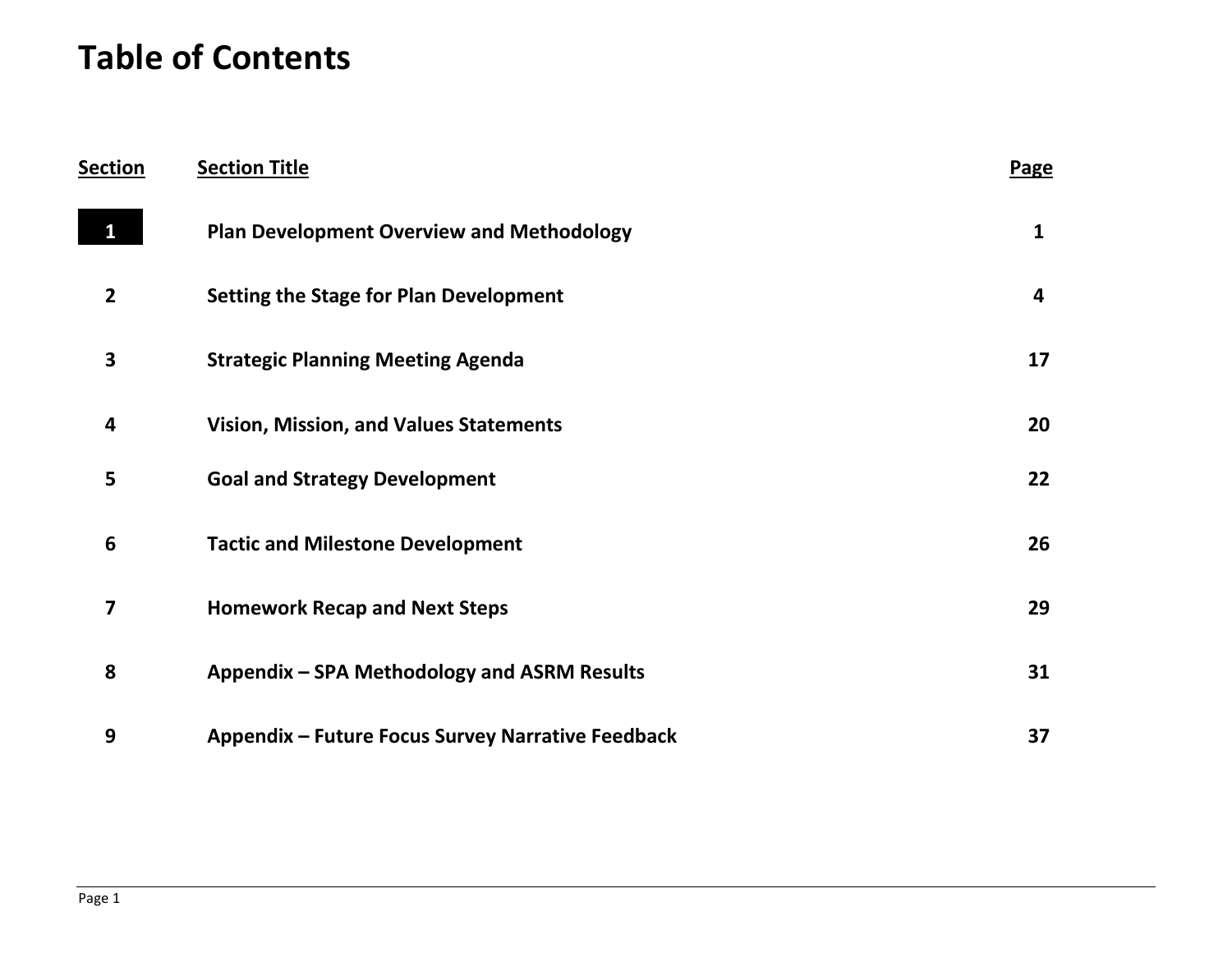# **Plan Development Overview and Methodology**

#### *Background*

The American Society for Reproductive Medicine (ASRM), founded in 1944, has grown to become a multi-disciplinary non-profit professional organization comprised of medical professionals and other professionals with a discipline in the field of reproductive medicine. The society currently has nearly 40 employees and an operating budget of approximately \$12.5 million.

ASRM highly values strategic planning as a means to provide guidance and structure in its forward progression. The most recent strategic plan covered the time period of 2014 – 2019. It provided an excellent roadmap to follow, and the society has been successful in achieving its key goals and tactics. It is now time to finalize a new strategic plan that will take ASRM forward for the next five years.

#### *Plan Development Objective and Methodology*

Westman & Associates (W&A) was engaged to facilitate development of a strategic plan – originally covering the time-period of 2020 – 2024 but extended by a year given the outbreak of COVID-19 and corresponding delays in completing the planning process. The strategic plan will include

- ASRM vision, mission, and values statements **(already completed)**
- Goals and strategies to support attainment of the vision and mission.
- An articulation of potential societal trends that could impact plan implementation and how ASRM will respond if the trends materialize.
- Defined methodologies to employ during plan implementation to:
	- o Communicate progress in attaining plan milestones.
	- o Systematically add, delete, and in other ways modify the strategic plan as warranted by changes in the operating environment.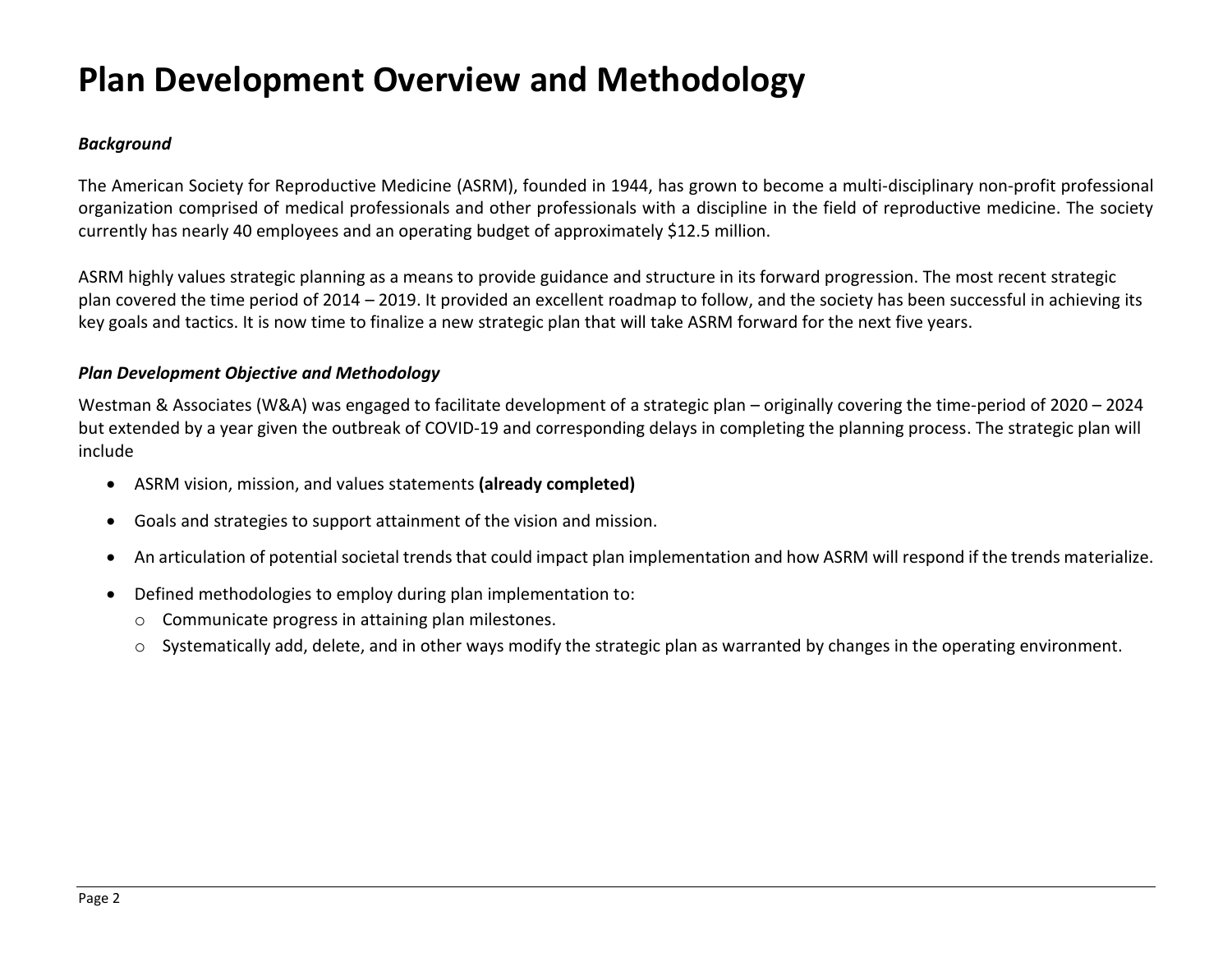# **Plan Development Overview and Methodology**

The following action steps were identified for completion:

| <b>Action Step</b>                                                                                                                                                        | <b>Target Complete</b> |
|---------------------------------------------------------------------------------------------------------------------------------------------------------------------------|------------------------|
| Step 1: Gather and analyze documentation                                                                                                                                  | Complete               |
| Step 2: Facilitate development of a strategic program analysis pertaining to ASRM's current products, programs,<br>and services                                           | Complete               |
| Step 3: Conduct individual interviews with ASRM member and staff leaders                                                                                                  | Complete (35)          |
| Step 4: Facilitate a survey process with member leaders to follow up on interview results                                                                                 | Complete               |
| Step 5: Facilitate an additional survey with member leaders to elicit perceptions of possible values statements and<br>future trends that could impact ASRM               | Complete               |
| Step 6: Prepare a discussion manual summarizing results from the surveys, along with providing a framework for<br>discussion during a strategic plan development retreat. | Complete               |
| Step 7: Facilitate a strategic planning retreat.                                                                                                                          | September 21-23        |
| Step 8: Prepare a planning retreat results report.                                                                                                                        | September 30           |
| Step 9: Facilitate debriefing teleconference                                                                                                                              | Mid-October            |
| Step 10. Finalize tactical priorities, funding, and metrics (proposed by staff and approved by the Board)                                                                 | November-<br>December  |

The following sections of this manual should be referenced by retreat participants in preparing to effectively contribute to strategic plan development.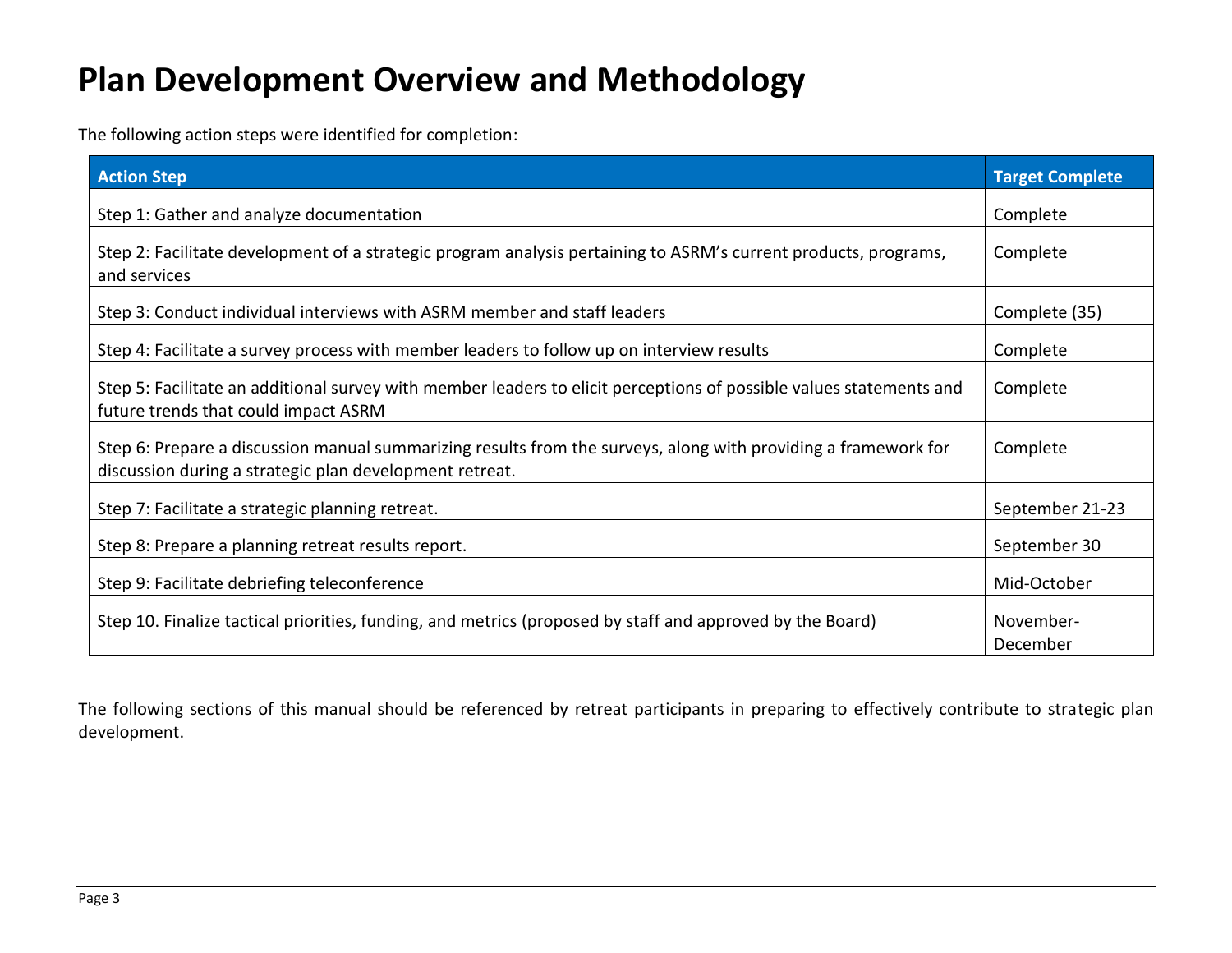| <b>Section</b>          | <b>Section Title</b>                              | <b>Page</b>             |
|-------------------------|---------------------------------------------------|-------------------------|
| $\mathbf{1}$            | <b>Plan Development Overview and Methodology</b>  | $\mathbf{1}$            |
| $\overline{2}$          | <b>Setting the Stage for Plan Development</b>     | $\overline{\mathbf{4}}$ |
| $\overline{\mathbf{3}}$ | <b>Strategic Planning Meeting Agenda</b>          | 17                      |
| 4                       | <b>Vision, Mission, and Values Statements</b>     | 20                      |
| 5                       | <b>Goal and Strategy Development</b>              | 22                      |
| 6                       | <b>Tactic and Milestone Development</b>           | 26                      |
| $\overline{\mathbf{z}}$ | <b>Homework Recap and Next Steps</b>              | 29                      |
| 8                       | Appendix - SPA Methodology and ASRM Results       | 31                      |
| 9                       | Appendix - Future Focus Survey Narrative Feedback | 37                      |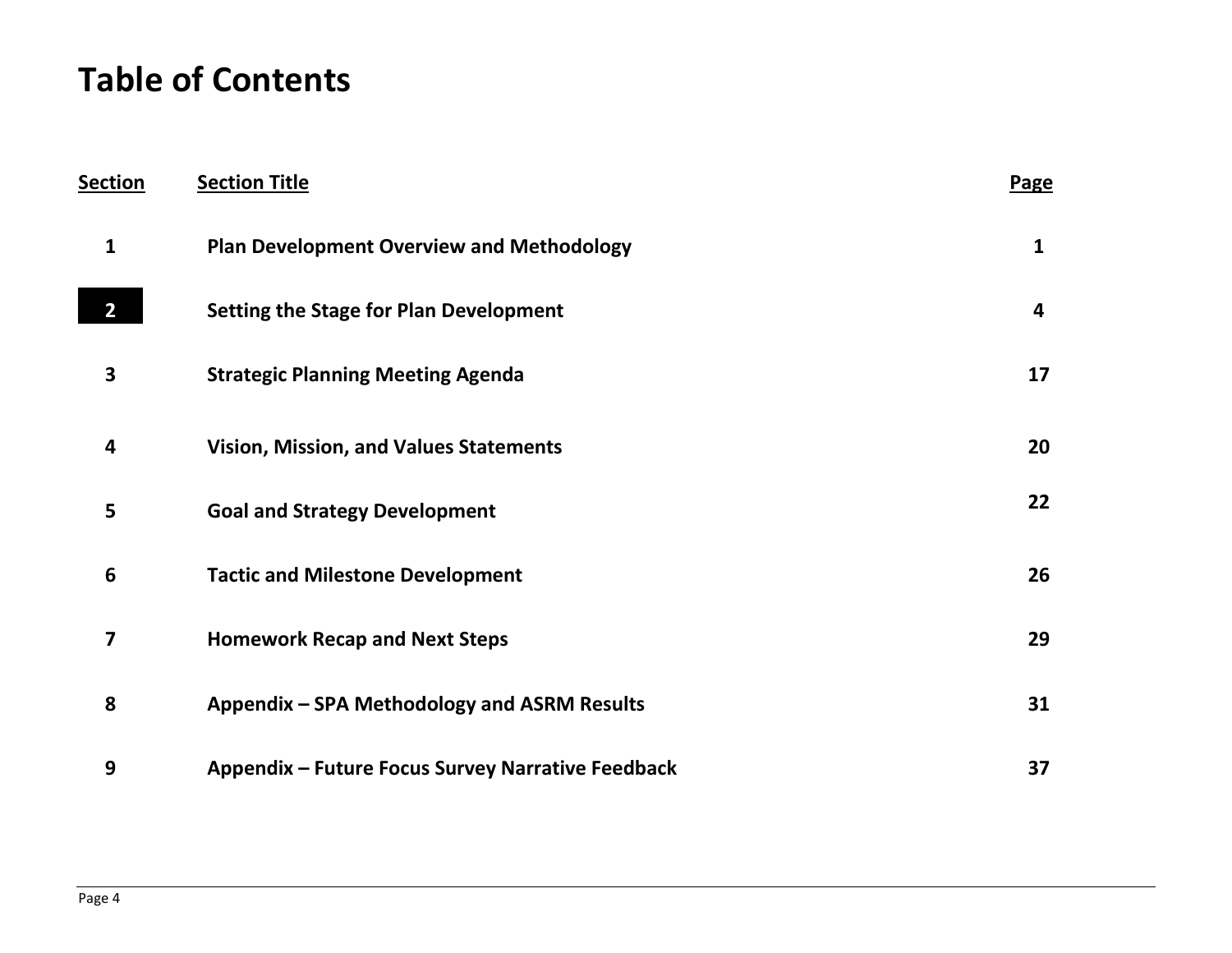### *Overview*

ASRM leaders have only two days together in September to develop a strategic plan framework covering the time-period of 2021-2025. It was therefore imperative that a significant amount of pre-work be undertaken to make the best use of our time together. This involved W&A facilitating 35 individual interviews and administering two survey processes - building on interview results and addressing various strategic issues. Collectively, these activities resulted in a set of data that will enable us to "hit the ground running" at the retreat.

### *Future Focus Survey*

A total of 209 ASRM stakeholders participated in this survey process, which included both quantitative and narrative response questions. The survey elicited feedback on 38 potential future priorities – any of which could serve as a basis for developing goal and strategy statements. These potential priorities were categorized as follows:

- Membership, Recruitment, and Engagement
- Professional and Patient Education
- Advocacy and Reputation Management
- Research

Survey respondents were asked to assess the level of criticality that should be placed on each of the potential priorities. They were also given an opportunity to provide narrative feedback relative to their choices. Quantitative survey results are presented on the following pages, with verbatim narrative feedback conveyed in the Appendix.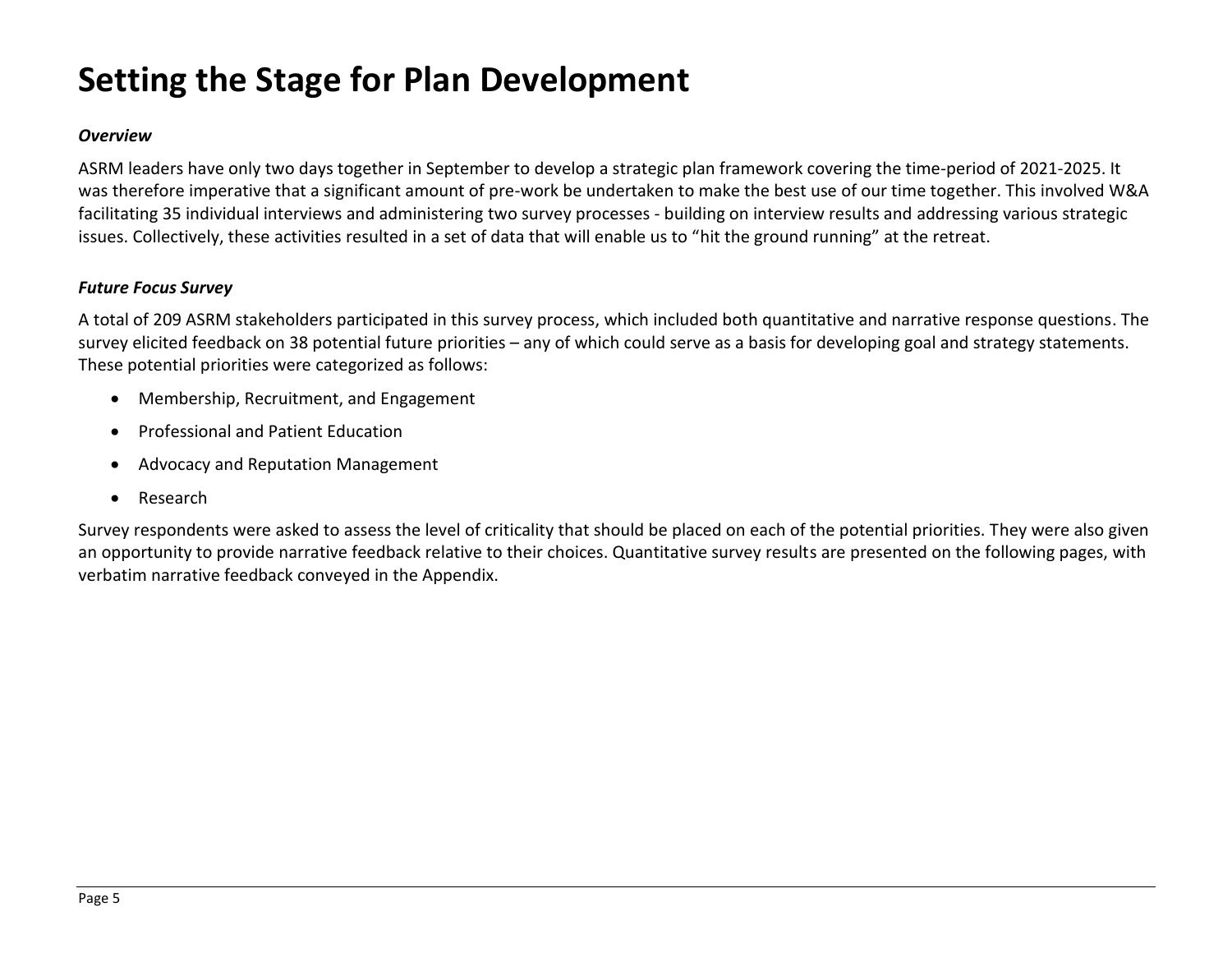### *Future Focus Survey*

### **Survey Demographics**

| Leadership role                            |     |                                                                      |     |
|--------------------------------------------|-----|----------------------------------------------------------------------|-----|
| Affiliate society, PG, or SIG Board member | 56% | Age                                                                  |     |
| ASRM Board or committee member             | 28% | 40 years or under                                                    | 18% |
| <b>Neither</b>                             | 16% | 41-60 years                                                          | 52% |
|                                            |     | Over 60 years                                                        | 29% |
| Career role                                |     |                                                                      |     |
| Physician                                  | 67% | Number of ASRM annual meetings attended last 5 years:                |     |
| Basic scientist                            | 5%  | None                                                                 | 4%  |
| Nurse                                      | 3%  | 1 or 2                                                               | 11% |
| Laboratory personnel                       | 8%  | 3 or 4                                                               | 31% |
| Non-physician administrator                | 2%  | All five                                                             | 54% |
| Legal professional                         | 3%  |                                                                      |     |
| Other                                      | 12% | Self-perceived utilization of ASRM products, programs, and services: |     |
|                                            |     | Heavy user                                                           | 25% |
| Location                                   |     | Moderate user                                                        | 59% |
| Live in the US                             | 91% | Minimal user                                                         | 16% |
| Outside the US                             | 9%  |                                                                      |     |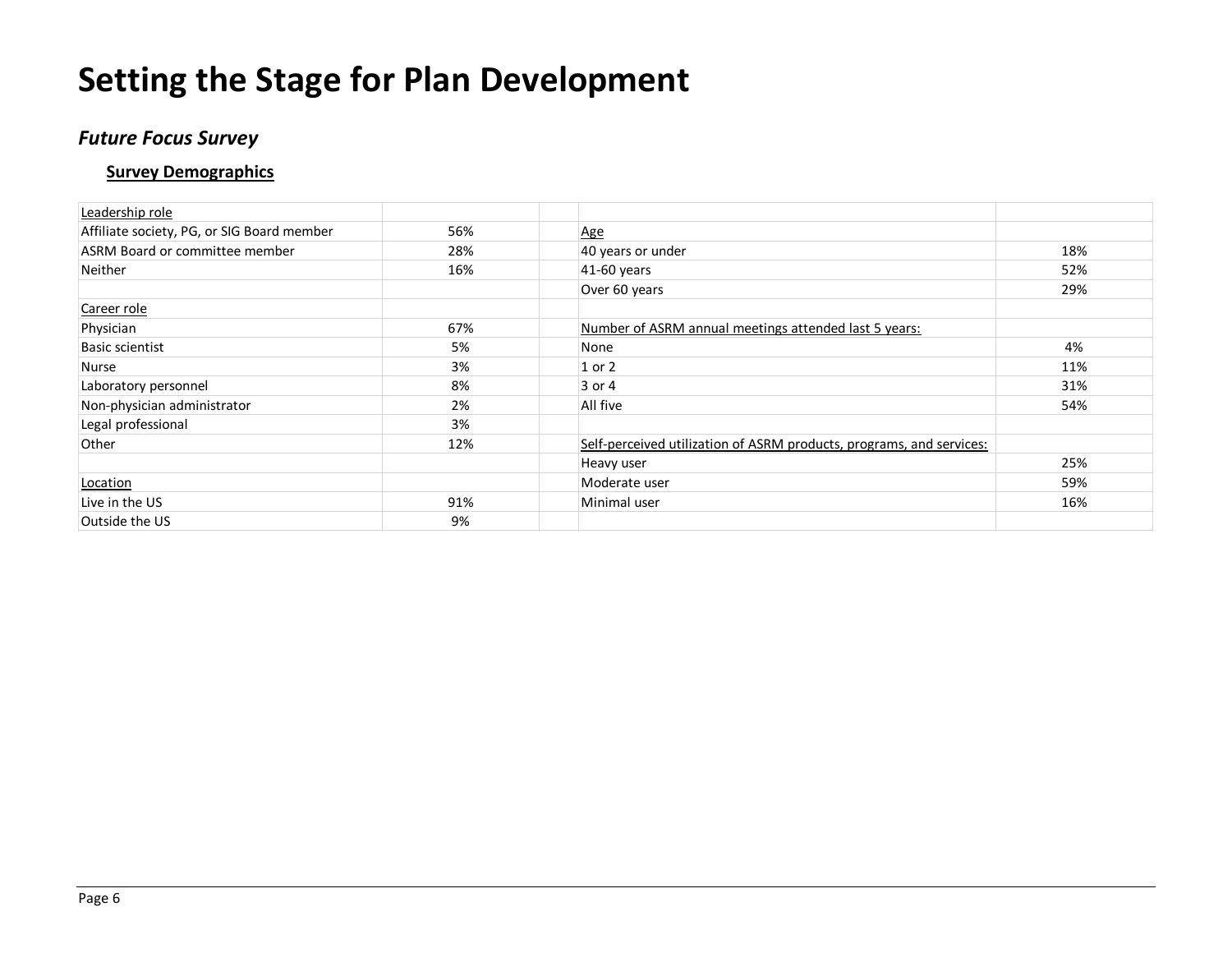### *Future Focus Survey*

### **How ASRM Should Address Potential** *Membership, Recruitment, and Engagement* **Strategic Directions**

| <b>Potential Strategic Directions</b>                                    | <b>Critical to Address</b> | <b>Important to Address</b> | <b>Nice to Address</b> | <b>No Need to Address</b> |  |
|--------------------------------------------------------------------------|----------------------------|-----------------------------|------------------------|---------------------------|--|
| Increase focus on recruiting and engaging with early-career              | 52%                        | 39%                         | 8%                     | 1%                        |  |
| professionals                                                            |                            |                             |                        |                           |  |
| Increase focus on recruiting and engaging with non-physician care team   | 28%                        | 48%                         | 24%                    | 1%                        |  |
| professionals                                                            |                            |                             |                        |                           |  |
| Increase focus on recruiting and engaging individuals of diverse         | 38%                        | 43%                         | 16%                    | 2%                        |  |
| backgrounds                                                              |                            |                             |                        |                           |  |
| Increase focus on recruiting and engaging international reproductive     | 24%                        | 40%                         | 31%                    | 5%                        |  |
| health professionals                                                     |                            |                             |                        |                           |  |
| Enhance recruitment and engagement of practitioners who care for         |                            |                             |                        |                           |  |
| patients with reproductive disorders (e.g. endometriosis, leiomyomas,    | 27%                        | 41%                         | 28%                    | 4%                        |  |
| menopause, PCOS, hirsutism, etc.) but who do not primarily treat         |                            |                             |                        |                           |  |
| infertility.                                                             |                            |                             |                        |                           |  |
| Enhance focus on providing group memberships to group                    | 14%                        | 35%                         | 41%                    | 10%                       |  |
| practices/organizations                                                  |                            |                             |                        |                           |  |
| Refresh the ASRM annual Congress                                         | 23%                        | 41%                         | 33%                    | 4%                        |  |
| Increase utilization of social media to foster relationship/community    | 30%                        | 40%                         | 27%                    | 2%                        |  |
| building amongst members                                                 |                            |                             |                        |                           |  |
| Increase engagement with Affiliate Societies, Professional Groups (PGs), | 42%                        | 39%                         | 17%                    | 1%                        |  |
| and special interest groups (SIGs)                                       |                            |                             |                        |                           |  |
| Launch a philanthropic campaign to build the ASRM endowment to           | 26%                        | 44%                         | 25%                    | 5%                        |  |
| enhance organizational sustainability and member value                   |                            |                             |                        |                           |  |
| Develop consulting services to assist members in improving their         | 15%                        | 41%                         | 37%                    | 7%                        |  |
| administrative and operational efficiency and effectiveness              |                            |                             |                        |                           |  |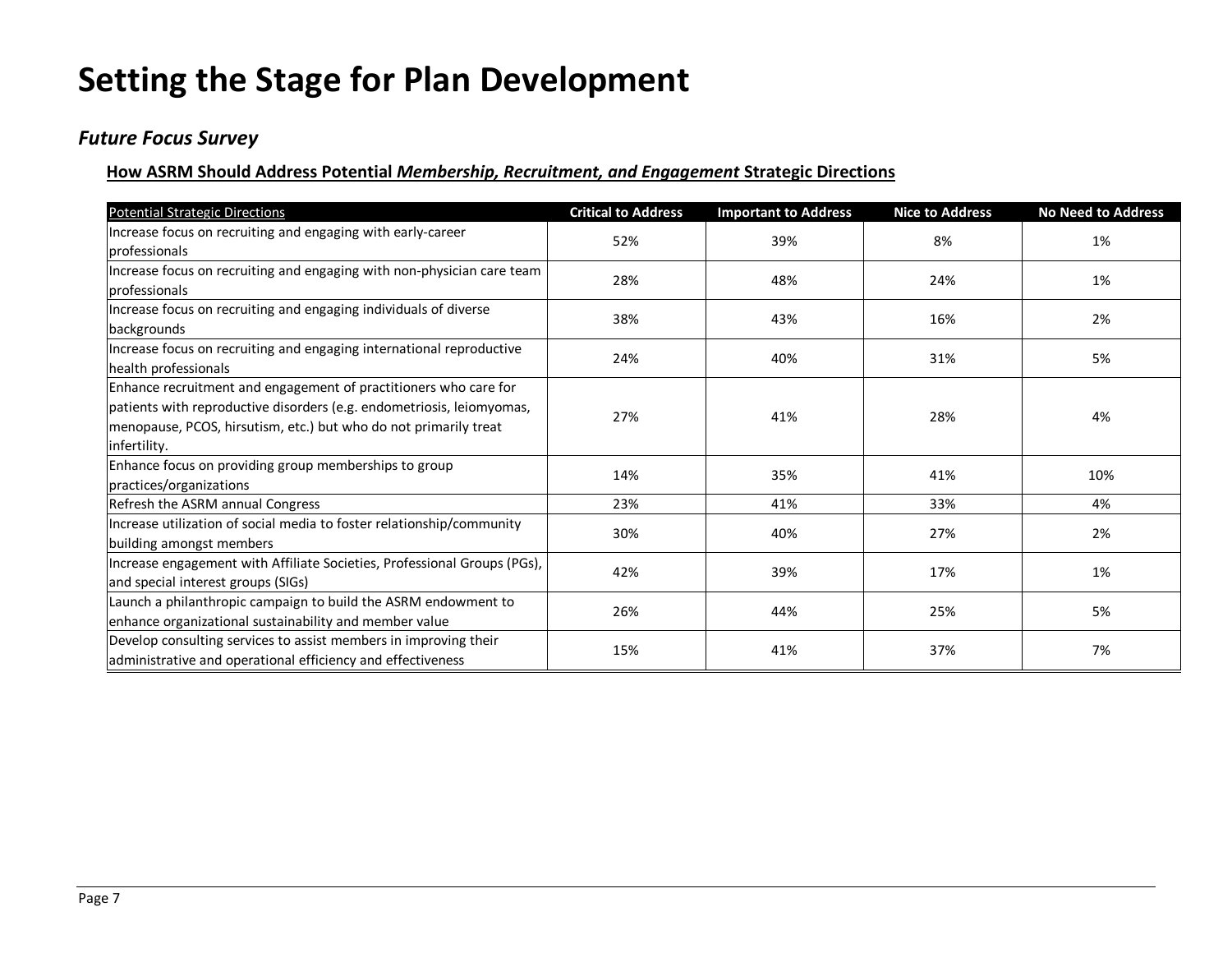### *Future Focus Survey*

### **How ASRM Should Address Potential** *Professional and Patient Education* **Strategic Directions**

| <b>Potential Strategic Directions</b>                                | <b>Critical to Address</b> | <b>Important to Address</b> | <b>Nice to Address</b> | <b>No Need to Address</b> |
|----------------------------------------------------------------------|----------------------------|-----------------------------|------------------------|---------------------------|
| Introduce new practice pedagogies in delivering education            | 22%                        | 50%                         | 25%                    | 3%                        |
| Further develop education opportunities for residents in training.   | 27%                        | 46%                         | 25%                    | 2%                        |
| Increase educational opportunities for non-physicians at ASRM annual | 25%                        | 40%                         | 32%                    | 3%                        |
| meetings                                                             |                            |                             |                        |                           |
| Enhance and expand ASRM's simulation education programs              | 17%                        | 41%                         | 37%                    | 6%                        |
| Develop leadership development programs for members                  | 32%                        | 43%                         | 20%                    | 5%                        |
| Enhance educational on the non-infertility management of patients    |                            |                             |                        |                           |
| with reproductive disorders such as endometriosis, leiomyomas,       | 20%                        | 49%                         | 27%                    | 4%                        |
| menopause, PCOS, hirsutism, etc.                                     |                            |                             |                        |                           |
| Develop ASRM's non-physician reproductive health provider            | 23%                        | 39%                         | 34%                    | 4%                        |
| accreditation programs and processes                                 |                            |                             |                        |                           |
| Expand patient education resources                                   | 39%                        | 47%                         | 12%                    | 3%                        |
| Enhance accessibility and ease of use of ASRM educational assets     | 43%                        | 38%                         | 17%                    | 2%                        |
| Improve ASRM's website                                               | 35%                        | 35%                         | 27%                    | 3%                        |
| Increase the use of social media for enhanced patient and provider   | 36%                        | 35%                         | 25%                    | 5%                        |
| education                                                            |                            |                             |                        |                           |
| Increase the use of mobile apps for enhanced patient and provider    | 36%                        | 41%                         |                        | 6%                        |
| education                                                            |                            |                             | 17%                    |                           |
| Identify opportunities to monetize ASRM's educational offerings      | 12%                        | 40%                         | 26%                    | 21%                       |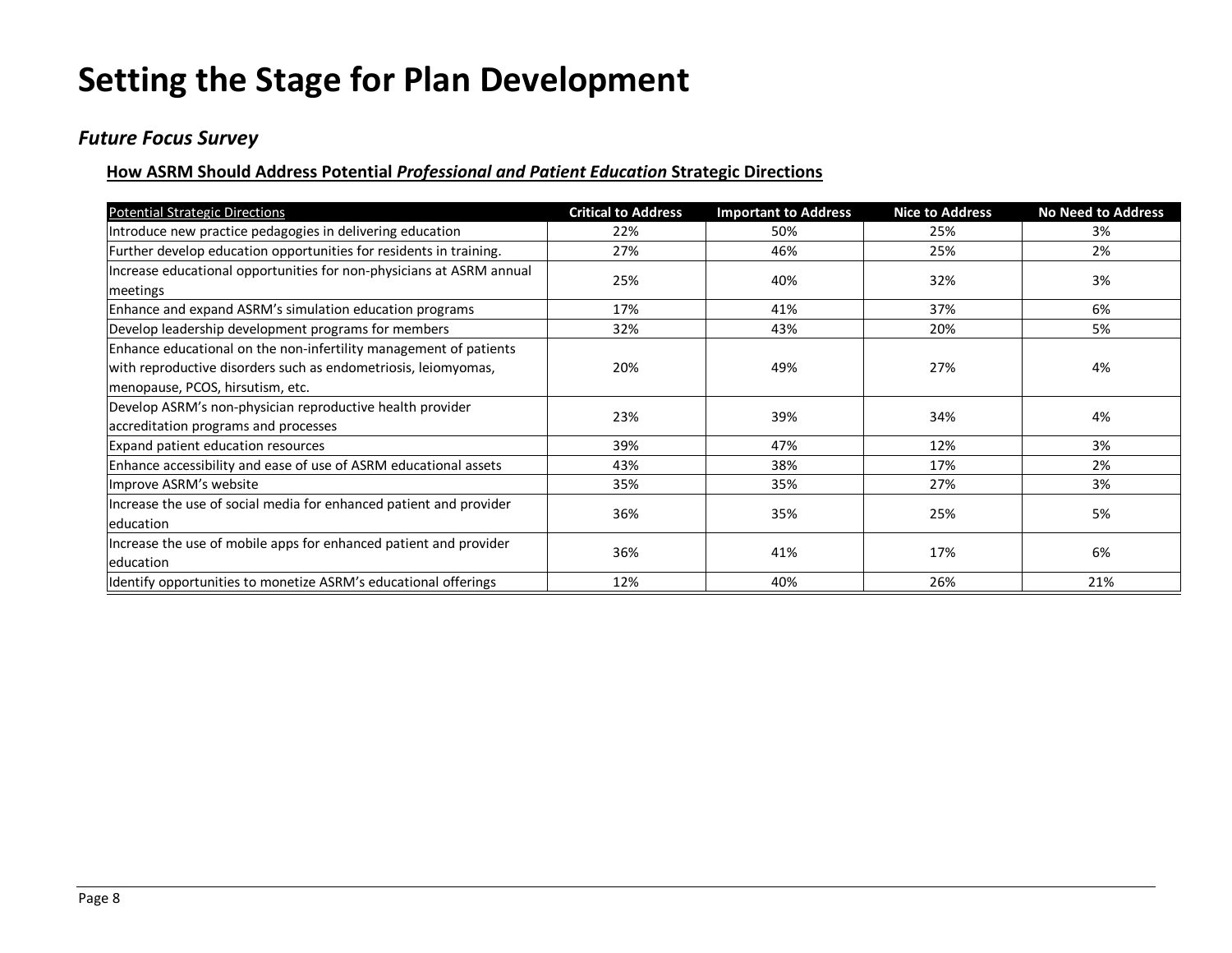### *Future Focus Survey*

### **How ASRM Should Address Potential** *Advocacy and Reputation Management* **Strategic Directions**

| <b>Potential Strategic Directions</b>                                                                                             | <b>Critical to Address</b> | <b>Important to Address</b> | <b>Nice to Address</b> | <b>No Need to Address</b> |
|-----------------------------------------------------------------------------------------------------------------------------------|----------------------------|-----------------------------|------------------------|---------------------------|
| Focus advocacy on state level legislation impacting reproductive health                                                           | 68%                        | 24%                         | 8%                     | 1%                        |
| Focus advocacy on federal level legislation impacting reproductive<br>health                                                      | 67%                        | 25%                         | 6%                     | 2%                        |
| Focus advocacy on governmental agencies to further infertility care<br>coverage and reimbursement                                 | 57%                        | 34%                         | 8%                     | 1%                        |
| Focus advocacy on employers to provide further infertility care<br>coverage and reimbursement                                     | 51%                        | 37%                         | 11%                    | 1%                        |
| Focus advocacy on managing and mitigating government regulation                                                                   | 52%                        | 35%                         | 12%                    | 1%                        |
| Focus advocacy on the international arena to improve reproductive<br>health care in lower income countries                        | 20%                        | 40%                         | 34%                    | 6%                        |
| Identify and engage "influencers" of public opinion (entertainment,<br>sports, broadcast figures, etc.) to further ASRM messaging | 22%                        | 44%                         | 28%                    | 7%                        |
| Develop a proactive communications strategy to manage and drive<br>media messaging on reproductive health                         | 48%                        | 40%                         | 11%                    | 2%                        |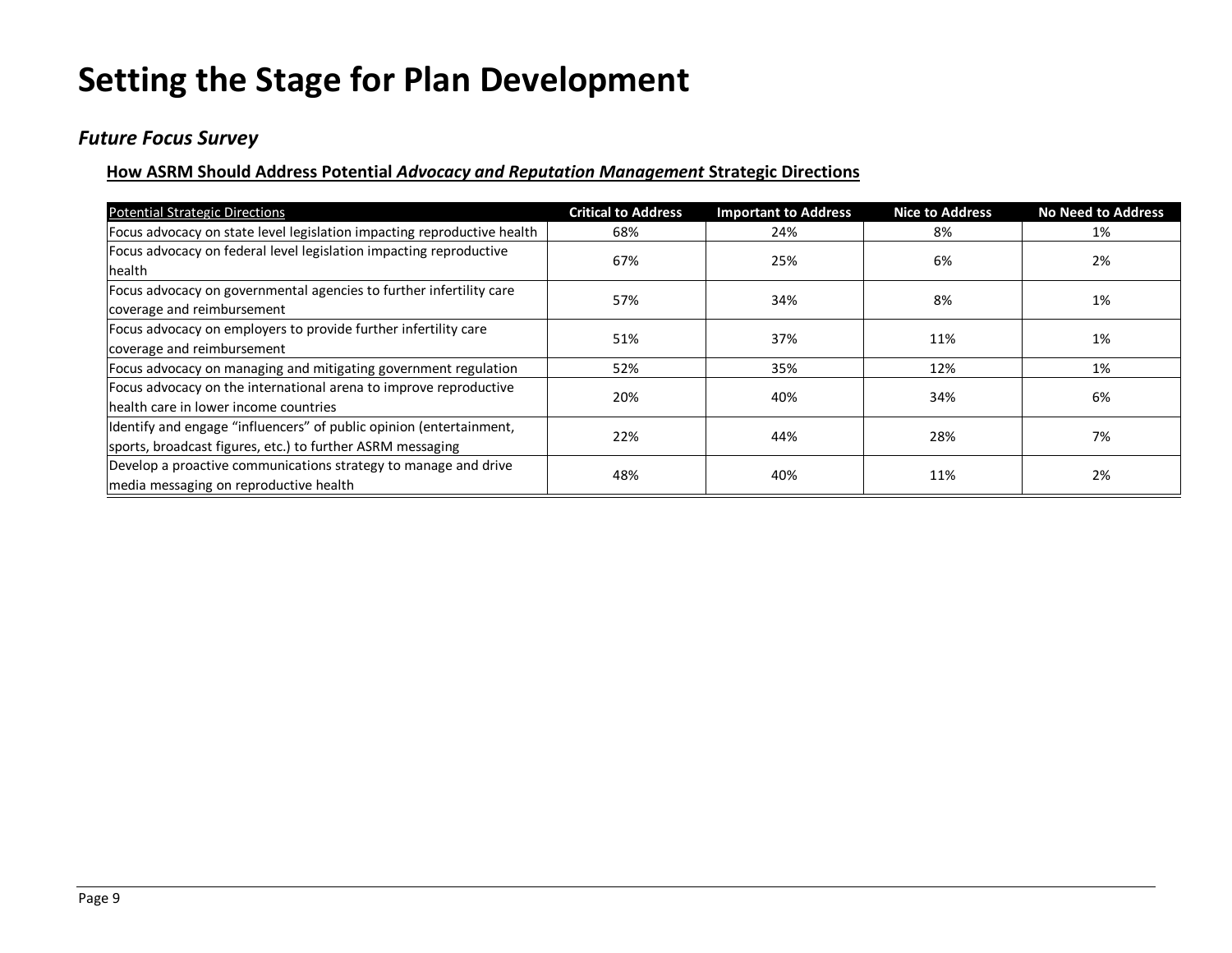### *Future Focus Survey*

### **How ASRM Should Address Potential** *Research* **Strategic Directions**

| <b>Potential Strategic Directions</b>                                                                                          | <b>Critical to Address</b> | <b>Important to Address</b> | <b>Nice to Address</b> | <b>No Need to Address</b> |
|--------------------------------------------------------------------------------------------------------------------------------|----------------------------|-----------------------------|------------------------|---------------------------|
| Support and fund any and all reproductive health research to the extent<br>possible                                            | 25%                        | 46%                         | 24%                    | 5%                        |
| Support and fund reproductive health research to the extent possible,<br>but only if it is not fundable by government agencies | 25%                        | 39%                         | 28%                    | 7%                        |
| Develop a program to support the compensation and expenses of<br>trainees in reproductive health                               | 14%                        | 28%                         | 47%                    | 10%                       |
| Further develop the ASRM Research Institute's operational<br>linfrastructure                                                   | 30%                        | 43%                         | 24%                    | 4%                        |
| Launch a philanthropic campaign to assure sustainability of the ASRM's<br>Research Institute and research granting             | 34%                        | 43%                         | 22%                    | 1%                        |
| Develop an ancillary business leveraging and monetizing ASRM's<br>registries and other databases (e.g. for contract research)  | 14%                        | 33%                         | 43%                    | 10%                       |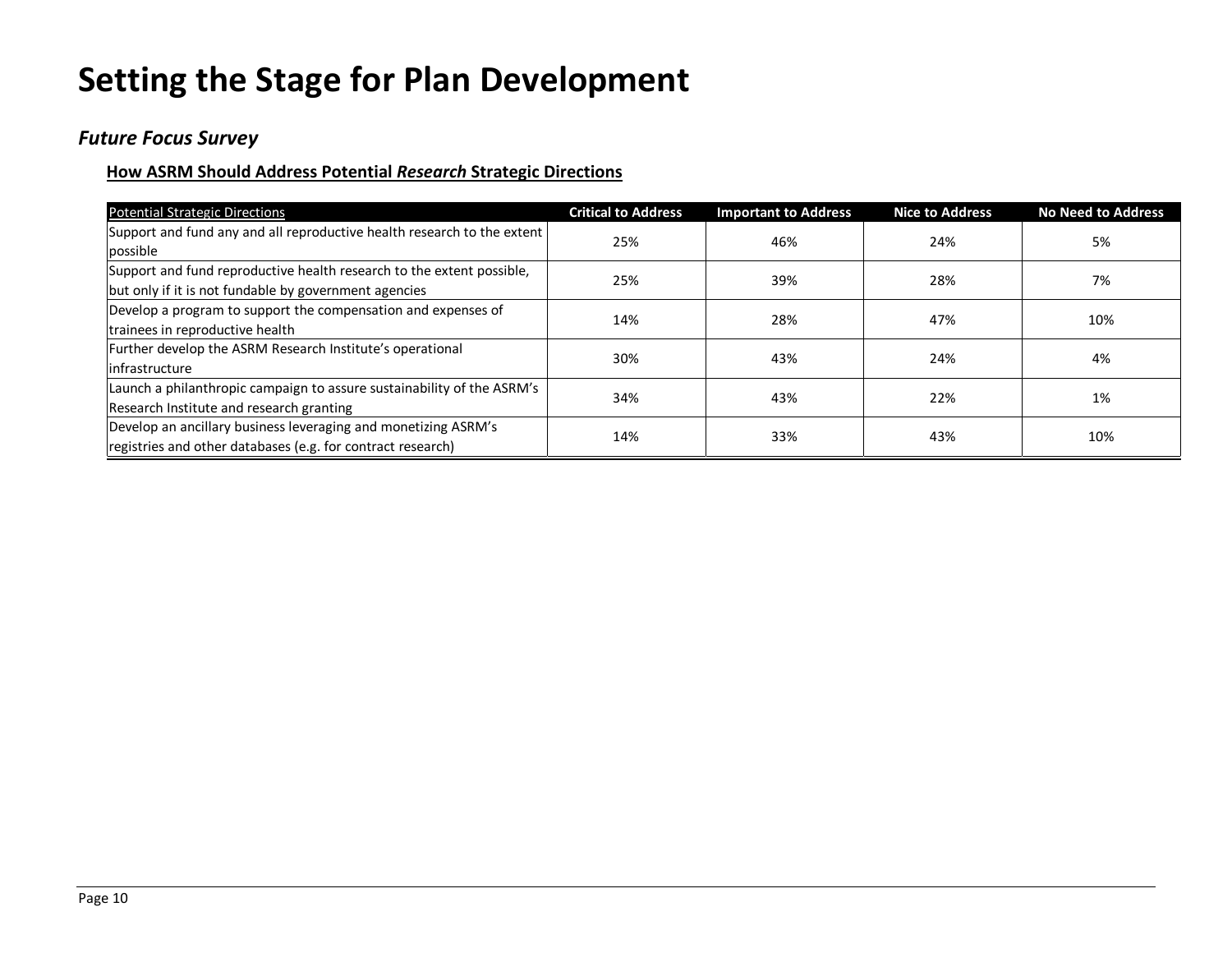### *Future Focus Survey*

### **How ASRM Should Address Potential Strategic Directions –** *Top to Bottom Relative to Critical to Address*

| <b>Potential Strategic Directions</b>                                    | <b>Critical to Address</b> | <b>Important to Address</b> | <b>Nice to Address</b> | <b>No Need to Address</b> |
|--------------------------------------------------------------------------|----------------------------|-----------------------------|------------------------|---------------------------|
| Focus advocacy on state level legislation impacting reproductive health  | 68%                        | 24%                         | 8%                     | 1%                        |
| Focus advocacy on federal level legislation impacting reproductive       |                            |                             |                        |                           |
| health                                                                   | 67%                        | 25%                         | 6%                     | 2%                        |
| Focus advocacy on governmental agencies to further infertility care      | 57%                        | 34%                         | 8%                     | 1%                        |
| coverage and reimbursement                                               |                            |                             |                        |                           |
| Focus advocacy on managing and mitigating government regulation          | 52%                        | 35%                         | 12%                    | 1%                        |
| Increase focus on recruiting and engaging with early-career              | 52%                        | 39%                         | 8%                     | 1%                        |
| professionals                                                            |                            |                             |                        |                           |
| Focus advocacy on employers to provide further infertility care          | 51%                        | 37%                         | 11%                    | 1%                        |
| coverage and reimbursement                                               |                            |                             |                        |                           |
| Develop a proactive communications strategy to manage and drive          | 48%                        | 40%                         | 11%                    | 2%                        |
| media messaging on reproductive health                                   |                            |                             |                        |                           |
| Enhance accessibility and ease of use of ASRM educational assets         | 43%                        | 38%                         | 17%                    | 2%                        |
| Increase engagement with Affiliate Societies, Professional Groups (PGs), | 42%                        | 39%                         | 17%                    | 1%                        |
| and special interest groups (SIGs)                                       |                            |                             |                        |                           |
| Expand patient education resources                                       | 39%                        | 47%                         | 12%                    | 3%                        |
| Increase focus on recruiting and engaging individuals of diverse         | 38%                        | 43%                         | 16%                    | 2%                        |
| backgrounds                                                              |                            |                             |                        |                           |
| Increase the use of mobile apps for enhanced patient and provider        | 36%                        | 41%                         | 17%                    | 6%                        |
| education                                                                |                            |                             |                        |                           |
| Increase the use of social media for enhanced patient and provider       | 36%                        | 35%                         | 25%                    | 5%                        |
| education                                                                |                            |                             |                        |                           |
| Improve ASRM's website                                                   | 35%                        | 35%                         | 27%                    | 3%                        |
| Launch a philanthropic campaign to assure sustainability of the ASRM's   | 34%                        | 43%                         | 22%                    | 1%                        |
| Research Institute and research granting                                 |                            |                             |                        |                           |
| Develop leadership development programs for members                      | 32%                        | 43%                         | 20%                    | 5%                        |
| Increase utilization of social media to foster relationship/community    | 30%                        | 40%                         | 27%                    | 2%                        |
| building amongst members                                                 |                            |                             |                        |                           |
| Further develop the ASRM Research Institute's operational                | 30%                        | 43%                         | 24%                    | 4%                        |
| infrastructure                                                           |                            |                             |                        |                           |
| Increase focus on recruiting and engaging with non-physician care team   | 28%                        | 48%                         | 24%                    | 1%                        |
| professionals                                                            |                            |                             |                        |                           |
| Enhance recruitment and engagement of practitioners who care for         |                            |                             |                        |                           |
| patients with reproductive disorders (e.g. endometriosis, leiomyomas,    | 27%                        | 41%                         | 28%                    | 4%                        |
| menopause, PCOS, hirsutism, etc.) but who do not primarily treat         |                            |                             |                        |                           |
| infertility.                                                             |                            |                             |                        |                           |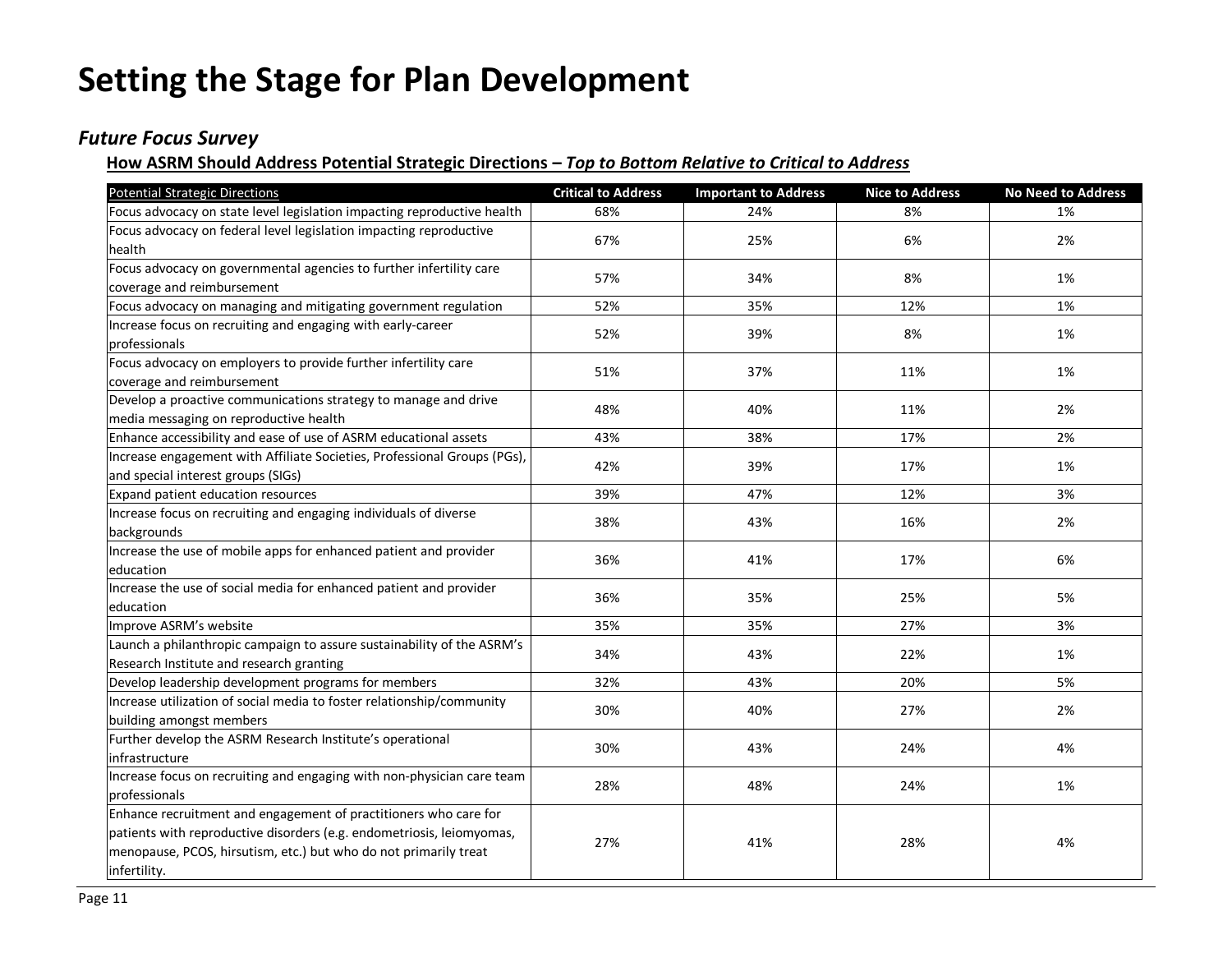### *Future Focus Survey*

### **How ASRM Should Address Potential Strategic Directions –** *Top to Bottom Relative to Critical to Address*

| <b>Potential Strategic Directions</b>                                   | <b>Critical to Address</b> | <b>Important to Address</b> | <b>Nice to Address</b> | No Need to Address |
|-------------------------------------------------------------------------|----------------------------|-----------------------------|------------------------|--------------------|
| Further develop education opportunities for residents in training.      | 27%                        | 46%                         | 25%                    | 2%                 |
| Launch a philanthropic campaign to build the ASRM endowment to          | 26%                        | 44%                         | 25%                    | 5%                 |
| enhance organizational sustainability and member value                  |                            |                             |                        |                    |
| Support and fund any and all reproductive health research to the extent | 25%                        | 46%                         | 24%                    | 5%                 |
| possible                                                                |                            |                             |                        |                    |
| Support and fund reproductive health research to the extent possible,   | 25%                        | 39%                         | 28%                    | 7%                 |
| but only if it is not fundable by government agencies                   |                            |                             |                        |                    |
| Increase educational opportunities for non-physicians at ASRM annual    | 25%                        | 40%                         | 32%                    | 3%                 |
| meetings                                                                |                            |                             |                        |                    |
| Increase focus on recruiting and engaging international reproductive    | 24%                        | 40%                         | 31%                    | 5%                 |
| health professionals                                                    |                            |                             |                        |                    |
| Refresh the ASRM annual Congress                                        | 23%                        | 41%                         | 33%                    | 4%                 |
| Develop ASRM's non-physician reproductive health provider               | 23%                        | 39%                         | 34%                    | 4%                 |
| accreditation programs and processes                                    |                            |                             |                        |                    |
| Introduce new practice pedagogies in delivering education               | 22%                        | 50%                         | 25%                    | 3%                 |
| Identify and engage "influencers" of public opinion (entertainment,     | 22%                        | 44%                         | 28%                    | 7%                 |
| sports, broadcast figures, etc.) to further ASRM messaging              |                            |                             |                        |                    |
| Enhance educational on the non-infertility management of patients       |                            |                             |                        |                    |
| with reproductive disorders such as endometriosis, leiomyomas,          | 20%                        | 49%                         | 27%                    | 4%                 |
| menopause, PCOS, hirsutism, etc.                                        |                            |                             |                        |                    |
| Focus advocacy on the international arena to improve reproductive       | 20%                        | 40%                         | 34%                    | 6%                 |
| health care in lower income countries                                   |                            |                             |                        |                    |
| Enhance and expand ASRM's simulation education programs                 | 17%                        | 41%                         | 37%                    | 6%                 |
| Develop consulting services to assist members in improving their        | 15%                        | 41%                         | 37%                    | 7%                 |
| administrative and operational efficiency and effectiveness             |                            |                             |                        |                    |
| Develop a program to support the compensation and expenses of           | 14%                        | 28%                         | 47%                    | 10%                |
| trainees in reproductive health                                         |                            |                             |                        |                    |
| Develop an ancillary business leveraging and monetizing ASRM's          | 14%                        | 33%                         | 43%                    | 10%                |
| registries and other databases (e.g. for contract research)             |                            |                             |                        |                    |
| Enhance focus on providing group memberships to group                   | 14%                        | 35%                         | 41%                    | 10%                |
| practices/organizations                                                 |                            |                             |                        |                    |
| Identify opportunities to monetize ASRM's educational offerings         | 12%                        | 40%                         | 26%                    | 21%                |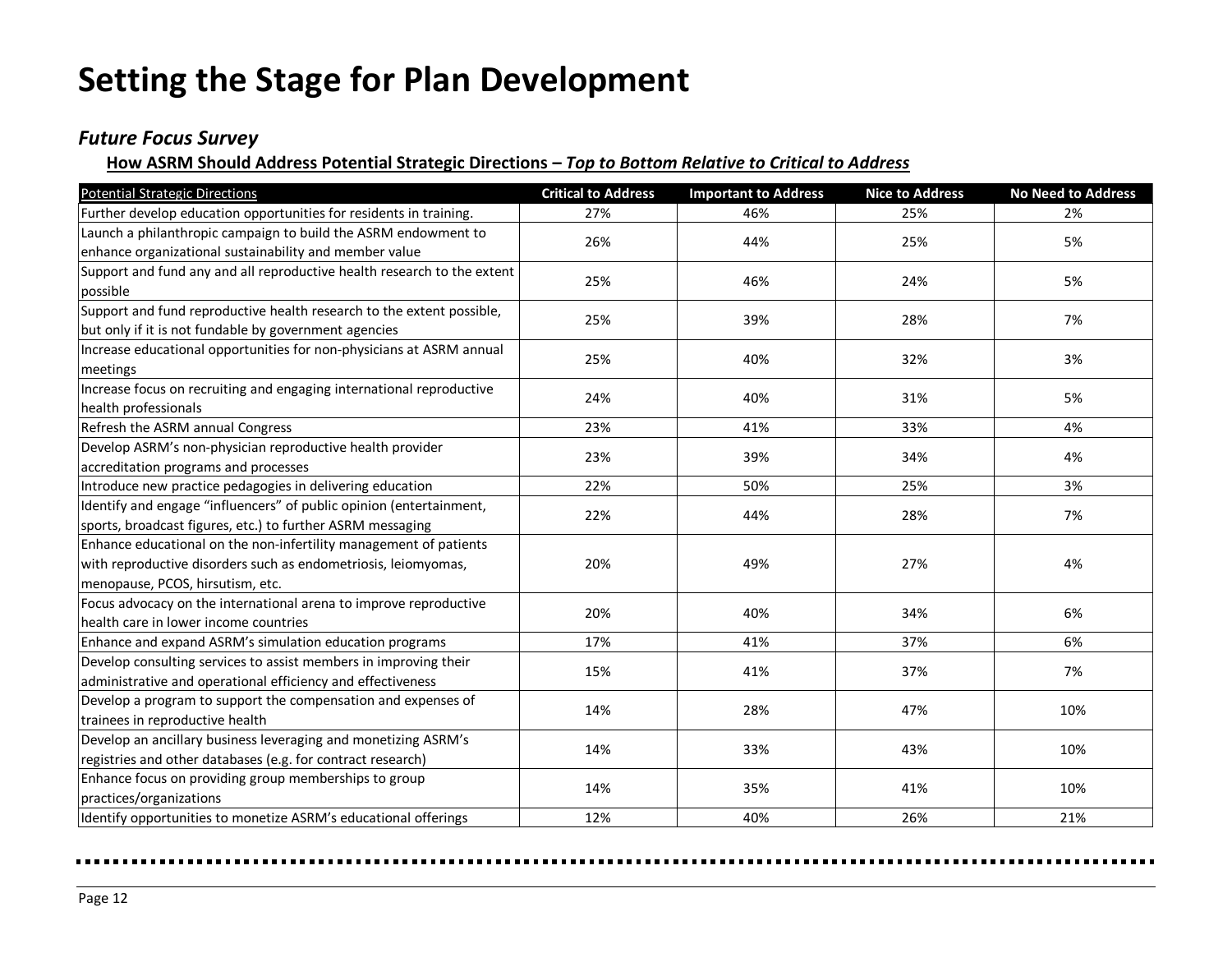### *Future Trends Survey*

Aside from considering potential future strategic directions, ASRM leaders need to consider trends impacting the association world and how they could impact ASRM's future strategic directions. The American Society of Association Executives (ASAE) recently articulated 50 trends that potentially can impact all associations. Nearly 40 ASRM leaders, through a survey process, provided their opinions as to how these trends may impact the Society. Following are the 10 trends identified by these leaders as most likely to significantly impact ASRM:

|                                                                                                                                                                                                                                                                                                                                                                                                                                                                                                                                                    |                             | <b>Likelihood the Trend will Significantly Impact ASRM</b> |                |                            |                        |
|----------------------------------------------------------------------------------------------------------------------------------------------------------------------------------------------------------------------------------------------------------------------------------------------------------------------------------------------------------------------------------------------------------------------------------------------------------------------------------------------------------------------------------------------------|-----------------------------|------------------------------------------------------------|----------------|----------------------------|------------------------|
| <b>Trends</b>                                                                                                                                                                                                                                                                                                                                                                                                                                                                                                                                      | <b>Very High Likelihood</b> | <b>High Likelihood</b>                                     | Low Likelihood | <b>Very Low Likelihood</b> | <b>High Likelihood</b> |
| Shifting Terrain for Advocacy: In the United States, a bitterly divided House and Senate, shifting power<br>between Congress and regulators, and conflicts among federal, state, and local governments will change the<br>nature of policymaking. National-level gridlock will drive more efforts at policy innovation toward state and<br>city governments. All of this will change the arena in which advocacy occurs.                                                                                                                           | 40%                         | 54%                                                        | 3%             | 3%                         | 94%                    |
| Microlearning: Workers will need to continually learn, but many want small, specific bursts of information<br>tied to immediate job demands, available at a time of their choosing. New media forms will enable modules<br>that are small, timely, and focused. Certification will need to change to allow microlearning modules to be<br>assembled in innovative combinations for new forms of certification.                                                                                                                                     | 51%                         | 43%                                                        | 6%             | 0%                         | 94%                    |
| Healthcare Disruption: New players will inject a dose of capitalism into American healthcare, shifting it to a<br>more retail-like experience. American healthcare delivery will be further unbundled and disintermediated due<br>to nontraditional actors and businesses moving into the healthcare delivery space, as well as to growing use<br>of technology that liberates care from hospital and clinic settings.                                                                                                                             | 49%                         | 43%                                                        | 9%             | 0%                         | 92%                    |
| <b>Ethical Edge of Innovation:</b> Fast-moving technological innovation is outpacing the legal and regulatory<br>structures designed to protect public safety, promote business and trade, and foster ethical practices. While<br>new technologies often roll out ahead of laws, in the coming decade the public pressure to curb unintended<br>consequences will intensify.                                                                                                                                                                       | 50%                         | 41%                                                        | 9%             | 0%                         | 91%                    |
| New Journal Models: The traditional model of academic publishing is facing disintermediation by new,<br>technology-enabled forms of scholarly communication. Open-access journals, preprint archives, and<br>research data aggregators make it increasingly easy for researchers to bypass traditional publishing. Both<br>traditional and nontraditional journals need to develop sustainable business models and rethink how to<br>maintain editorial quality standards in a changing publishing environment.                                    | 66%                         | 23%                                                        | 9%             | 3%                         | 89%                    |
| Next-Gen Professionals: Millennials are now the largest generational cohort in the workforce, and<br>generation Z is right behind them. These next-gen professionals are the future of associations and, contrary<br>to some conventional wisdom, they are willing to both join and stay with organizations that meet their career<br>development needs. Organizations will need to provide the kinds of training, mentoring, content, and other<br>services that next-gen professionals value most, encouraging engagement that leads to loyalty. | 57%                         | 31%                                                        | 11%            | 0%                         | 88%                    |
| Socializing Reshaped: Social media, telecommuting, digital entertainment, and shifting social norms are<br>reshaping patterns of socializing, both online and in person. A growing percentage of social interaction is<br>now digitally mediated. Work life and social life are increasingly occurring in the context of online social<br>tribes and communities. The need to change one's physical location to socialize and work with others is<br>declining.                                                                                    | 43%                         | 40%                                                        | 14%            | 3%                         | 83%                    |
| Marketing and Advertising Transformation: Advertisers and marketers are exploring innovative ways to<br>connect with the public. Online advertising is growing, but concern is rising about vulnerabilities to abuse for<br>other purposes, including fraud, as well as whether the model is even effective. Meanwhile, innovations in<br>marketing and advertising are reshaping practices and assumptions by blurring the lines between marketing,<br>entertainment, advertising, and content.                                                   | 31%                         | 51%                                                        | 17%            | 0%                         | 82%                    |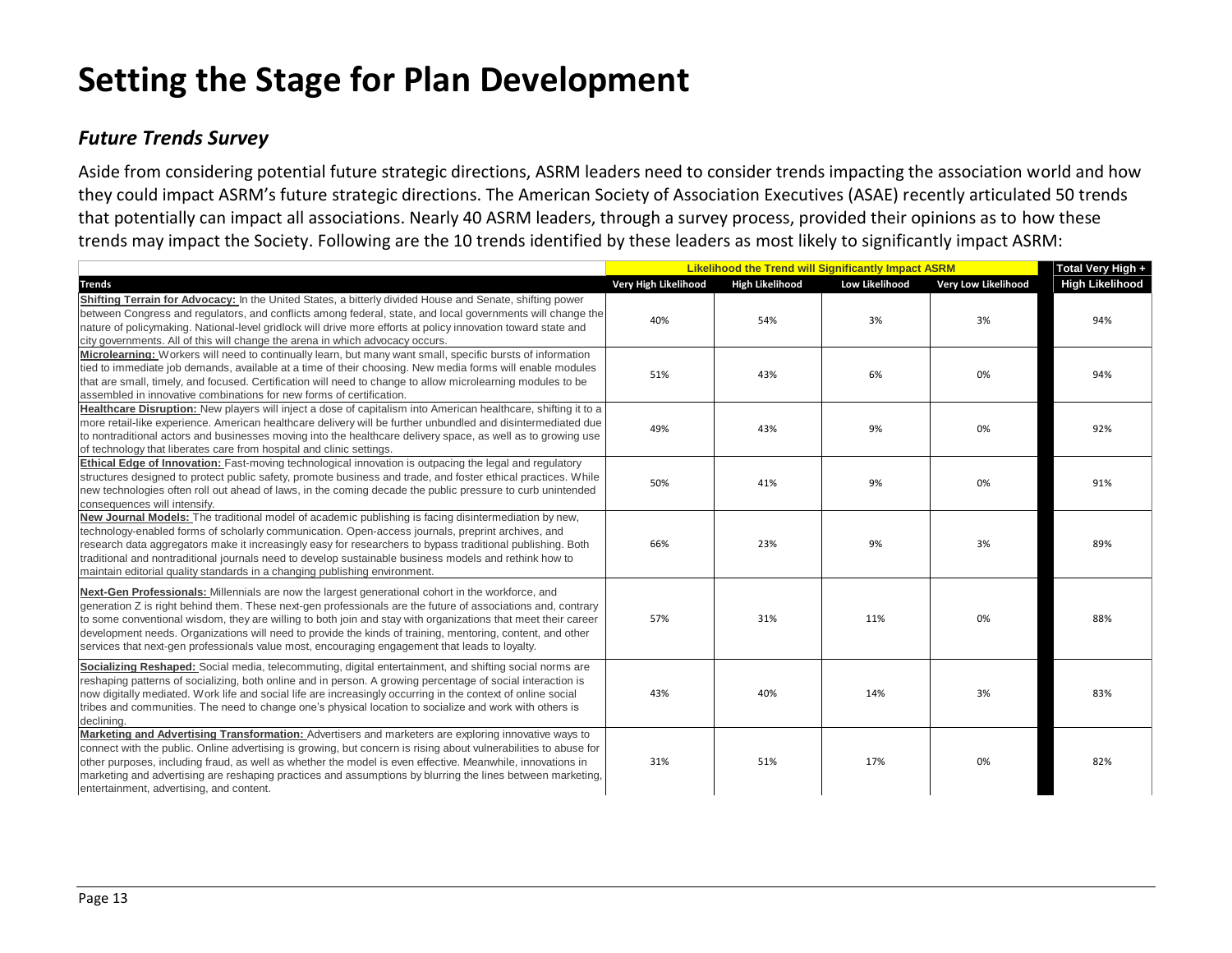### *Future Trends Survey*

|                                                                                                                                                                                                                                                                                                                                                                                                                                                                                                                          |                      | <b>Likelihood the Trend will Significantly Impact ASRM</b> |                |                            |                        |
|--------------------------------------------------------------------------------------------------------------------------------------------------------------------------------------------------------------------------------------------------------------------------------------------------------------------------------------------------------------------------------------------------------------------------------------------------------------------------------------------------------------------------|----------------------|------------------------------------------------------------|----------------|----------------------------|------------------------|
| Trends                                                                                                                                                                                                                                                                                                                                                                                                                                                                                                                   | Very High Likelihood | <b>High Likelihood</b>                                     | Low Likelihood | <b>Very Low Likelihood</b> | <b>High Likelihood</b> |
| Virtualized Meetings: Ubiquitous broadband, the mainstreaming of virtual reality, and robotics are<br>accelerating the capabilities of telepresence technologies. These technologies could enable the<br>telepresence of both speakers and participants at meetings. Or meetings could take place entirely in a<br>shared digital reality. While these technologies can broaden participation and generate novel experiences,<br>the social and experiential benefits of "real life" may prove challenging to replicate. | 20%                  | 60%                                                        | 17%            |                            | 80%                    |
| Shifting Environment for Content: Content producers face an increasingly challenging environment.<br>Audiences are fragmented and distracted, and they expect to be entertained and informed for free. Delivery<br>channels are shifting rapidly for both economic and technological reasons, a trend likely to accelerate over<br>the medium-term future.                                                                                                                                                               | 34%                  | 43%                                                        | 23%            |                            | 77%                    |

### For reference, following are the remaining 40 possible trends impacting associations identified by ASAE:

| Aging World: Most of the world's societies are aging, with the shares of elderly poised to rise steeply in<br>both the advanced economies and most emerging economies. This could reshape political, financial,<br>and social priorities as countries grapple with issues related to aging populations, such as rising<br>dependency ratios, retirement and the workforce, and costs of caring for older citizens. These issues will<br>play out for associations in areas such as workforce and benefits.                                                                                                                                                                                                    | Blockchain Platforms: Blockchain technology uses a distributed digital ledger to record data, contracts,<br>and transactions, financial and otherwise, without the need for third-party validation. While bitcoin was<br>the first proof-of-concept for the efficacy of blockchains, blockchains have applications beyond virtual<br>currencies. By embedding trust in the algorithms of the blockchain, blockchains can enable trustless<br>transactions and data exchanges, eliminating the need for supervision by intermediaries or government<br>authorities.                                       |
|---------------------------------------------------------------------------------------------------------------------------------------------------------------------------------------------------------------------------------------------------------------------------------------------------------------------------------------------------------------------------------------------------------------------------------------------------------------------------------------------------------------------------------------------------------------------------------------------------------------------------------------------------------------------------------------------------------------|----------------------------------------------------------------------------------------------------------------------------------------------------------------------------------------------------------------------------------------------------------------------------------------------------------------------------------------------------------------------------------------------------------------------------------------------------------------------------------------------------------------------------------------------------------------------------------------------------------|
| Algorithmic Politics: The power of algorithms to influence politics—shaping the way information flows,<br>manipulating individuals, and even participating as bots-is increasing. There is growing public concern<br>that the same internet algorithms that customize content and personalize online interactions can enable<br>tech companies to imperceptibly filter information, alter and focus attention, and provide conduits for<br>messaging micro-demographic niches.                                                                                                                                                                                                                                | <b>Cartel Capitalism:</b> Mergers and acquisitions have caused a growing number of industries to be<br>dominated by a smaller number of companies, while in the tech industry, network effects have led to the<br>dominance of firms like Apple, Amazon, and Google. While these firms benefit from economies of scale<br>that cut costs, their dominance can reduce competitiveness and economic dynamism. Additionally, by<br>attracting the best talent, these world-beating firms capture a disproportionate share of productivity<br>growth, contributing to stagnation in the rest of the economy. |
| <b>American Inequality:</b> Inequality in America is growing worse, though there are scattered signs of<br>progress. Since the 2970s, income inequality and the share of wealth in the hands of the most<br>advantaged 2 percent of Americans have been rising, though poverty has declined. Americans face a<br>widening opportunity gap as a function of socioeconomic status, as well as significant racial, ethnic, and<br>socioeconomic gaps in primary, secondary, and postsecondary education—though some of these gaps<br>are shrinking.                                                                                                                                                              | <b>Climate Change Resiliency:</b> The climate change debate is shifting away from large-scale national and<br>international solutions toward practical, smaller-scale actions aligned with particular geographies or<br>industries. Businesses and organizations are exploring ways to mitigate their environmental impact and<br>build their resilience against risks such as business disruption and loss of public support.                                                                                                                                                                           |
| Anticipatory Intelligence: Big data, data analytics, and artificial intelligence are enabling predictive<br>analytics used to anticipate needs, opportunities, and threats in an organization's environment. The<br>market for predictive analytics is growing rapidly, and major computing companies are key players.<br>Organizations view predictive analytics as one of the most important ways to leverage big data.                                                                                                                                                                                                                                                                                     | <b>Declining Trust:</b> In the United States, trust in institutions—including government, media, science, and<br>medicine—is falling, with important social, political, and economic implications. This decline in trust<br>could fuel deeper political polarization and further erode social cohesion.                                                                                                                                                                                                                                                                                                  |
| Automating Work: Machine learning, innovative robotics, data analytics, and affective computing mean<br>that growing swaths of work are potentially automatable. The impacts of automation on work and workers inclusive as values evolve and younger generations increase their share in the demographic mix. This<br>will vary substantially by industry, occupation, and even workplace—but they could transform most kinds<br>of work and affect workers at every level, including senior management. Associations' members and their primary arena in which contending views collide and issues are worked out. To meet these challenges,<br>own workforces will increasingly be affected by automation. | <b>Diversity + Inclusion:</b> American society and workplaces will continue to grow more diverse and<br>will occur against a backdrop of social, political, and racial polarization—and the workplace will be a<br>inclusion efforts can be treated as a systemic priority, supported by a new generation of tools and<br>processes.                                                                                                                                                                                                                                                                     |
| Bifurcated Workforce: Trends may create two classes of American workers: mission-critical players<br>who move the organization forward and foot-soldiers who do the basic work. The latter are regarded by<br>employers as relatively disposable, with lower prestige and pay. Such a two-tiered workforce is not<br>assured, but it is being driven by deep structural forces, including the expansion of gig and freelance<br>work and the rising inequality of opportunity for workers.                                                                                                                                                                                                                    | <b>Empowered Women:</b> In many countries, changing workplace needs, women's educational advances,<br>and the reduction of discrimination could enable women to dominate more professions. Associations<br>have a unique and important role to play in promoting women in the workplace and making their<br>presence visible. Gender equity discussions are important considerations in policy decisions and<br>external communication.                                                                                                                                                                  |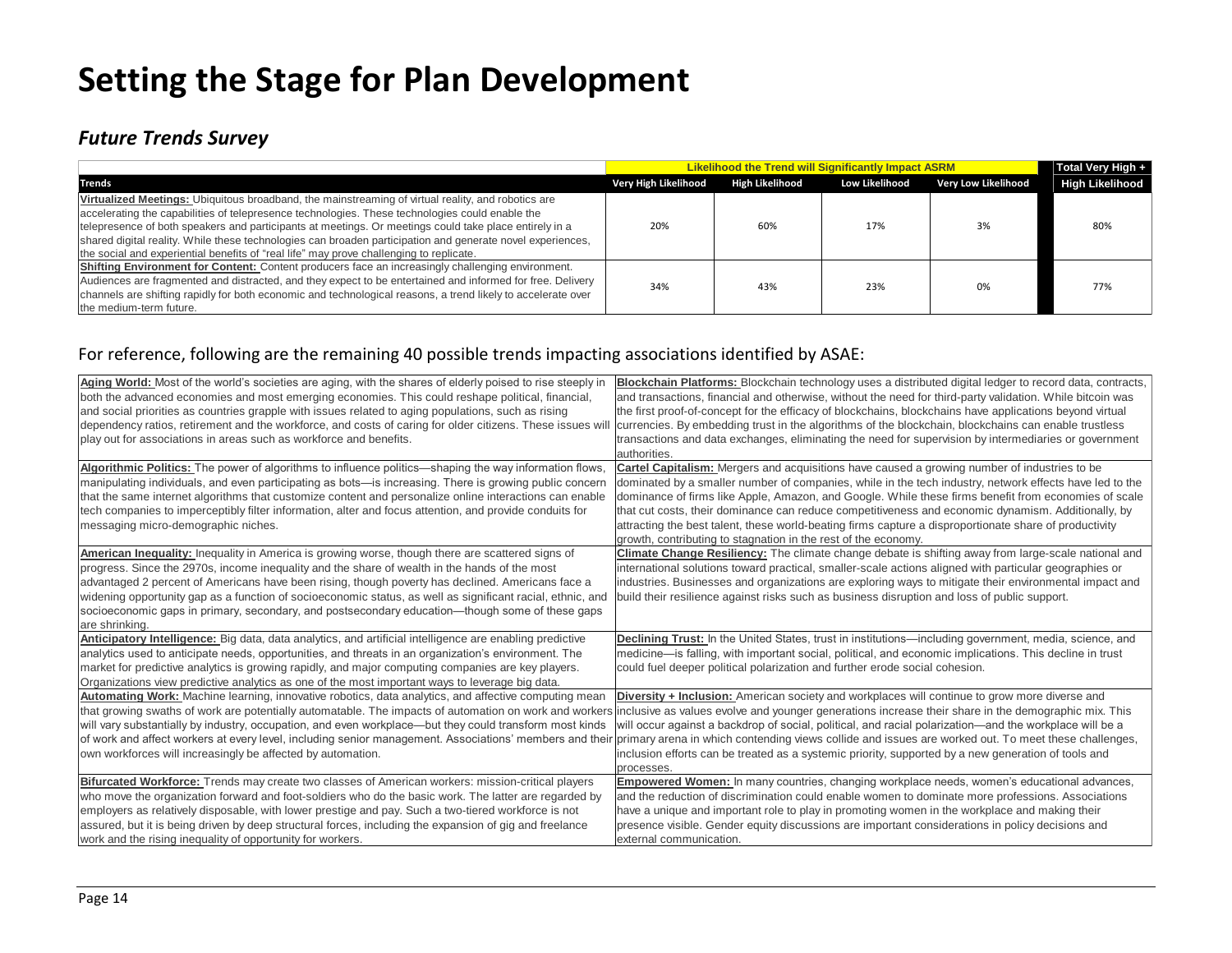### *Future Trends Survey – Additional Trends Identified by ASAE*

| Empowering the New Workforce: New structures are emerging to support workers' rights and                   | More Human Humans: Automation will steadily increase the relative value of certain human qualities in            |
|------------------------------------------------------------------------------------------------------------|------------------------------------------------------------------------------------------------------------------|
| protections in the face of economic change. Workers are confronting challenges from two directions:        | work, including social skills and creativity. In the age of artificial intelligence, humans will remain relevant |
| deep structural changes—automation, the gig economy, and broader economic trends—that are shifting         | not by knowing but by thinking, listening, relating, and collaborating at the highest level.                     |
| the balance of power in favor of employers, and the decline of unions and other traditional protections.   |                                                                                                                  |
| Now, driven by innovative startups, a handful of political initiatives, and workers themselves, new        |                                                                                                                  |
| solutions are emerging—including from associations, which can both contribute to and benefit from this     |                                                                                                                  |
| movement.                                                                                                  |                                                                                                                  |
| Ethical Consumption: Younger U.S. consumers are engaging in more "ethical" and values-driven               | New Forms of Work: Freelance, gig, contract, and temporary work and the infrastructure to support                |
| spending on products and services and investing in companies seen as doing good. The values and            | them (e.g., online platforms and reputation systems) are growing. The number of independent                      |
| demographic weight of the millennial generation suggest that this trend will grow.                         | professionals is expanding, and networked organizations rely on them. Associations will have new                 |
|                                                                                                            | opportunities to serve these workers and advocate for their interests.                                           |
| Fast Data: The drive to leverage big data will lead to more data-gathering and more effective use of       | Nichification: Big Data Segmentation: The big data revolution makes it feasible to define new niche              |
| existing data. An increasingly important form of data analytics is "fast data," which emphasizes real-time | demographic segments that share common motivations and interests and to target them with tailored                |
| decision-making based on the idea that the greatest value from data comes from immediate application.      | and tested appeals. Associations will be able to communicate to and even predict the interests of very           |
| Examples include fraud detection, recommendation engines, personalization, and real-time demand            | specific segments but will run the risk of limiting broader audience awareness of content and messaging.         |
| forecasting. In all of these cases, the value is dependent on quickly processing and acting on the         |                                                                                                                  |
| data—and this value can diminish quickly as the data get stale.                                            |                                                                                                                  |
| Fraying Cybersecurity: Risks to digital infrastructures are growing, even as dependence on them rises.     | Personalized Artificial Intelligence: Rapidly advancing machine learning is combining with data                  |
| Employees are both worried and harried—concerned about digital privacy and security in the workplace,      | analysis to enable software equipped with increasingly accurate pictures of consumers' lives and likes.          |
|                                                                                                            |                                                                                                                  |
| and tired of the difficulty and complexity of maintaining system security. Associations face the same      | This technology can support personalized microtargeting and allow organizations to offload customer              |
| internal risks as other organizations but also have opportunities to support their members in new ways.    | service work to chatbots and other interfaces. Individuals may interact more and more with software that         |
|                                                                                                            | seems to know and understand them, sometimes better than their friends.                                          |
| <b>Global Power Shifts:</b> Existing global power structures are breaking down, as new centers arise and   | Philanthropy Reshaped: Demographic and political changes, loss of trust in institutions, and the growth          |
| power diffuses. Power is shifting among nation-states and flowing to several kinds of transnational and    | of donor-advised funds and impact investing will drive shifts in the channels, targets, and geographic           |
| sub-national organizations and groups. This will change the operating environment for associations,        | focus of American philanthropy. These shifts will offer opportunities for associations to access new             |
| especially those with cross-border reach.                                                                  | resources, engage new members, and create new partnerships.                                                      |
| Higher Education 4.0: Traditional educational models are under tremendous pressure as changes in           | Population Health: The concept of population health is reshaping approaches to health in the United              |
| work, technology, and student expectations demand both new curricula and new modes of instruction.         | States. Population health looks beyond delivering health services to individual patients and instead             |
| Higher education is facing new threats of disintermediation by online education and alternative            | pushes healthcare providers to adopt a more systemic approach to identifying and influencing the                 |
| credentialing systems. While the knowledge economy places a premium on analysis and thinking, it is        | determinants of community health. Managing population health will require new techniques to identify             |
| also creating new alternatives to the university that threaten to transform how students receive           | community health risks and the most effective, efficient community-health interventions.                         |
| postsecondary instruction.                                                                                 |                                                                                                                  |
| Human-Machine Cooperation: Though many forecasts include substantial job losses due to                     | Productivity Paradox: In recent decades, growth in economic productivity has failed to match growth              |
| automation—and such losses are indeed already occurring—many jobs will rely on cooperation between         | rates of the post-World War II era despite exponential advances in computing and the rise of the                 |
| humans and machines. While less disruptive than total automation, human-machine cooperation will be        | information economy. Economists are concerned that today's information technology (IT) innovations are           |
| a massive shift, with entire work processes becoming machine-oriented and humans learning to               | not economically transformational and are unable to support higher rates of productivity growth. Low             |
| complement automation's role.                                                                              | productivity growth has contributed to a contracting middle class and marginal wage growth for a majority        |
|                                                                                                            | of workers                                                                                                       |
| Immigration-Driven Demography: Immigration has become the central driver of American population            | Rejection of Expertise: Public skepticism toward well-credentialed experts is growing, in part because           |
| growth—and will reshape not only demographics but also values and attitudes in the decades ahead. For      | of a perception that they have failed to recognize or address persistent sociopolitical problems. Expert         |
| associations, this will result in a more diverse membership with new ideas, expectations, and needs.       | pronouncements are having less impact on public perception, with the public turning instead to non-              |
|                                                                                                            | credentialed and "unofficial" sources for guidance and information. At the same time, information is             |
|                                                                                                            | increasingly able to route around gatekeepers, diminishing their influence and ability to shape discussion       |
|                                                                                                            | and debate.                                                                                                      |
| Mentoring 3.0: Mentoring, even as it takes new forms, remains a central way to share organizational        | Reputation by the Numbers: Vast amounts of data will support reputation systems, and reputation will             |
| knowledge. Millennials are especially enthusiastic about using mentoring as a path to learning.            | increasingly eclipse credentials for landing a job. As worker reputation systems and human resources             |
| Increasingly, technical advances are affording the opportunity to make more informed mentoring             | analytics grow, assessment of an individual's suitability for a job will be driven by a person's algorithmic     |
| assignments and to use mentoring to capture institutional wisdom.                                          | match to needs.                                                                                                  |
|                                                                                                            |                                                                                                                  |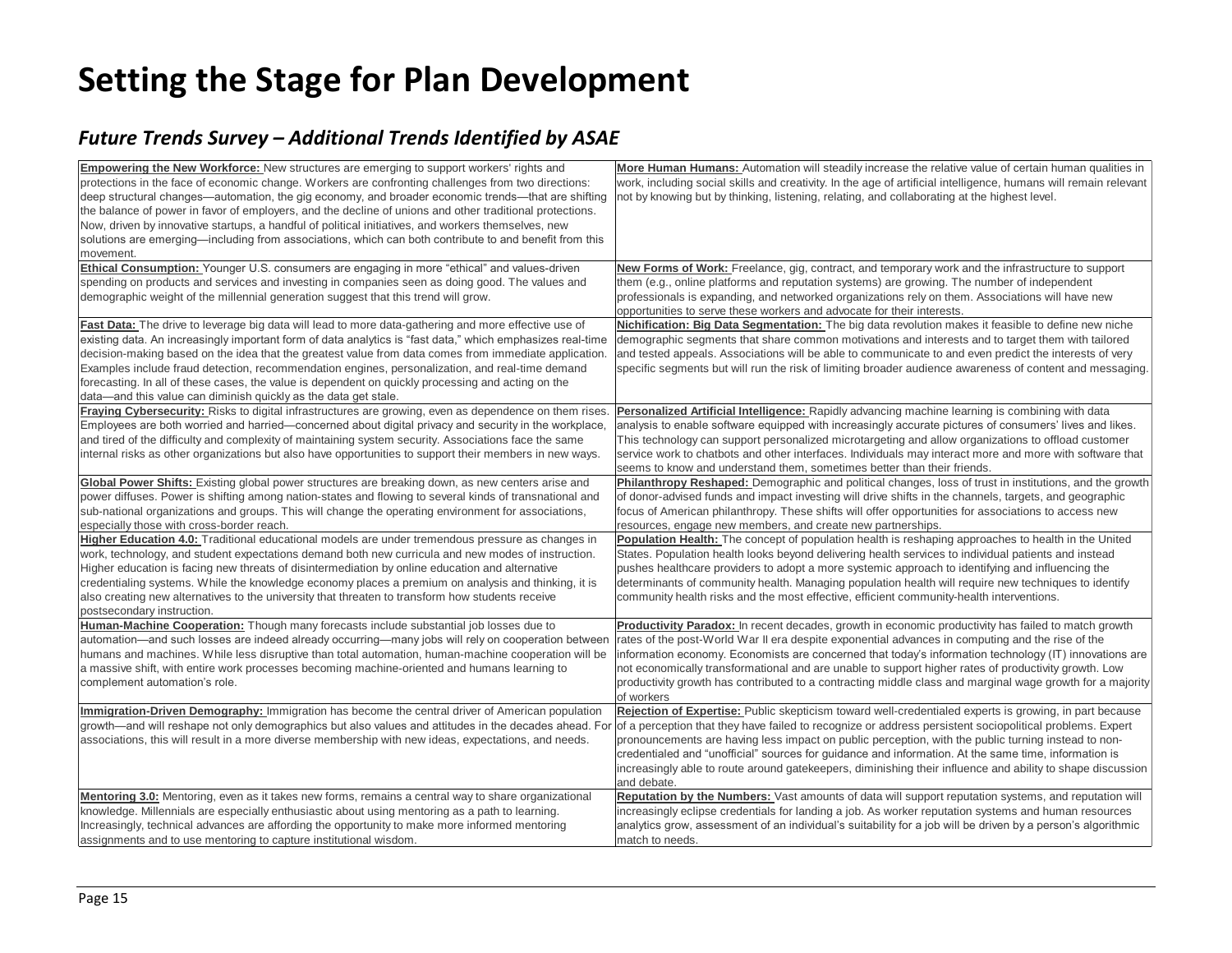### *Future Trends Survey – Additional Trends Identified by ASAE*

| Re-Working Career Pathways: The idea that the course of people's professional lives is settled in their<br>twenties is long-outmoded, but employers and life structures have been slow to adapt to this fact.<br>However, organizations are increasingly assisting with midlife transitions—such as going back to school<br>or enhancing skills for new career directions—or allowing for reduced hours so that employees can<br>pursue other interests. Such steps create a need to rethink work, education, and social safety nets to<br>accommodate new approaches.                                                      | Toward a Spectrum of Abilities: Changing attitudes and technological interventions are shifting the<br>nature of disability and blurring its boundaries. Gaining ground is the concept that disability and ability<br>are not a binary but instead a spectrum, with every individual's physical, behavioral, and cognitive traits<br>falling on multiple points along that spectrum. These changes will increase the number of workers who<br>would once have been unable to work due to disability, while also broadening our understanding of<br>differing abilities. Organizations will need to navigate a complex and evolving terrain of expectations and<br>rules. |
|-----------------------------------------------------------------------------------------------------------------------------------------------------------------------------------------------------------------------------------------------------------------------------------------------------------------------------------------------------------------------------------------------------------------------------------------------------------------------------------------------------------------------------------------------------------------------------------------------------------------------------|--------------------------------------------------------------------------------------------------------------------------------------------------------------------------------------------------------------------------------------------------------------------------------------------------------------------------------------------------------------------------------------------------------------------------------------------------------------------------------------------------------------------------------------------------------------------------------------------------------------------------------------------------------------------------|
| Sharing Economy: The sharing economy—the peer-to-peer exchange of goods and services—will<br>continue to grow globally and expand into new areas of commerce, posing a greater challenge to<br>incumbent firms in many industries. The sharing economy portends a shift in the balance between<br>access and ownership, with owners getting new opportunities to extract rents, and users getting new<br>opportunities to use goods and services with more flexibility. The sharing economy can blur the lines<br>between commercial operations and person-to-person exchanges, creating a growing regulatory<br>challenge. | Trade in Transition: The rules of global trade are up in the air, with growing uncertainty about whether<br>the trend toward global trade harmonization will be maintained. The United States and the United<br>Kingdom have begun renegotiation of once-settled trade policies that supported economic globalization,<br>pushing the world trade system toward greater economic nationalism.                                                                                                                                                                                                                                                                            |
| Splintered Society: Americans are self-segregating along multiple divides, both online and offline:<br>politics, economic status, educational attainment, social life, consumer spending, media choices, and<br>geography. This is being fueled as much by political polarization as by economic and social inequality.                                                                                                                                                                                                                                                                                                     | Transparent Organizational Ethics: Organizations will face new kinds of scrutiny as drivers of<br>transparency proliferate. Ubiquitous connectivity and information-capture, new sensing capabilities, and<br>pervasive social media all enable hyper-transparency of organizations' actions, necessitating actively<br>managing reputation in a world increasingly concerned about ethical behavior.                                                                                                                                                                                                                                                                    |
| <b>Standards Under Pressure:</b> Standard setting will be marked by more conflict. Internationally, countries<br>are using standards to advance competitiveness or dominance. Within countries, social issues are<br>playing out in standards, making them more political in a polarized era. Associations will be participants<br>in these conflicts—and also potential mediators.                                                                                                                                                                                                                                         | Volunteering: Cultural, demographic, and technological changes are altering volunteer expectations and<br>experiences in an increasingly dynamic and digital organizational environment. Associations and<br>nonprofits are experimenting with more flexible roles and structures to support collaboration and<br>contribution.                                                                                                                                                                                                                                                                                                                                          |
| Taming Big Tech Dependency: A handful of global consumer-technology platforms-Facebook,<br>Google, Apple, Amazon, and their subsidiaries—increasingly shape entertainment, news, commerce,<br>and even personal interaction. The unprecedented (and still growing) power and influence of these<br>companies create a variety of challenges for both governments and civil society, prompting governments<br>to step up their oversight.                                                                                                                                                                                    | Who Owns the Data?: In the United States, there is a growing movement among technologists and<br>consumers to give individuals more control over data about themselves (their identifying information,<br>online communications, purchasing histories, social media habits, etc.). This idea may prove a challenge<br>to existing industry models, as free consumer data is the lifeblood of many popular online services and<br>programs, particularly mobile applications.                                                                                                                                                                                             |

#### *Strategic Program Analysis*

A final potentially helpful input in crafting ASRM's next strategic plan is a critical review of what the society currently offers members in return for their membership dues – products, programs, and services. Section 9 of this manual provides an inventory of these items and, for each one, a potential future strategy (i.e., grow, maintain, or cut back/divest).

#### *Homework Assignment*

In preparing for your participation in the September strategic planning retreat, what do you consider to be the top three key insights you gleaned from data included in this section of the manual and appendices that you believe should influence design of ASRM's 2021-2025 strategic plan?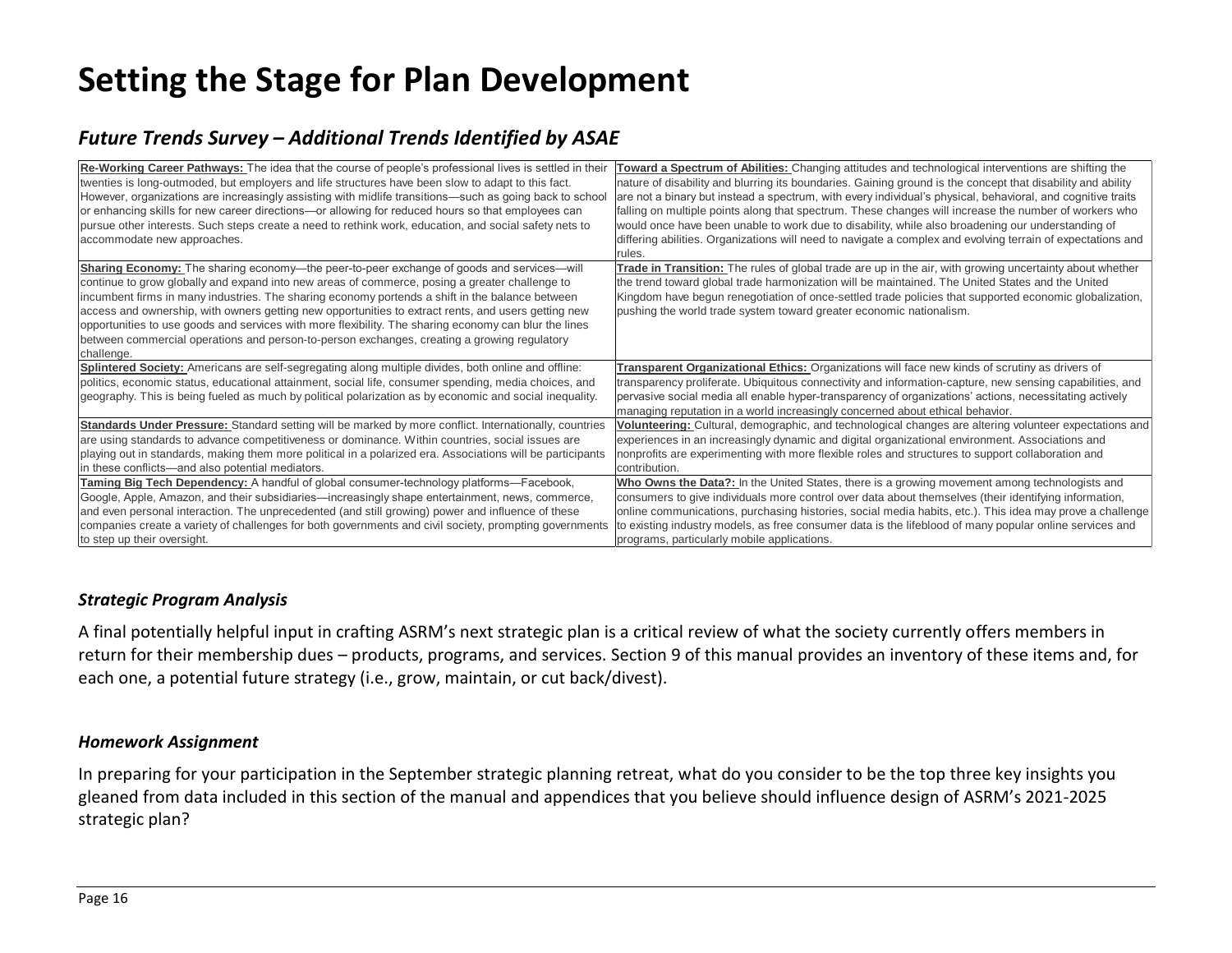| <b>Section</b>          | <b>Section Title</b>                              | Page                    |
|-------------------------|---------------------------------------------------|-------------------------|
| $\mathbf{1}$            | <b>Plan Development Overview and Methodology</b>  | $\mathbf{1}$            |
| $\overline{2}$          | <b>Setting the Stage for Plan Development</b>     | $\overline{\mathbf{4}}$ |
| $\overline{\mathbf{3}}$ | <b>Strategic Planning Meeting Agenda</b>          | 17                      |
| 4                       | <b>Vision, Mission, and Values Statements</b>     | 20                      |
| 5                       | <b>Goal and Strategy Development</b>              | 22                      |
| $6\phantom{1}6$         | <b>Tactic and Milestone Development</b>           | 26                      |
| $\overline{7}$          | <b>Homework Recap and Next Steps</b>              | 29                      |
| 8                       | Appendix - SPA Methodology and ASRM Results       | 31                      |
| 9                       | Appendix - Future Focus Survey Narrative Feedback | 37                      |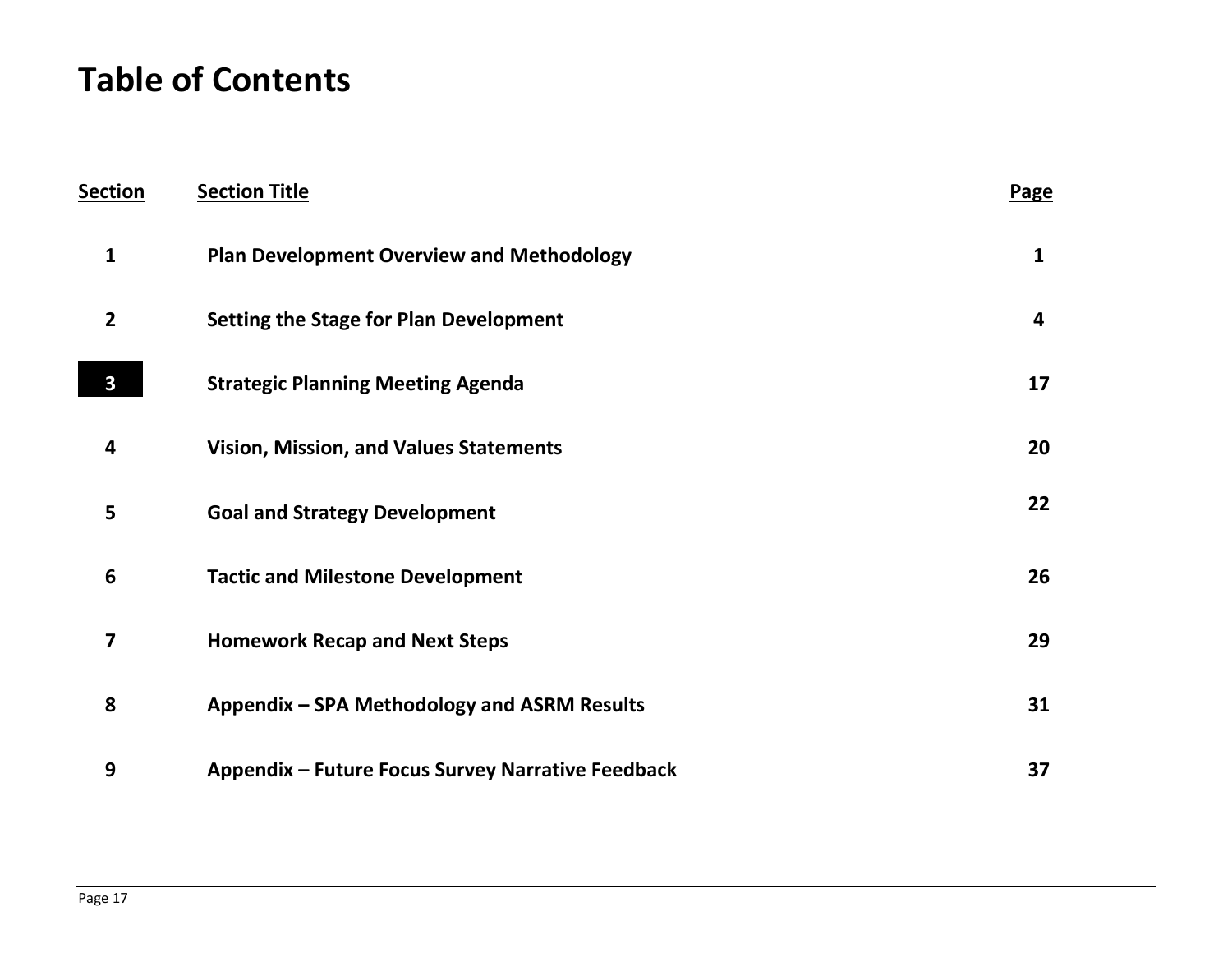# **Strategic Planning Retreat Agenda**

Following is the tentative agenda for our upcoming virtual strategic planning retreat. Time slots are presented as targets to shoot for and will be adjusted on-site depending upon the extent of conversation generated for each topic.

### *Day 1 - September 21, 2020*

| <b>Time Slot (EDT)</b> | <b>Discussion Topics</b>                                                                                                                                                                                              | <b>Facilitator</b>         |
|------------------------|-----------------------------------------------------------------------------------------------------------------------------------------------------------------------------------------------------------------------|----------------------------|
| $9:30 - 9:45$ AM       | Session Overview:<br>Introductions<br>Recap of retreat purpose and anticipated outcomes<br>$\bullet$<br>Overview of World Café approach to meeting facilitation<br>$\bullet$<br>Recommended ground rules<br>$\bullet$ | Racowsky/Azziz/<br>Westman |
| $9:45 - 10:00$ AM      | Goals and Deliverables of Strategic Planning Retreat                                                                                                                                                                  | Racowsky                   |
| $10:00 - 10:30$ AM     | Setting the Stage for Strategic Planning                                                                                                                                                                              | Azziz                      |
| $10:30 - 11:00$ AM     | Vision, Mission and Value Statements<br>Present approved statements<br>$\bullet$<br><b>Discussion</b><br>$\bullet$                                                                                                    | Racowsky/Azziz             |
| 11:00 AM               | <b>Break</b>                                                                                                                                                                                                          | N/A                        |
| $12:00 - 1:15$ PM      | Survey Results Discussion - Key Insights Impacting Plan Design                                                                                                                                                        | Westman                    |
| $1:15 - 2:30$ PM       | <b>Goal and Strategy Statements</b><br>Definition, guidelines, and examples (full group)<br>Goal category identification (full group)                                                                                 | Westman                    |
| $2:30 - 3:00$ PM       | <b>Break</b>                                                                                                                                                                                                          | N/A                        |
| $3:00 - 5:00$ PM       | Goal and Strategy Statement Brainstorming - Round 1                                                                                                                                                                   | <b>Breakout Leaders</b>    |
| 5:00 PM                | Adjourn                                                                                                                                                                                                               | N/A                        |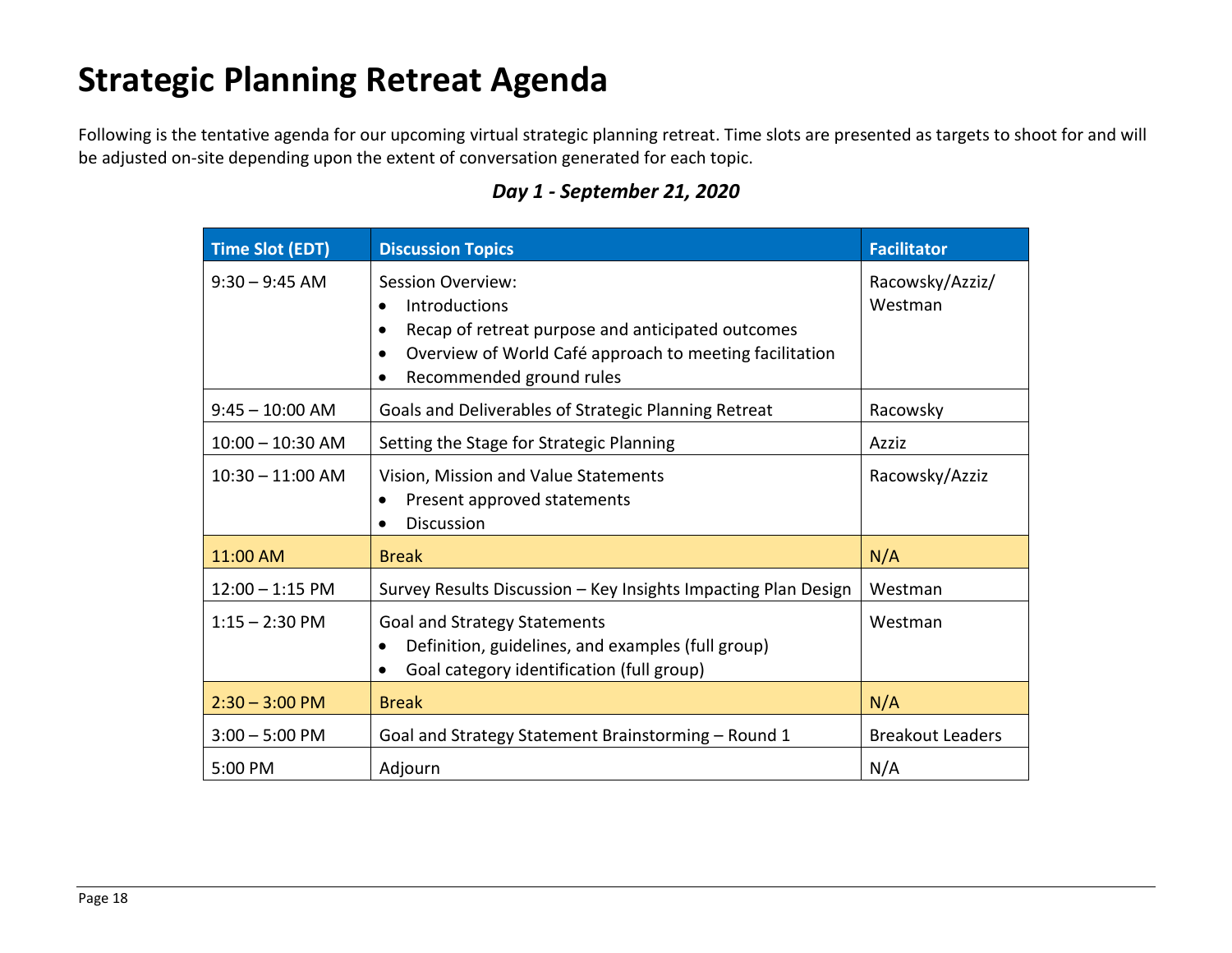### **Strategic Planning Retreat Agenda**

### *Day 2 - September 22, 2020*

| <b>Time Slot (EDT)</b>   | <b>Discussion Topics</b>                            | <b>Facilitator</b>      |
|--------------------------|-----------------------------------------------------|-------------------------|
| $9:30 - 11:00$ AM        | Goal and Strategy Statement Brainstorming - Round 2 | <b>Breakout Leaders</b> |
| $11:00 - 11:30$ AM       | <b>Break/Prepare for Round 3</b>                    | N/A                     |
| $11:30$ AM $-1:00$<br>PM | Goal and Strategy Statement Brainstorming - Round 3 | <b>Breakout Leaders</b> |
| $1:00 - 1:30$ PM         | Break/Prepare for Round 4                           | N/A                     |
| $1:30 - 2:30$ PM         | Goal and Strategy Statement Brainstorming - Round 4 | <b>Breakout Leaders</b> |
| 2:30 PM                  | Adjourn                                             | N/A                     |

### *Day 3 – September 23, 2020*

| <b>Time Slot (EDT)</b>            | <b>Discussion Topics</b>                                                                                                                                   | Facilitator                  |
|-----------------------------------|------------------------------------------------------------------------------------------------------------------------------------------------------------|------------------------------|
| $9:30 - 11:30$ AM                 | Goal and Strategy Statement Finalization                                                                                                                   | Westman                      |
| $11:30$ AM $- 12:00$<br><b>PM</b> | <b>Break</b>                                                                                                                                               | N/A                          |
| $1:00 - 2:30$ PM                  | Alternative Future Scenario Analysis<br>Introduction of scenarios<br>$\bullet$<br>Discussion of scenario impact on identified goals and<br>٠<br>strategies | Breakout Leaders/<br>Westman |
| $2:30 - 3:00 \text{ PM}$          | Recap Progress and Discuss Next Steps<br><b>Tactic and Milestone Development</b><br>Plan Implementation and Board Reporting Guidelines<br>٠                | Racowsky/Azziz/<br>Westman   |
| $3:00 \text{ PM}$                 | Adjourn                                                                                                                                                    | N/A                          |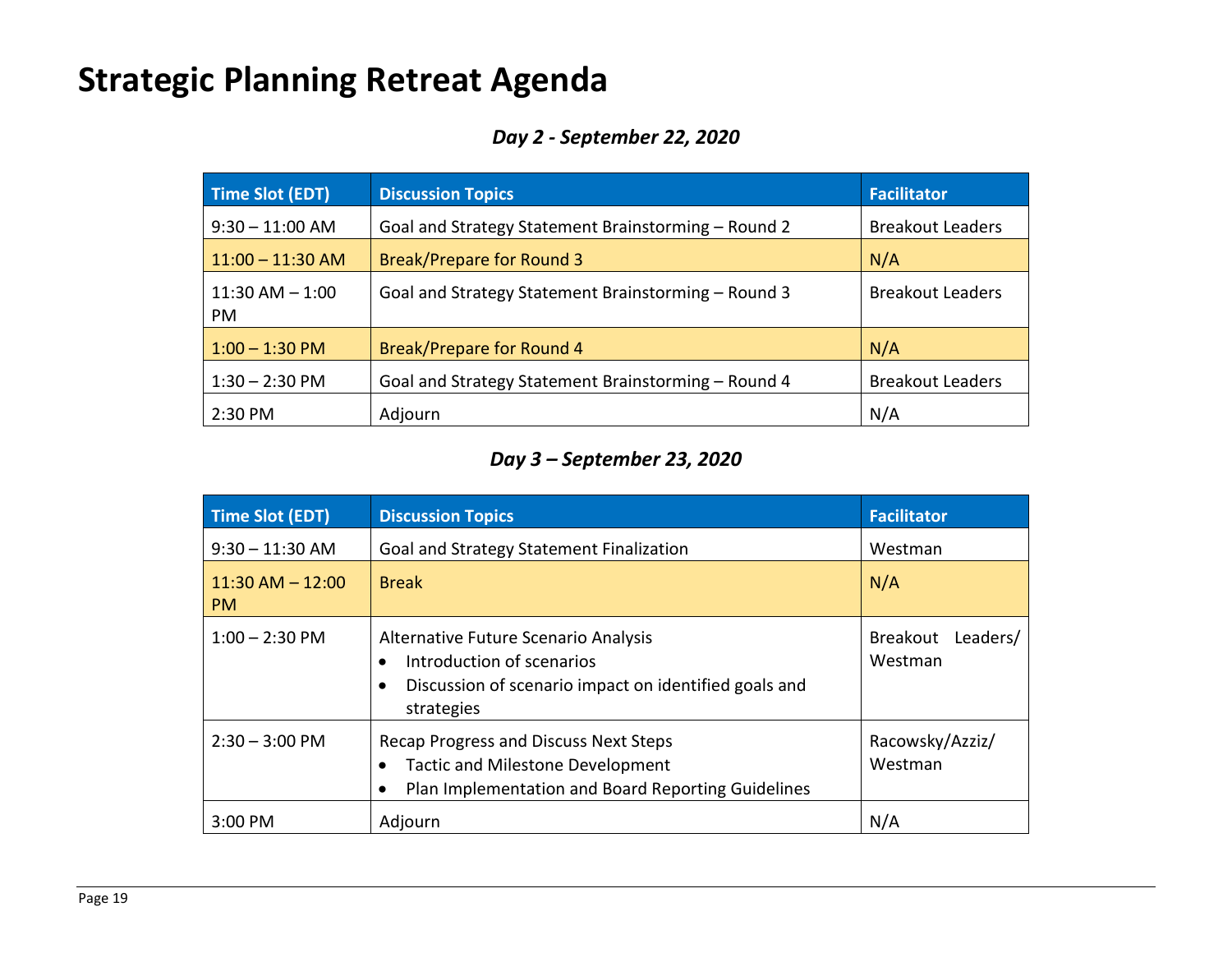| <b>Section</b>          | <b>Section Title</b>                                     | <b>Page</b>  |
|-------------------------|----------------------------------------------------------|--------------|
| $\mathbf{1}$            | <b>Plan Development Overview and Methodology</b>         | $\mathbf{1}$ |
| $\overline{2}$          | <b>Setting the Stage for Plan Development</b>            | 4            |
| $\overline{\mathbf{3}}$ | <b>Strategic Planning Meeting Agenda</b>                 | 17           |
| 4                       | <b>Vision, Mission, and Values Statements</b>            | 20           |
| 5                       | <b>Goal and Strategy Development</b>                     | 22           |
| $6\phantom{1}6$         | <b>Tactic and Milestone Development</b>                  | 26           |
| 7                       | <b>Homework Recap and Next Steps</b>                     | 29           |
| 8                       | Appendix - SPA Methodology and ASRM Results              | 31           |
| 9                       | <b>Appendix - Future Focus Survey Narrative Feedback</b> | 37           |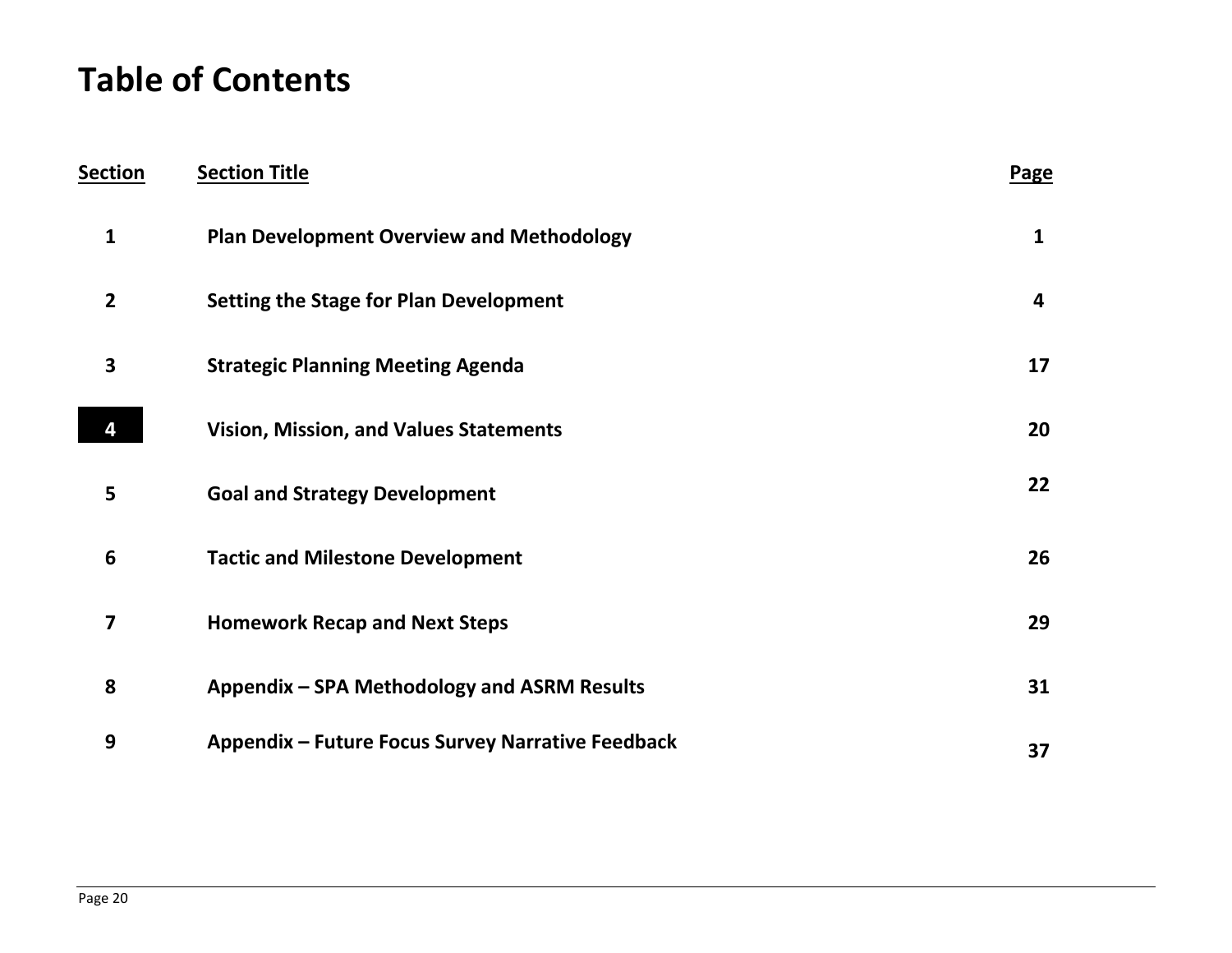# **Vision, Mission, and Values Statements**

#### *Overview*

At the Board of Directors meeting, held on April 24, 2020, updated Mission, Vision and Values statements were adopted. These statements are designed to articulate the core values of the organization.

#### **Mission**

The American Society for Reproductive Medicine (ASRM) is dedicated to the advancement of the science and practice of reproductive medicine. The Society accomplishes its mission through the pursuit of excellence in evidence-based, life-long education and learning, through the advancement and support of innovative research, through the development and dissemination of the highest ethical and quality standards in patient care, and through advocacy on behalf of physicians and affiliated healthcare providers and their patients.

#### **Vision**

The American Society for Reproductive Medicine (ASRM) will continue to be the national and international leader for multidisciplinary information, education, advocacy, and standards in reproductive medicine and science, with the goal of ensuring accessible, ethical, and quality reproductive care for every person.

#### **Values**

At the American Society for Reproductive Medicine (ASRM) we value:

- Learning, including life-long education, scholarship, and the open sharing of information and knowledge.
- Discovery, including advancing the care of patients world-wide through innovative research and invention.
- Advocacy, including prioritizing patients' reproductive care and emotional well-being, access to care, reducing disparities, and the fundamental right to family building.
- Diversity, Equality and Inclusion, including a commitment to promote diversity within the ASRM membership and leadership and to promote access to quality reproductive care for all patients.
- Integrity, including honesty, trustworthiness, transparency, and ethics in all our interactions and initiatives.
- Collaboration, including collegiality, teamwork, and cooperation to achieve our mission and global vision.
- Excellence, including distinction and quality in all our endeavors.

### *Reactions/Discussion*

During the retreat Drs. Racowsky and Azziz will convey an overview of how these statements were finalized. He will then elicit reactions from retreat participants regarding how these statements will be referenced and utilized going forward in assuring ASRM is appropriately focused.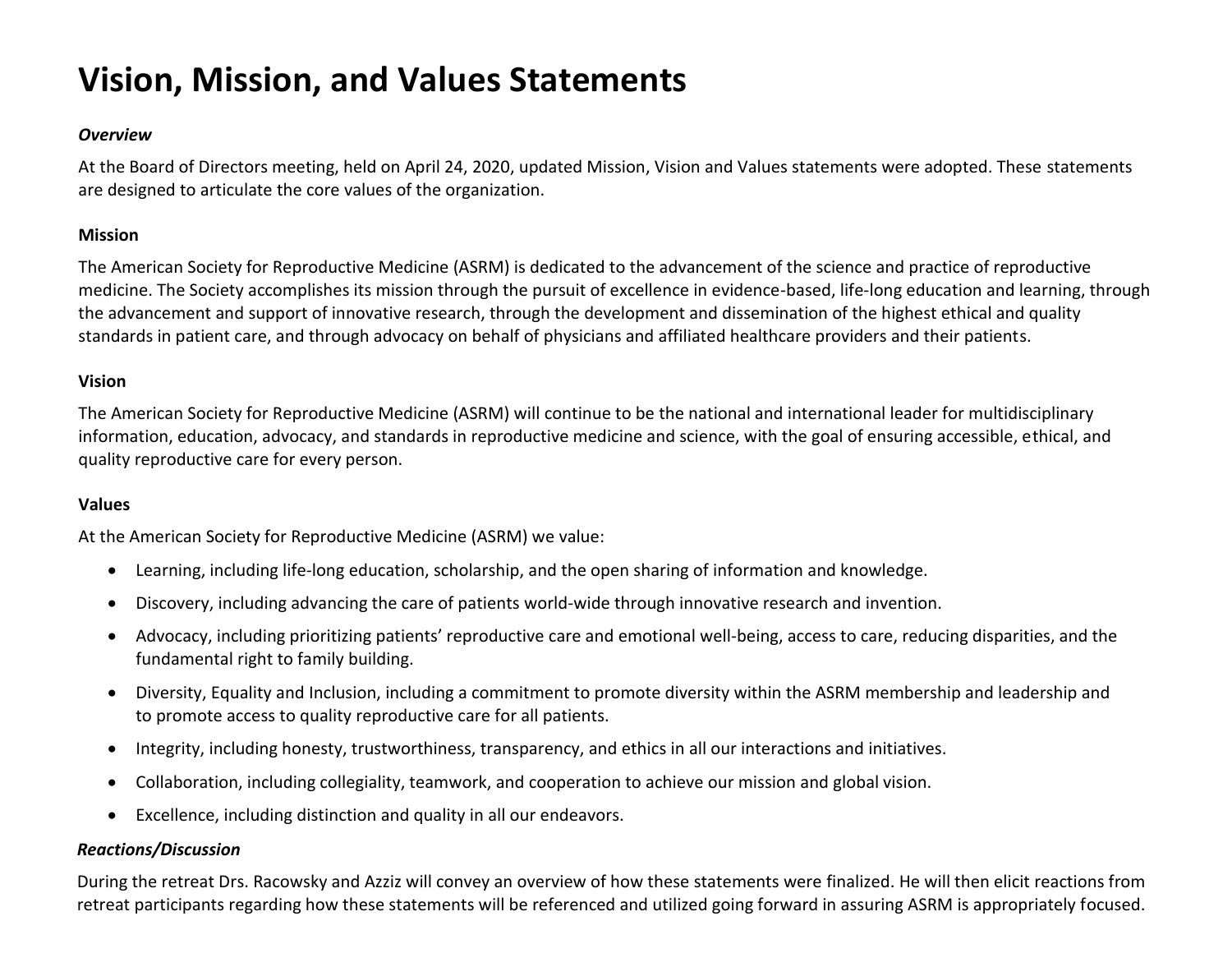| <b>Section</b>          | <b>Section Title</b>                                     | Page         |
|-------------------------|----------------------------------------------------------|--------------|
| $\mathbf{1}$            | <b>Plan Development Overview and Methodology</b>         | $\mathbf{1}$ |
| $\overline{2}$          | <b>Setting the Stage for Plan Development</b>            | 4            |
| $\overline{\mathbf{3}}$ | <b>Strategic Planning Meeting Agenda</b>                 | 17           |
| 4                       | <b>Vision, Mission, and Values Statements</b>            | 20           |
| 5                       | <b>Goal and Strategy Development</b>                     | 22           |
| $6\phantom{1}6$         | <b>Tactic and Milestone Development</b>                  | 26           |
| $\overline{\mathbf{z}}$ | <b>Homework Recap and Next Steps</b>                     | 29           |
| 8                       | Appendix - SPA Methodology and ASRM Results              | 31           |
| 9                       | <b>Appendix - Future Focus Survey Narrative Feedback</b> | 37           |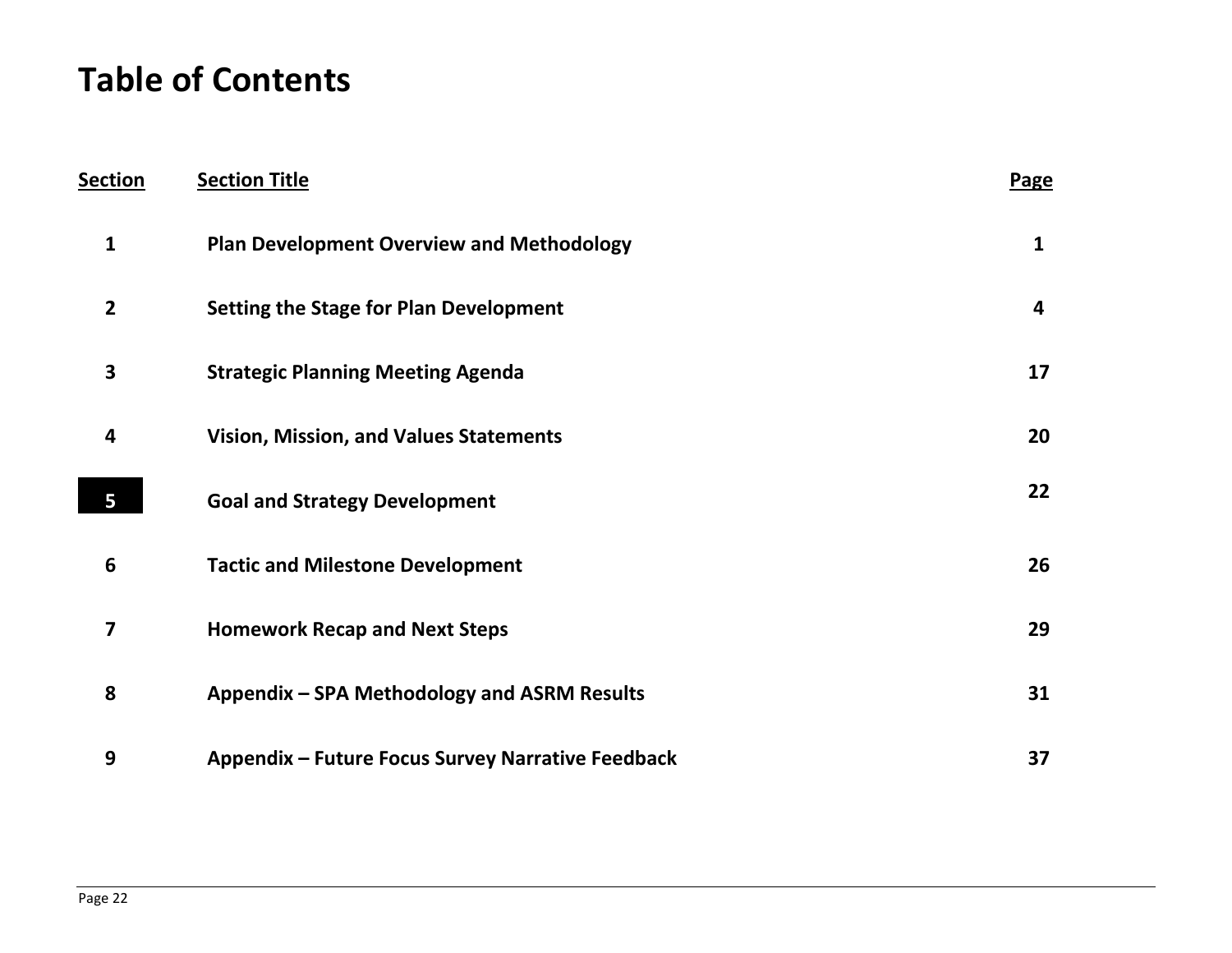# **Goal and Strategy Development**

### *Goal and Strategy Definition and Guidance*

- Goal as defined by [www.businessdictionary.com](http://www.businessdictionary.com/)**:** An observable and measurable result having one or more objectives to be achieved within a more or less fixed timeframe. Goals tend to be long on direction, and short on specific tactics. For example, an organization can set a goal of returning to a positive bottom line in two years or becoming the most recognized foundation within the field in five years without ever determining how it will be accomplished. A typical well-designed strategic plan will have two to no more than four goals – preferably fewer to maintain focus.
- Strategies (sometimes labeled objectives) are high-level statements that articulate how the organization will achieve its goals. These strategies should be supported by defined tactics and annual milestones within an organization's operating plan. To assure appropriate focus, no more than three strategies should be articulated for any given goal.

Goal and strategy development should focus on the most critical issues facing ASRM, as well as critical deficits in the society's operations – relying on the to-be-developed operating plan to address ongoing operations and incremental improvements.

Ideally, a strategic plan should include at most four goals and no more than three strategies, on average, per goal. Why? Think of it this way…..If ASRM ends up with four goal statements with an average of three strategy statements per goal, the result is 12 strategies for ASRM to accomplish or make significant progress on over the next several years. That is a lot, especially when considering each strategy will have one or more operational tactics associated with its completion.

Finally, in developing goal statements, they should be stated as accomplishments that can be measured or at least observed. Strategy statements should be phrased as actions – starting with a verb.

#### *Potential Goal Categories*

During the interview and survey processes, participants were asked to prioritize issues for ASRM to address within its next strategic plan. As a result, we anticipate building the strategic plan utilizing the following categorization:

- Membership recruitment and engagement
- Member and patient education
- Advocacy/reputation
- Research

These categorizations will serve as the basis for establishing goal and strategy statements.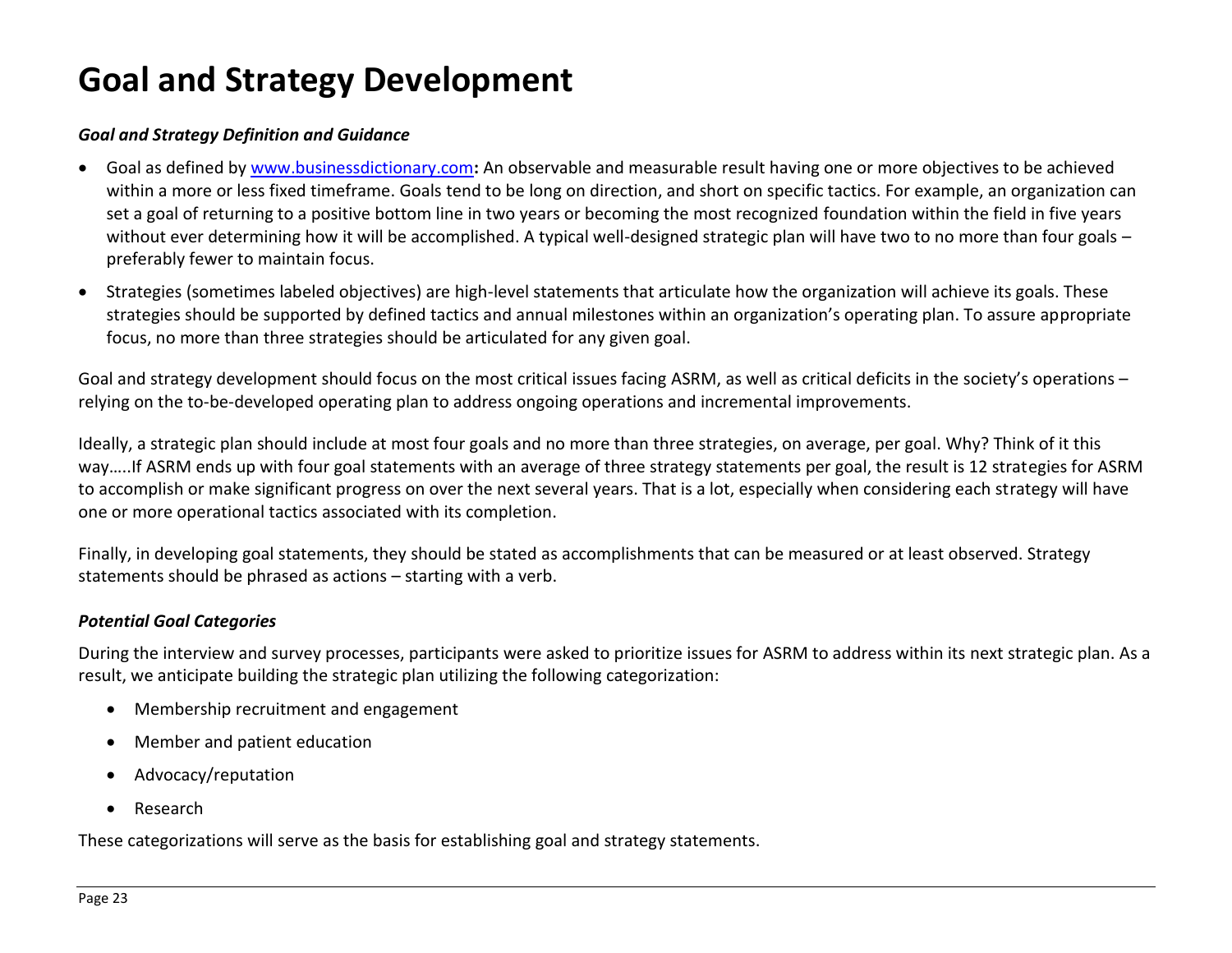# **Goal and Strategy Development**

### *Example Goal and Strategy Statements*

Following are example goal and strategy statements gleaned from strategic plans developed by various associations that relate to ASRM's identified priorities:

Membership Related: Example Goal - Association X is recognized by current and target members as offering the most and best value amongst competing associations.

- Utilize market and member research to determine which current and new member benefits will best serve Association X in attracting and retaining members.
- Actively recruit and retain them when they become Association X members.
- Enhance and differentiate membership value by member categories and demographics.
- Promote active and ongoing involvement of members in the Association X's activities.

Education Related: Example Goal - Association X is recognized as the profession's leading education and certification body in North America.

- Expand educational offerings beyond the Annual Meeting.
- Develop and promote a new certification to recognize and support members that perform to a high standard of ethics and operational excellence.
- Produce practice guidelines publications addressing the current and future needs of the profession.
- Cultivate the development of novel educational technologies that meet the needs of worldwide

Advocacy Related: Example Goal - Association X's input is sought and considered by regulatory agencies, media, and the general public relative to all critical issues.

- Forge new partnerships with other medical societies and interest groups.
- Advocate aggressively for the profession and public in all arenas.
- Promote, protect, and enhance Association X's brand throughout all communications.
- Improve knowledge of the many ways Association X's products, programs, and services benefit individuals and \_\_\_\_\_\_.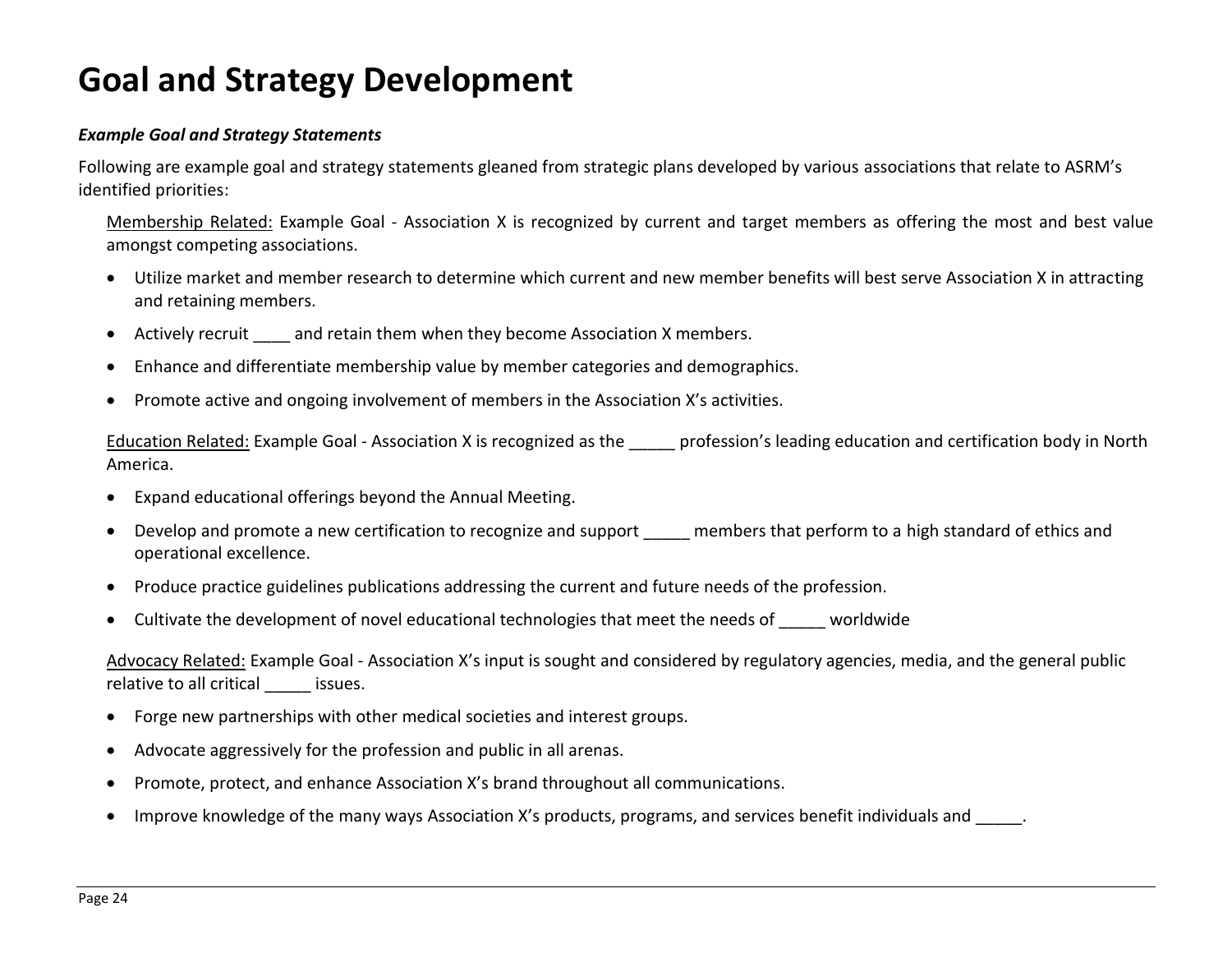# **Goal and Strategy Development**

Research: Example Goal - Association X funded research has contributed to at least \_\_ breakthrough, FDA approved drugs for the treatment of \_\_\_

- Strategy: Partner with stakeholders to identify primary research needs for each disease category and address them.
- Strategy: Focus future research grants more on and less on  $\qquad$ .
- Strategy: Partner with corporations, other organizations, and/or individuals to undertake research addressing
- Strategy: Increase awareness within the research community of opportunities to partner with Association X.
- Strategy: Streamline the process for vetting research proposals.
- Strategy: Develop a system for defining/measuring impact and utilize it to guide program strategy.

#### *Participant Homework Prior to September Retreat*

- Review:
	- $\checkmark$  Goal and strategy statement definitions/guidance
	- $\checkmark$  Survey prioritization of issues to address and detailed responses to narrative response questions.
	- $\checkmark$  Example goals and strategies from other associations.
- Come prepared to discuss and reach consensus on a set of future ASRM goals and strategies.

#### *Anticipated Session Accomplishment*

Achieve consensus on a set of ASRM goals and strategies, which will be documented as part of the 2021-2025 strategic plan.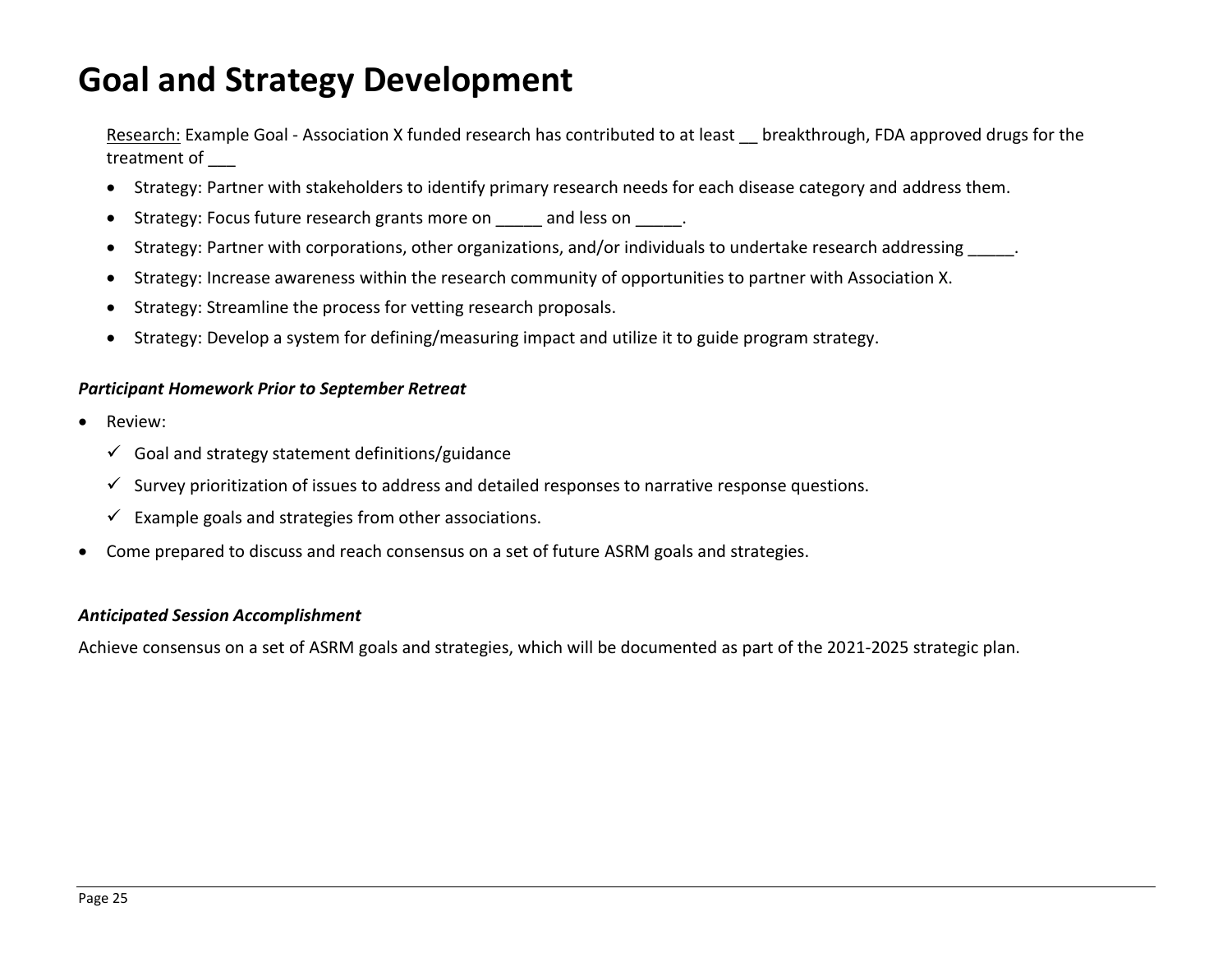| <b>Section</b> | <b>Section Title</b>                              | Page         |
|----------------|---------------------------------------------------|--------------|
| 1              | <b>Plan Development Overview and Methodology</b>  | $\mathbf{1}$ |
| $\overline{2}$ | <b>Setting the Stage for Plan Development</b>     | 4            |
| 3              | <b>Strategic Planning Meeting Agenda</b>          | 17           |
| 4              | <b>Vision, Mission, and Values Statements</b>     | 20           |
| 5              | <b>Goal and Strategy Development</b>              | 22           |
| 6              | <b>Tactic and Milestone Development</b>           | 26           |
| 7              | <b>Homework Recap and Next Steps</b>              | 29           |
| 8              | Appendix - SPA Methodology and ASRM Results       | 31           |
| 9              | Appendix - Future Focus Survey Narrative Feedback | 37           |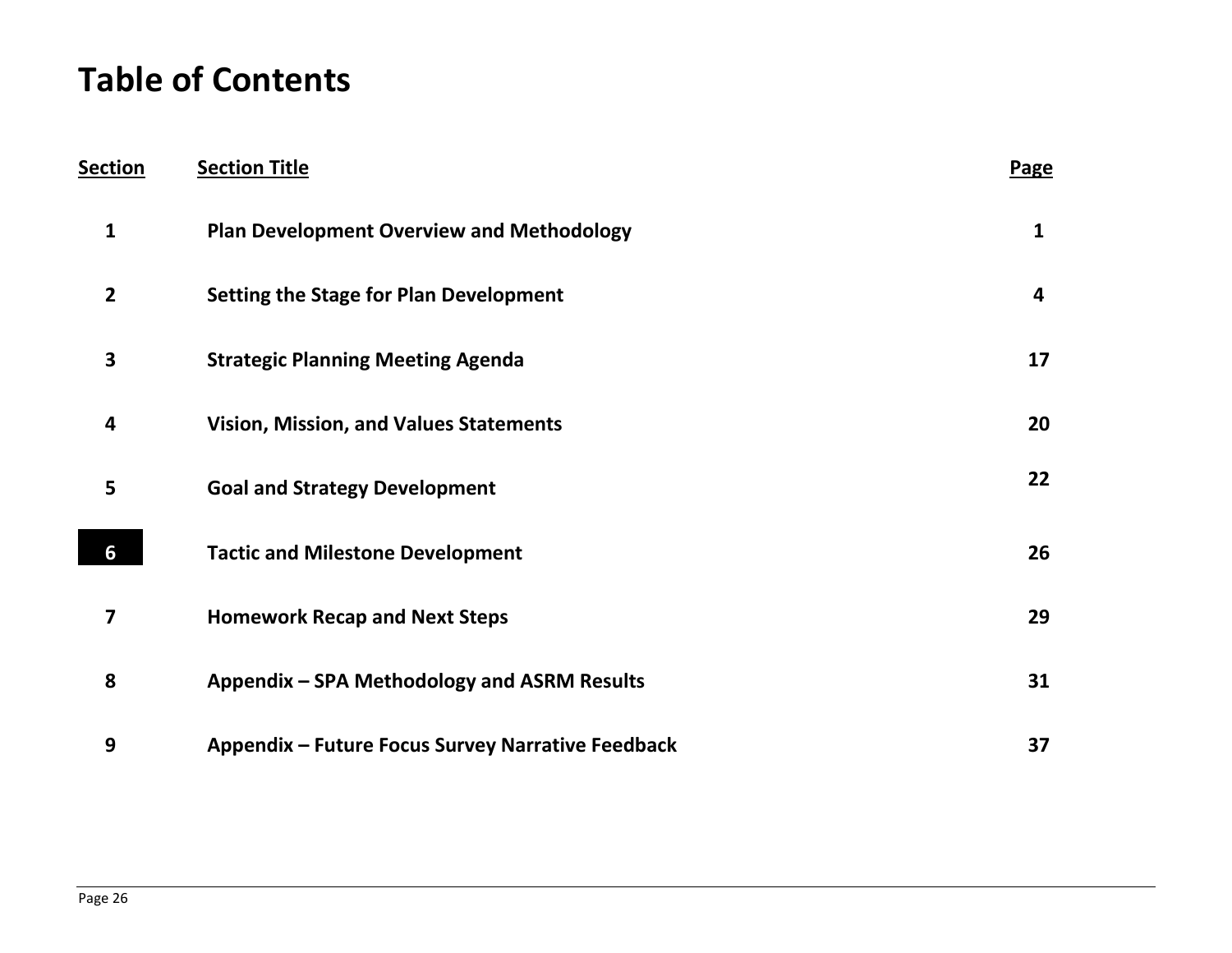# **Tactic and Milestone Development**

### *Overview*

Tactics and milestones typically fall outside the bounds of strategic plans – picking up where strategies leave off. In most organizations staff is charged with identifying specific initiatives (tactics) that will support strategy attainment, with both short and longer-term milestones identified for each tactic. Although proposed by staff, an association's Board frequently approves the recommended tactics and milestones in conjunction with the budgeting process. Following is template Mr. Westman has found helpful in articulating and documenting tactics and milestones – with a completed example from another organization:

Goal 2: A sustainable \$15 million fund is achieved by 202X to support research goals.

*Strategy 2:* Launch a capital campaign aimed at corporate and individual donors*.*

| <b>Tactics/Accountability</b>                                                                                                                                                                                                                                          | <b>Anticipated Milestones FY 2021</b>                                                                                                                                                                                                                                                                                                                                                                                                                                                                       | <b>Anticipated Milestones FYs 2022-2023</b>                                                                                         |
|------------------------------------------------------------------------------------------------------------------------------------------------------------------------------------------------------------------------------------------------------------------------|-------------------------------------------------------------------------------------------------------------------------------------------------------------------------------------------------------------------------------------------------------------------------------------------------------------------------------------------------------------------------------------------------------------------------------------------------------------------------------------------------------------|-------------------------------------------------------------------------------------------------------------------------------------|
| G2S2T1: Assess interest amongst<br>$\sim$ $\sim$ $\sim$<br>corporate partners and members in<br>contributing to a capital campaign.<br><b>Governance Entity Accountability: Capital</b><br>Campaign Task Force<br><b>Staff Accountability: Development</b><br>Director | • A Task Force is established to direct the<br>capital campaign.<br>• Organization X's top 10 corporate partners<br>are approached about their interest in<br>supporting a capital campaign targeting<br>research.<br>• Members donating more than \$X, XXX<br>annually to the Organization X Foundation<br>are approached about their interest in<br>supporting a capital campaign.<br>• A report is delivered to the Task Force<br>summarizing key corporate and member<br>interest in a capital campaign | $\bullet$ N/A                                                                                                                       |
| G2S2T2: Undertake an RFP process to identify<br>and engage a vendor to coordinate the<br>campaign<br><b>Governance Entity Accountability: Capital</b><br>Campaign Task Force<br><b>Staff Accountability: Development</b><br>Director                                   | • Potential fundraising vendors are identified<br>to participate in a capital campaign RFP.<br>• An RFP is developed and disseminated to<br>selected fundraising vendors.                                                                                                                                                                                                                                                                                                                                   | • The RFP process is administered, with a final<br>vendor selected.<br>• TBD launch steps may apply for the second<br>half of 2021. |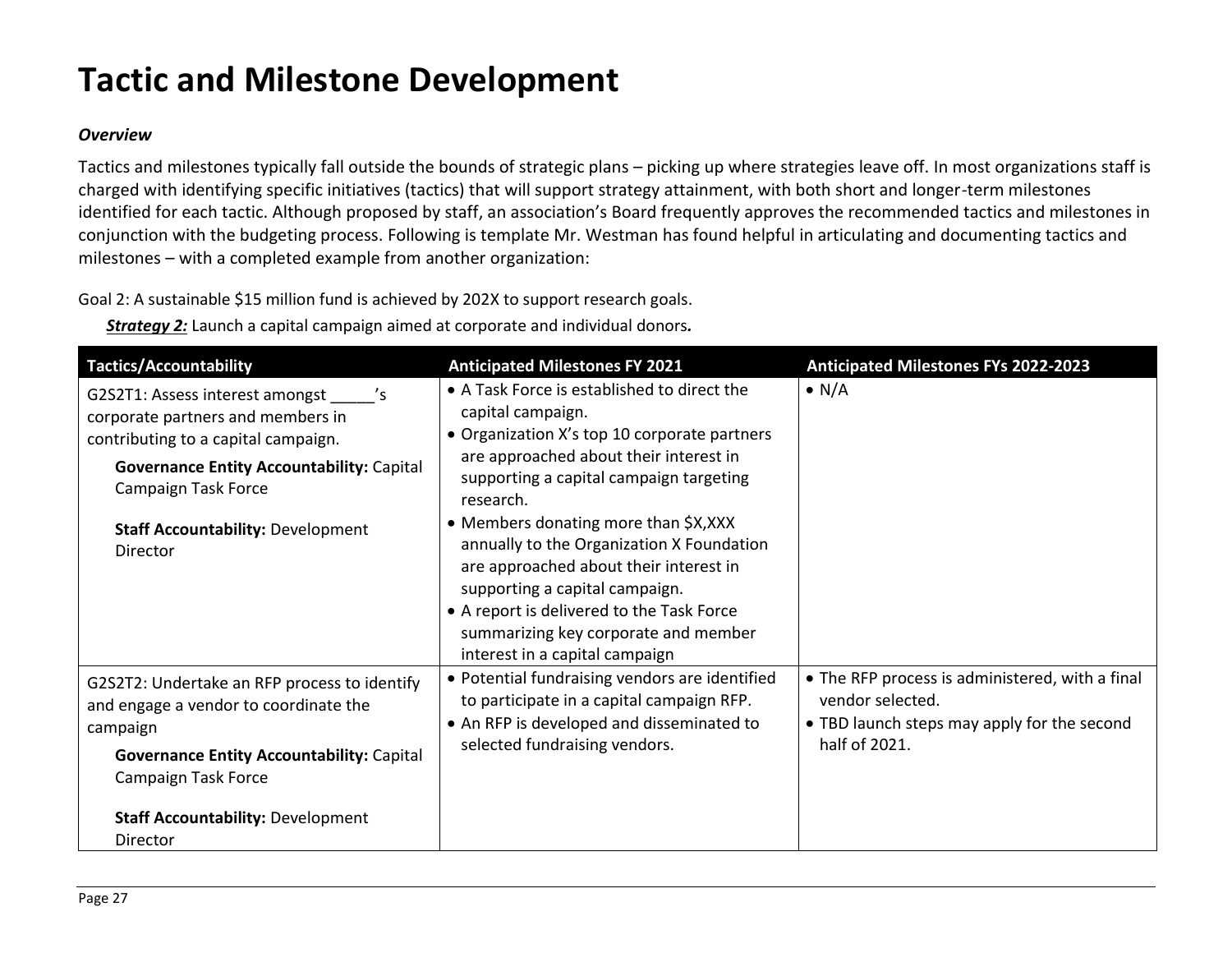# **Tactic and Milestone Development**

### *Participant Homework Prior to September Retreat*

None anticipated. Although retreat participants are welcome to suggest ideas for tactics and milestones during the retreat or at other times, staff will take the lead role in this process.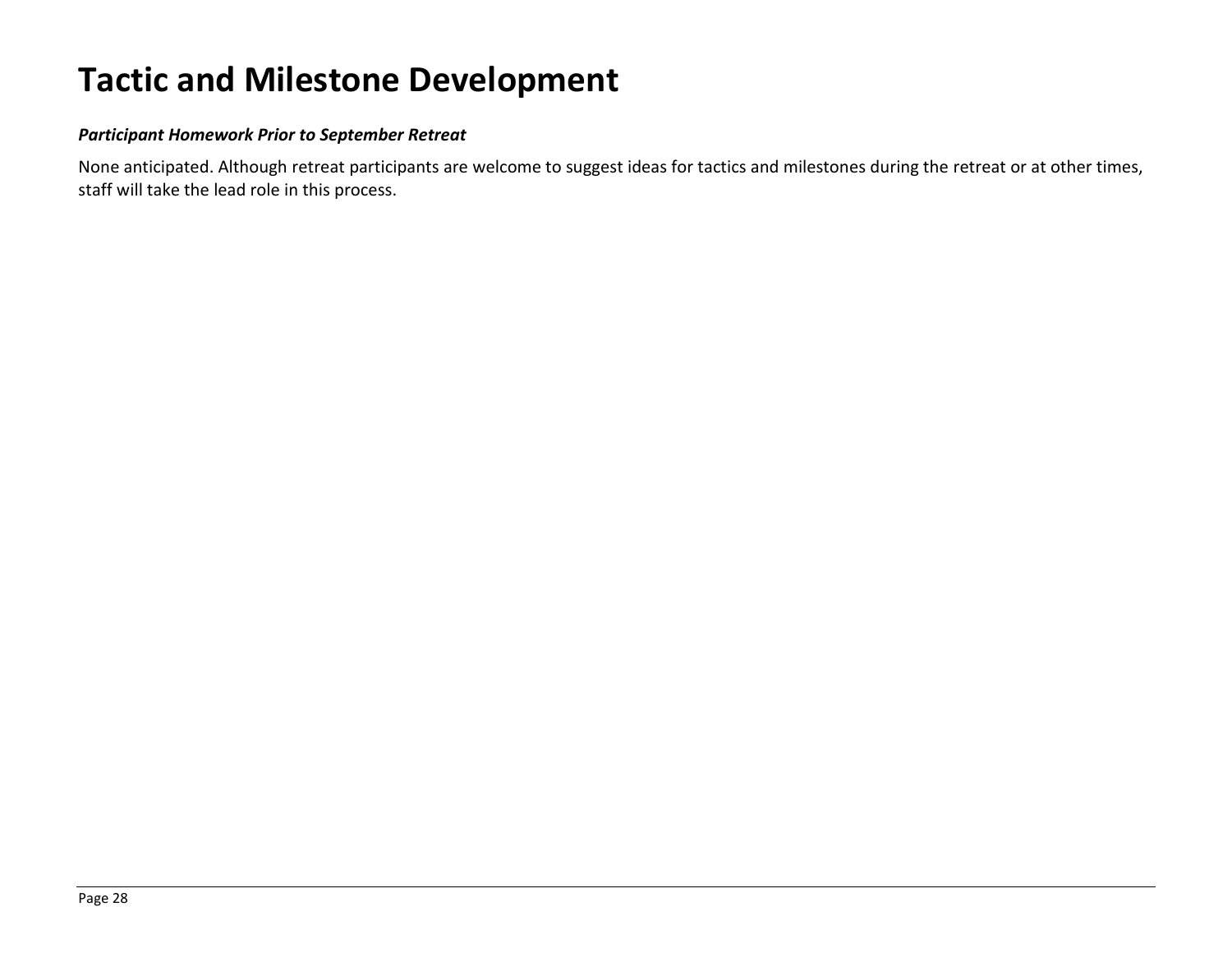| <b>Section</b> | <b>Section Title</b>                                     | <b>Page</b>  |
|----------------|----------------------------------------------------------|--------------|
| 1              | <b>Plan Development Overview and Methodology</b>         | $\mathbf{1}$ |
| $\overline{2}$ | <b>Setting the Stage for Plan Development</b>            | 4            |
| 3              | <b>Strategic Planning Meeting Agenda</b>                 | 17           |
| 4              | <b>Vision, Mission, and Values Statements</b>            | 20           |
| 5              | <b>Goal and Strategy Development</b>                     | 22           |
| 6              | <b>Tactic and Milestone Development</b>                  | 26           |
| 7              | <b>Homework Recap and Next Steps</b>                     | 29           |
| 8              | Appendix – SPA Methodology and ASRM Results              | 31           |
| 9              | <b>Appendix - Future Focus Survey Narrative Feedback</b> | 37           |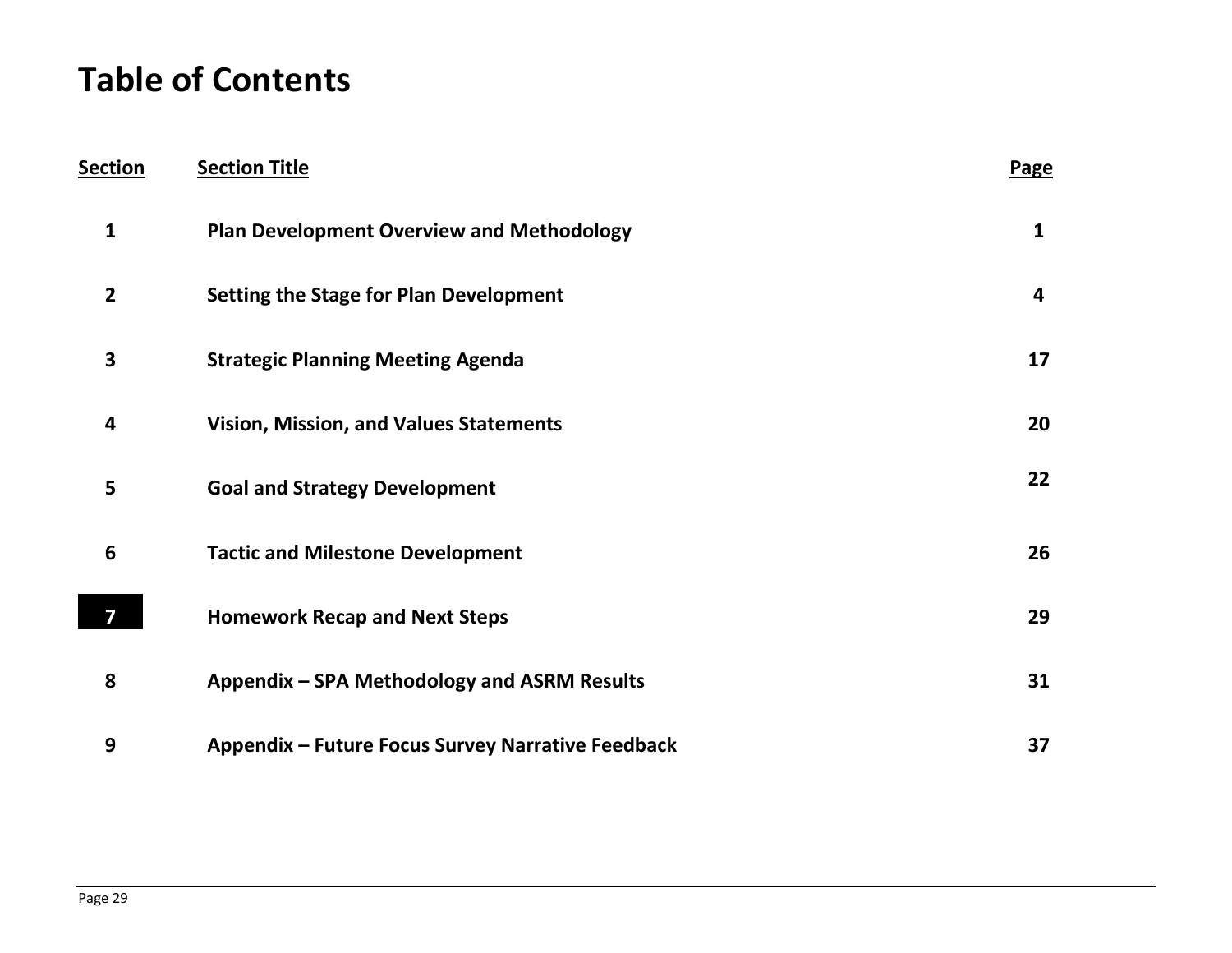### **Homework Recap and Next Steps**

### *Recap of Meeting Participant Homework Assignments Prior to September Retreat*

- Read Sections 1 6 of this Discussion Manual.
- Setting the Stage for Plan Development Be prepared to answer the following questions:
	- o What you consider to be the top three key insights you gleaned from survey data that you believe should influence design of ASRM's 2021-2025 strategic plan?
- Goal and Strategy Development:
	- o Review
		- $\checkmark$  Goal and strategy statement definitions/guidance.
		- ✓ Survey prioritization of issues to address and detailed responses to narrative response questions.
		- $\checkmark$  Example goals and strategies from other associations.
	- o Come prepared to discuss and reach consensus on a set of future ASRM goals and strategies.

### *Remaining Steps in Strategic Plan Development Process*

Following is a recap of remaining steps in the work plan.

| <b>Action Step</b>                                 | <b>Target Complete</b> |
|----------------------------------------------------|------------------------|
| Step 7: Facilitate a strategic planning retreat    | September 21-23        |
| Step 8: Prepare a planning retreat results report. | September 30           |
| Step 9: Facilitate debriefing teleconference       | Mid-October            |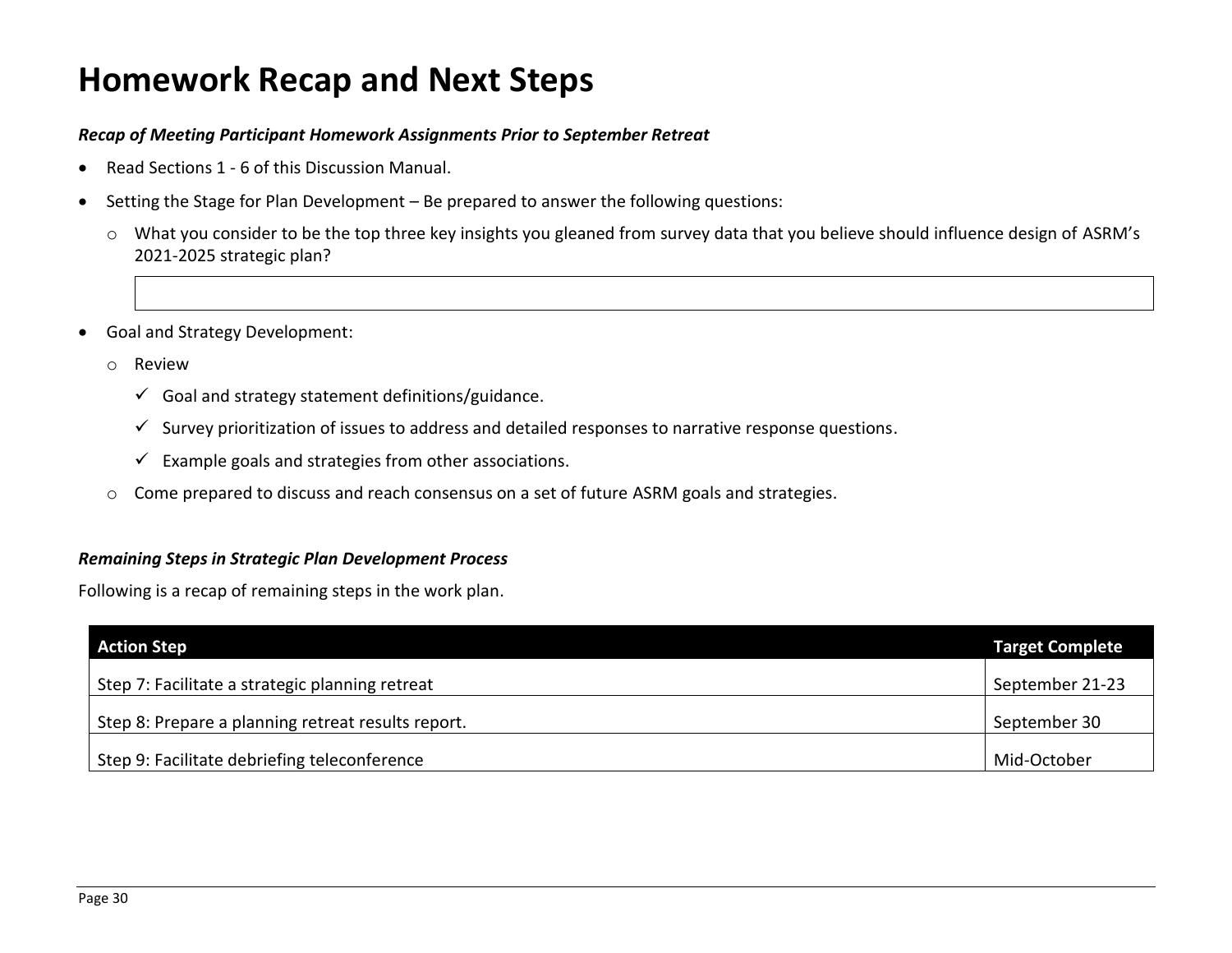| <b>Section</b>          | <b>Section Title</b>                              | <b>Page</b>  |
|-------------------------|---------------------------------------------------|--------------|
| $\mathbf{1}$            | <b>Plan Development Overview and Methodology</b>  | $\mathbf{1}$ |
| $\overline{2}$          | <b>Setting the Stage for Plan Development</b>     | 4            |
| $\overline{\mathbf{3}}$ | <b>Strategic Planning Meeting Agenda</b>          | 17           |
| 4                       | <b>Vision, Mission, and Values Statements</b>     | 20           |
| 5                       | <b>Goal and Strategy Development</b>              | 22           |
| 6                       | <b>Tactic and Milestone Development</b>           | 26           |
| $\overline{\mathbf{z}}$ | <b>Homework Recap and Next Steps</b>              | 29           |
| 8                       | Appendix - SPA Methodology and ASRM Results       | 31           |
| 9                       | Appendix – Future Focus Survey Narrative Feedback | 37           |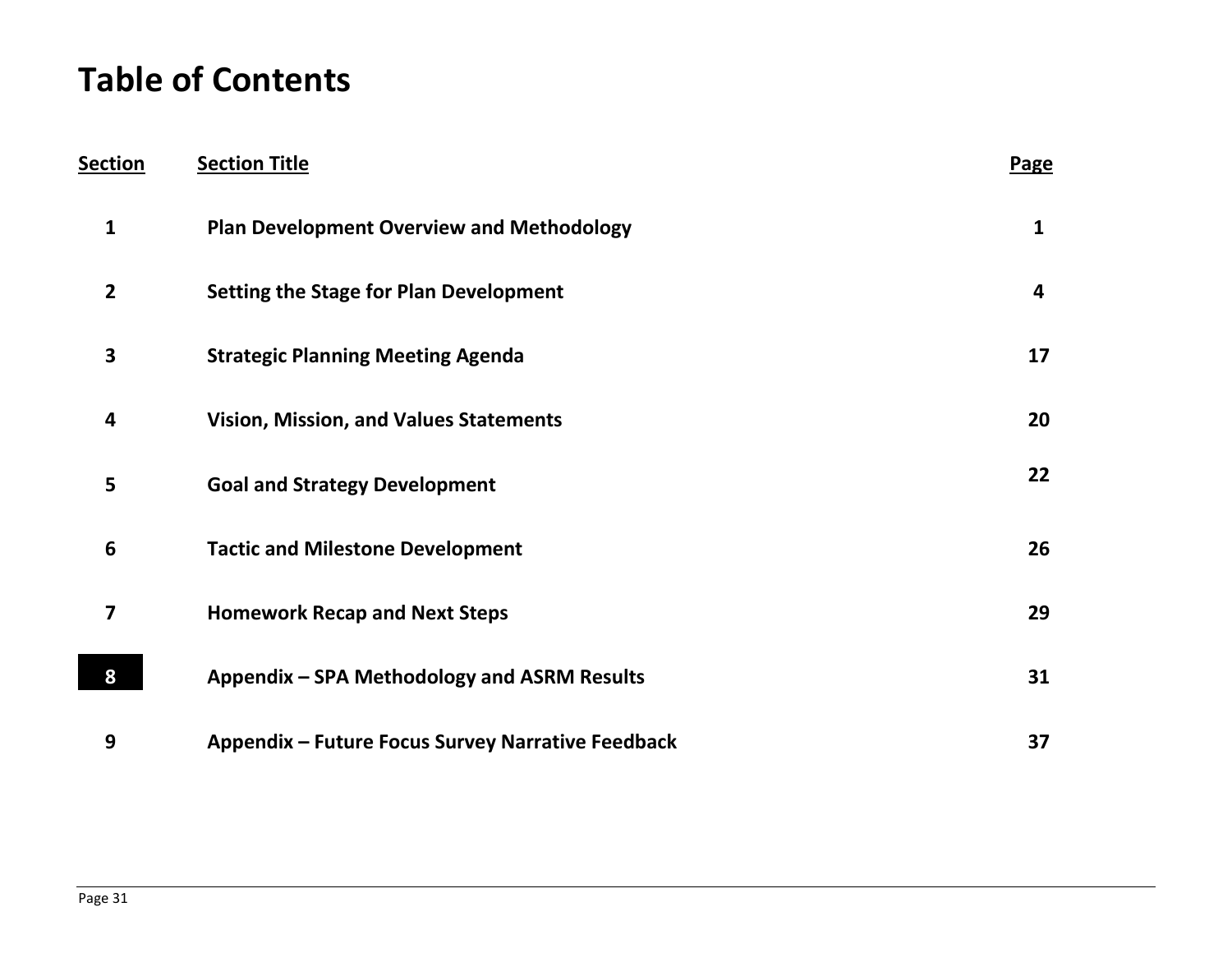#### *Overview*

Strategic Program Analysis (SPA) is a tool typically used on the front-end of strategic planning. It is based on three assumptions:

- There are more opportunities than there are resources to address them.
- The Society generally should not directly duplicate Products, Programs, and Services (PPS) offered by other organizations.
- Focus is important. Providing mediocre or low-quality PPSs in many areas is inferior to providing higher-quality PPSs in response to a set of focused interests.

SPA assesses current and potential Products, Programs, and Services in three dimensions.

- **Attractiveness**:
	- o How central is it to the Society's mission?
	- o How central is it to the Society's financial viability?
	- o How valuable do Society stakeholders perceive it to be?
	- o Will the need/value continue in the future?
- **Capabilities**:
	- o Financial resources?
	- o Human resources time and expertise?
	- o Society reputation relative to the PPS?
	- o Technology?
- **Competitive Position**: Extent to which other organizations are positioned to serve the same stakeholders through similar PPSs.

#### *Generic Strategies*

In its pure form, SPA identifies eight potential strategic directions for a given PPS depending on assessments of Attractiveness, Capabilities, and Competitive Position. W&A recommends a modified set of potential strategic directions – identified as follows: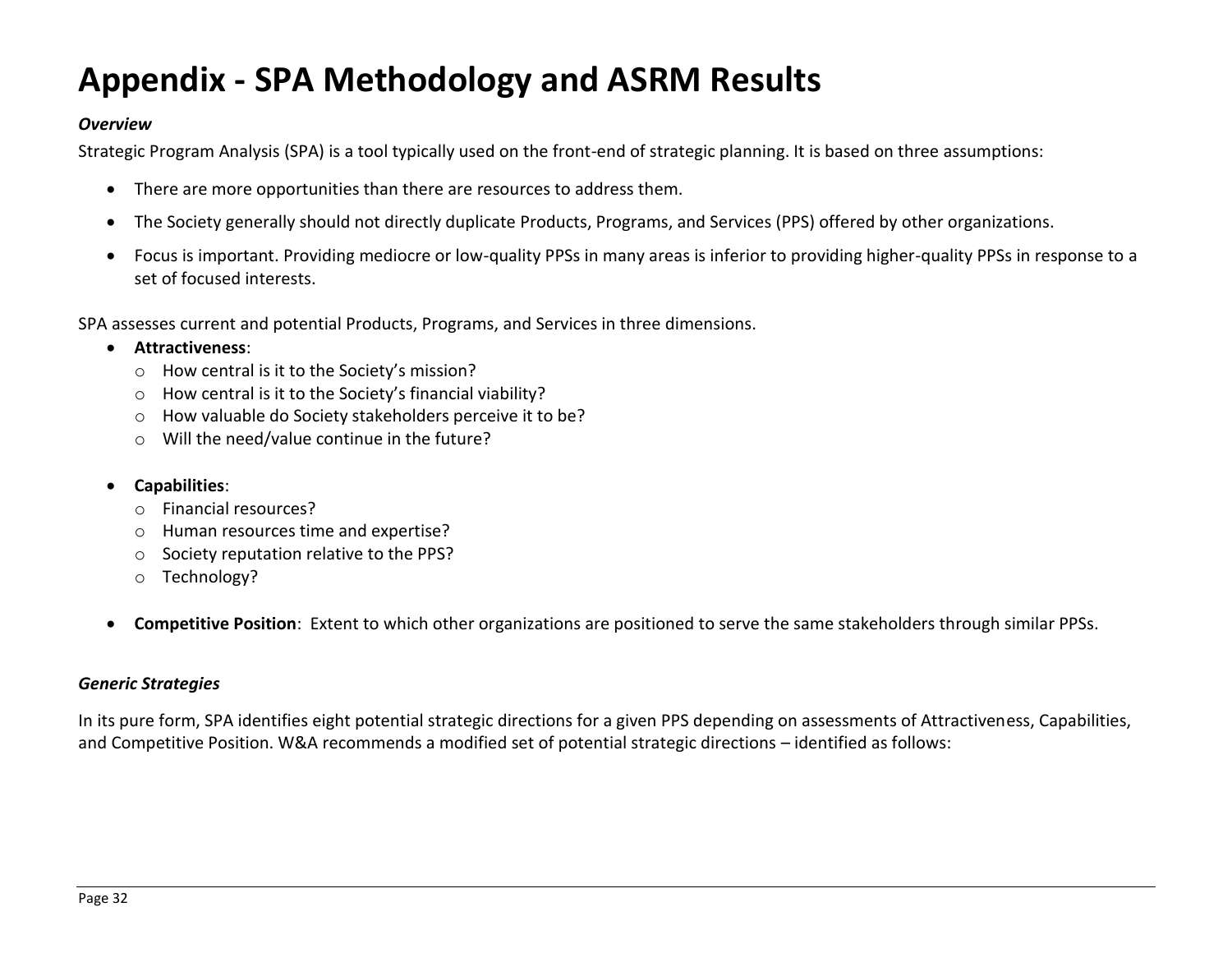| <b>Assessments</b>                                         | <b>Current PPS's</b>                                                | <b>Potential PPS's</b>                                                     |
|------------------------------------------------------------|---------------------------------------------------------------------|----------------------------------------------------------------------------|
| Strong assessments for all three<br>dimensions             | Grow or continue as is                                              | Implement if possible                                                      |
| Weak assessments on one or more of<br>the three dimensions | Identify specific strategies to overcome<br>the weakness(s) or exit | Consider only if strategies to overcome<br>the weakness(es) are identified |
| Weak assessments on all three<br>dimensions                | Exit                                                                | No consideration                                                           |

### *SPA Application at ASRM*

The following pages include a detailed inventory of ASRM products, programs, and services, along with an assessment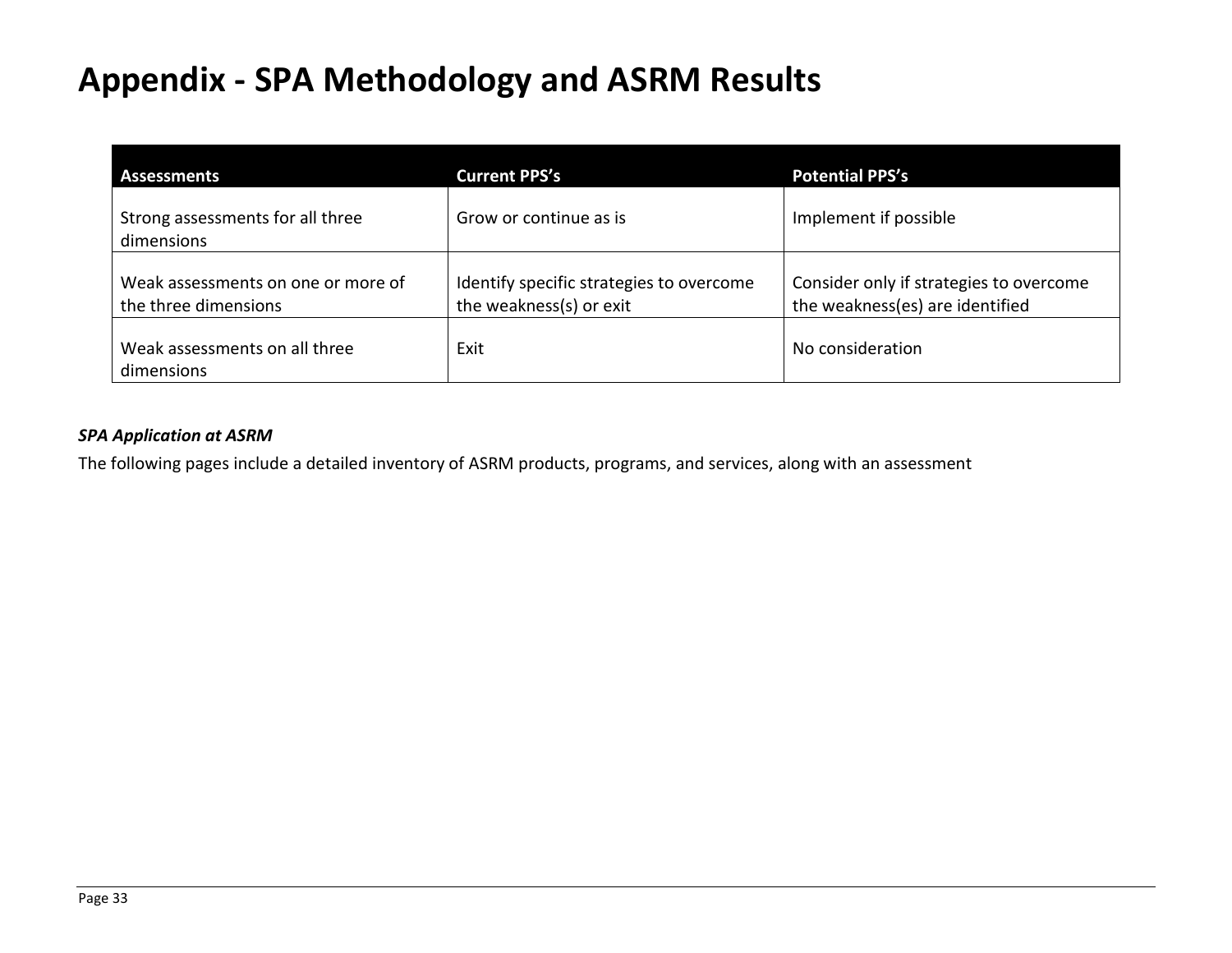|          |                                         | <b>Attractiveness</b> |      |            | <b>Capabilities</b> |                          |             |               | <b>Competitive Position</b> | <b>Generic</b> |                                   |
|----------|-----------------------------------------|-----------------------|------|------------|---------------------|--------------------------|-------------|---------------|-----------------------------|----------------|-----------------------------------|
| Category | <b>Products, Programs, and Services</b> | <b>High</b>           | Med. | <b>LOW</b> | <b>Strong</b>       | Med.                     | <b>Weak</b> | <b>Strong</b> | Med.                        | Weak           | <b>Strategy</b>                   |
| Advocacy | Advocacy Day                            |                       |      |            |                     | $\lambda$<br>⌒           |             | ∧             |                             |                | Strengthen delivery<br>capability |
| Advocacy | National Lobbying Initiatives           |                       |      |            |                     | $\overline{\phantom{a}}$ |             | ⌒             |                             |                | Strengthen delivery<br>capability |
| Advocacy | State Lobbying Initiatives              | $\mathbf{v}$          |      |            |                     |                          |             |               |                             |                | Overcome weakness or exit         |

| Education | Andrology Certificate Course                     | $\mathsf X$      |              | $\mathsf{X}$ |              | $\boldsymbol{\mathsf{X}}$ |  | Grow or continue as is                   |
|-----------|--------------------------------------------------|------------------|--------------|--------------|--------------|---------------------------|--|------------------------------------------|
| Education | <b>ARM National Meeting</b>                      | $\mathsf X$      |              |              | $\mathsf{X}$ | $\boldsymbol{\mathsf{X}}$ |  | Strengthen delivery<br>capability        |
| Education | ASRM airLearning                                 | $\mathsf{X}$     |              | $\mathsf{X}$ |              | $\mathsf{X}$              |  | Grow or continue as is                   |
| Education | <b>ASRM Micro-presentations</b>                  | $\mathsf{X}$     |              | X            |              | $\mathsf{X}$              |  | Grow or continue as is                   |
| Education | <b>ASRM QBoost</b>                               |                  | $\mathsf{x}$ | $\mathsf{X}$ |              | $\boldsymbol{\mathsf{X}}$ |  | <b>Build perceived</b><br>attractiveness |
| Education | <b>ASRM Scientific Congress &amp; Expo</b>       | X.               |              | $\mathsf{X}$ |              | $\mathsf{X}$              |  | Grow or continue as is                   |
| Education | <b>Basic Infertility Course</b>                  | $\mathsf{X}$     |              | $\mathsf X$  |              | $\mathsf{X}$              |  | Grow or continue as is                   |
| Education | Best of ESHRE and ASRM                           | $\mathsf{X}$     |              | $\mathsf{X}$ |              | $\mathsf{X}$              |  | Grow or continue as is                   |
| Education | <b>Embryology Certificate Course</b>             | $\mathsf X$      |              | $\mathsf{X}$ |              | $\mathsf X$               |  | Grow or continue as is                   |
| Education | Embryo Transfer Simulator Program                | $\mathsf{X}$     |              | $\mathsf{X}$ |              | $\pmb{\times}$            |  | Grow or continue as is                   |
| Education | <b>Grand Rounds</b>                              | $\mathsf X$      |              | $\mathsf{X}$ |              | $\mathsf X$               |  | Grow or continue as is                   |
| Education | Mental Health Professional Certificate<br>Course | $\boldsymbol{X}$ |              | $\mathsf{X}$ |              | $\boldsymbol{\mathsf{X}}$ |  | Grow or continue as is                   |
| Education | Micro-videos                                     | $\mathsf{X}$     |              | $\mathsf X$  |              | $\mathsf X$               |  | Grow or continue as is                   |
| Education | <b>REI Nurse Certificate Course</b>              | X                |              | $\mathsf{X}$ |              | $\boldsymbol{\mathsf{X}}$ |  | Grow or continue as is                   |
| Education | <b>Resident Education Modules</b>                | X                |              | $\mathsf{X}$ |              | $\sf X$                   |  | Grow or continue as is                   |
| Education | <b>Resident Education Program</b>                | X                |              |              | $\mathsf{X}$ | $\boldsymbol{\mathsf{X}}$ |  | Strengthen delivery<br>capability        |
| Education | SREI Fellows Symposium                           | $\boldsymbol{X}$ |              | $\mathsf{X}$ |              | $\pmb{\times}$            |  | Grow or continue as is                   |
| Education | SRS/SREI REI Fellows' Surgical Boot<br>Camp      | $\mathsf X$      |              |              | $\mathsf X$  | $\boldsymbol{\mathsf{X}}$ |  | Strengthen delivery<br>capability        |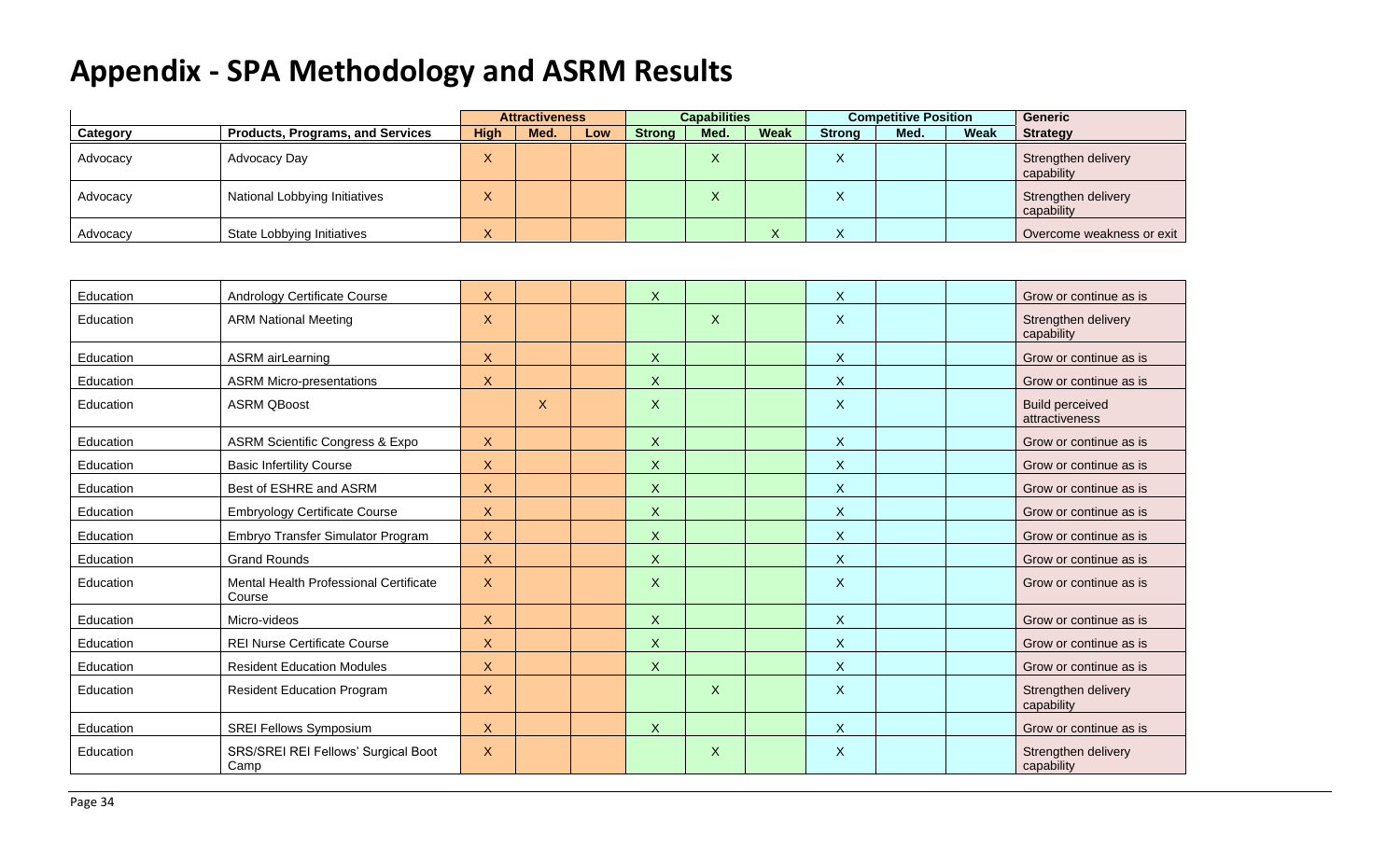(1) Is the item of high or low value to members? (2) Is the Society in a strong or weak position to deliver the PPS? (3) Is the Society in a strong or weak position vis-à-vis competitor organizations to deliver the PPS?

|                   |                                         | <b>Attractiveness</b> |              |     | <b>Capabilities</b> |      |             |                | <b>Competitive Position</b> | <b>Generic</b> |                                          |
|-------------------|-----------------------------------------|-----------------------|--------------|-----|---------------------|------|-------------|----------------|-----------------------------|----------------|------------------------------------------|
| <b>Category</b>   | <b>Products, Programs, and Services</b> | High                  | Med.         | Low | <b>Strong</b>       | Med. | <b>Weak</b> | <b>Strong</b>  | Med.                        | Weak           | <b>Strategy</b>                          |
| Networking/Career | <b>ASRM Affiliated Societies</b>        | X                     |              |     | ^                   |      |             | ⋏              |                             |                | Grow or continue as is                   |
| Networking/Career | <b>ASRM Awards</b>                      |                       | X            |     | X                   |      |             | $\lambda$<br>⋏ |                             |                | <b>Build perceived</b><br>attractiveness |
| Networking/Career | <b>ASRM Career Center</b>               | X.                    |              |     | X                   |      |             | X              |                             |                | Grow or continue as is                   |
| Networking/Career | <b>ASRM Connect</b>                     | X                     |              |     | X                   |      |             | X              |                             |                | Grow or continue as is                   |
| Networking/Career | <b>ASRM Member Directory</b>            | X.                    |              |     | X                   |      |             | X              |                             |                | Grow or continue as is                   |
| Networking/Career | Embryomail                              |                       | $\mathsf{X}$ |     |                     |      | X           | X              |                             |                | Overcome weakness or exit                |
| Networking/Career | <b>Professional Groups</b>              | X                     |              |     | X                   |      |             | X              |                             |                | Grow or continue as is                   |
| Networking/Career | <b>Special Interest Groups</b>          | $\checkmark$<br>∧     |              |     |                     | X    |             | $\lambda$<br>⋏ |                             |                | Strengthen delivery<br>capability        |

| <b>Patient Resources</b> | Coverage at Work Program (in<br>conjunction with RESOLVE) | X              |   |                           |                           | $\mathsf{X}$              | $\mathsf{X}$ |  | Overcome weakness or exit         |
|--------------------------|-----------------------------------------------------------|----------------|---|---------------------------|---------------------------|---------------------------|--------------|--|-----------------------------------|
| <b>Patient Resources</b> | Find a Health Care Professional<br>Directory              | X              |   | $\boldsymbol{\mathsf{X}}$ |                           |                           | X            |  | Grow or continue as is            |
| <b>Patient Resources</b> | <b>Infertility Awareness Week</b>                         | X              |   |                           |                           | X                         | $\times$     |  | Overcome weakness or exit         |
| <b>Patient Resources</b> | Infographic Gallery                                       |                | X |                           |                           | X                         | X            |  | Overcome weakness or exit         |
| <b>Patient Resources</b> | Patient Education Fact Sheets and<br><b>Booklets</b>      | X              |   | X                         |                           |                           | X            |  | Grow or continue as is            |
| <b>Patient Resources</b> | <b>Patient FAQs</b>                                       | X              |   |                           | X                         |                           | X            |  | Strengthen delivery<br>capability |
| <b>Patient Resources</b> | ReproductiveFacts.org                                     | $\overline{X}$ |   |                           | $\mathsf{X}$              |                           | $\times$     |  | Strengthen delivery<br>capability |
| <b>Patient Resources</b> | SART "Predict My Success" Tool                            | X              |   |                           | $\boldsymbol{\mathsf{X}}$ |                           | X            |  | Strengthen delivery<br>capability |
| <b>Patient Resources</b> | <b>SART Clinic Report</b>                                 | X              |   | X                         |                           |                           | X            |  | Grow or continue as is            |
| <b>Patient Resources</b> | <b>SART Patient Videos and Information</b>                | X              |   | X                         |                           |                           | $\times$     |  | Grow or continue as is            |
| <b>Patient Resources</b> | Short and Full-Length Patient Education<br>Videos         | X              |   |                           |                           | $\boldsymbol{\mathsf{X}}$ | X            |  | Overcome weakness or exit         |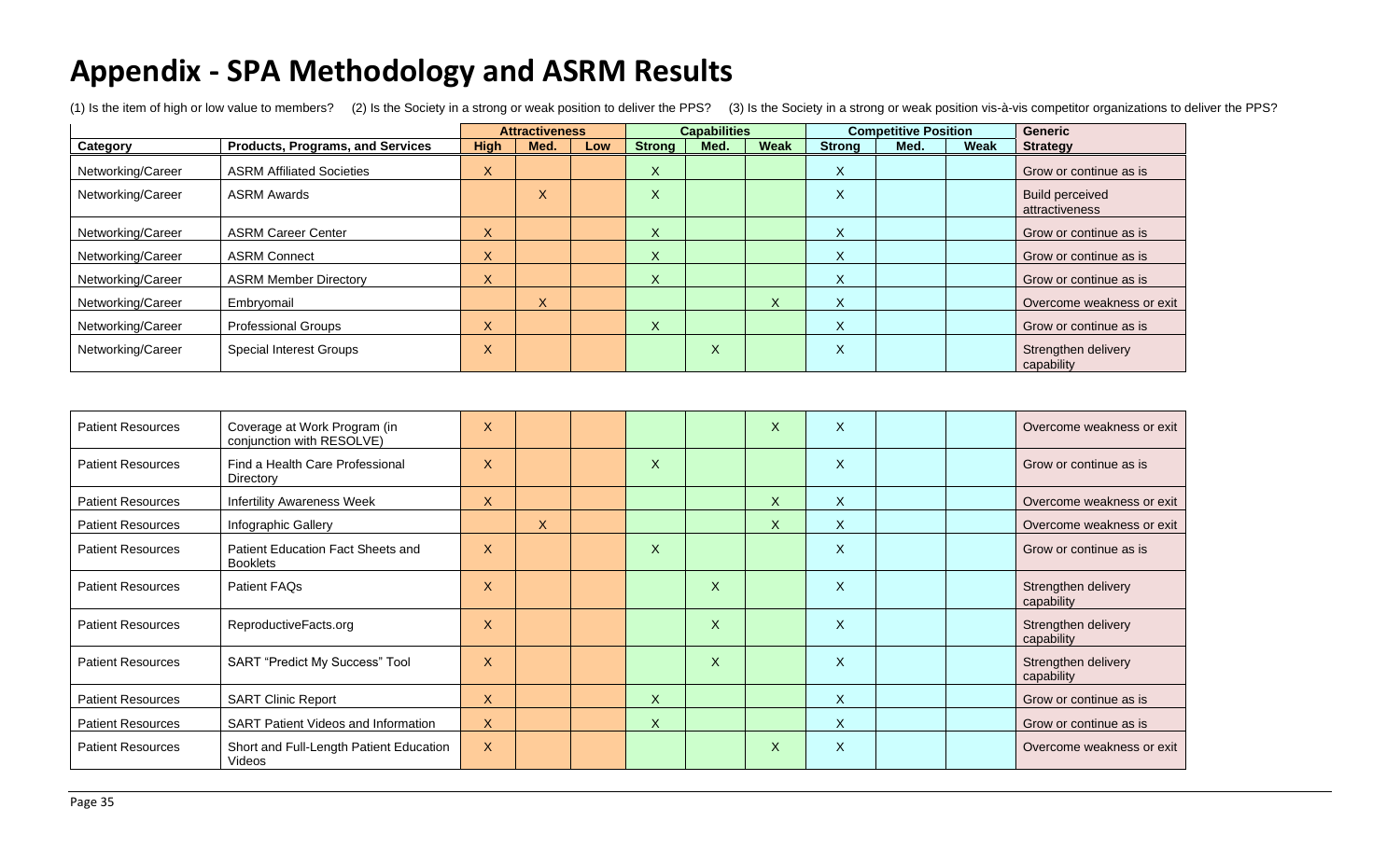## **Appendix - SPA Methodology and ASRM Results**

(1) Is the item of high or low value to members? (2) Is the Society in a strong or weak position to deliver the PPS? (3) Is the Society in a strong or weak position vis-à-vis competitor organizations to deliver the PPS?

|                      |                                                  | <b>Attractiveness</b> |      | <b>Capabilities</b> |               |      | <b>Competitive Position</b> |               |      | <b>Generic</b> |                                   |
|----------------------|--------------------------------------------------|-----------------------|------|---------------------|---------------|------|-----------------------------|---------------|------|----------------|-----------------------------------|
| Category             | <b>Products, Programs, and Services</b>          | <b>High</b>           | Med. | Low                 | <b>Strong</b> | Med. | Weak                        | <b>Strong</b> | Med. | Weak           | <b>Strategy</b>                   |
| Publications/Commun. | <b>ASRM Social Media</b>                         | X                     |      |                     |               | ⋏    |                             |               |      | $\lambda$      | Overcome weakness or exit         |
| Publications/Commun. | <b>Coding Corner</b>                             | $\checkmark$<br>^     |      |                     | ∧             |      |                             | X             |      |                | Grow or continue as is            |
| Publications/Commun. | <b>Ethics Committee Documents</b>                | $\checkmark$<br>^     |      |                     | ∧             |      |                             | X             |      |                | Grow or continue as is            |
| Publications/Commun. | <b>Fertility and Sterility</b>                   | X                     |      |                     | X.            |      |                             | X             |      |                | Grow or continue as is            |
| Publications/Commun. | Journal of Assisted Reproduction and<br>Genetics | X                     |      |                     |               | ∧.   |                             | X             |      |                | Strengthen delivery<br>capability |
| Publications/Commun. | <b>Newsletters</b>                               | X                     |      |                     | X.            |      |                             | X             |      |                | Grow or continue as is            |
| Publications/Commun. | <b>Practice Committee Documents</b>              | X                     |      |                     | ^             |      |                             | X             |      |                | Grow or continue as is            |
| Publications/Commun. | <b>Press Releases and Bulletins</b>              | X                     |      |                     | ж             |      |                             | X             |      |                | Grow or continue as is            |

| Research | ASRM and SREI Research Grants                                                                   | $\checkmark$<br>́ |  | $\sqrt{ }$ |              | $\sim$    | Grow or continue as is            |
|----------|-------------------------------------------------------------------------------------------------|-------------------|--|------------|--------------|-----------|-----------------------------------|
| Research | <b>ASRM Research Institute</b>                                                                  | ́                 |  |            | $\mathbf{A}$ | $\lambda$ | Strengthen delivery<br>capability |
| Research | <b>ASRM/NICHD/DUKE Clinical</b><br>Research/Reproductive Scientists<br>Training (CREST) Program | Λ                 |  |            | $\sim$       | $\lambda$ | Strengthen delivery<br>capability |
| Research | Graduate Level Training in Basic<br>Reproductive Research                                       | ́                 |  |            |              | $\lambda$ | Overcome weakness or exit         |
| Research | Reproductive Scientist Development<br>Program (RSDP)                                            | ∧                 |  |            |              | $\lambda$ | Overcome weakness or exit         |

(1) Is the item of high or low value to members? (2) Is the Society in a strong or weak position to deliver the PPS? (3) Is the Society in a strong or weak position vis-à-vis competitor organizations to deliver the PPS?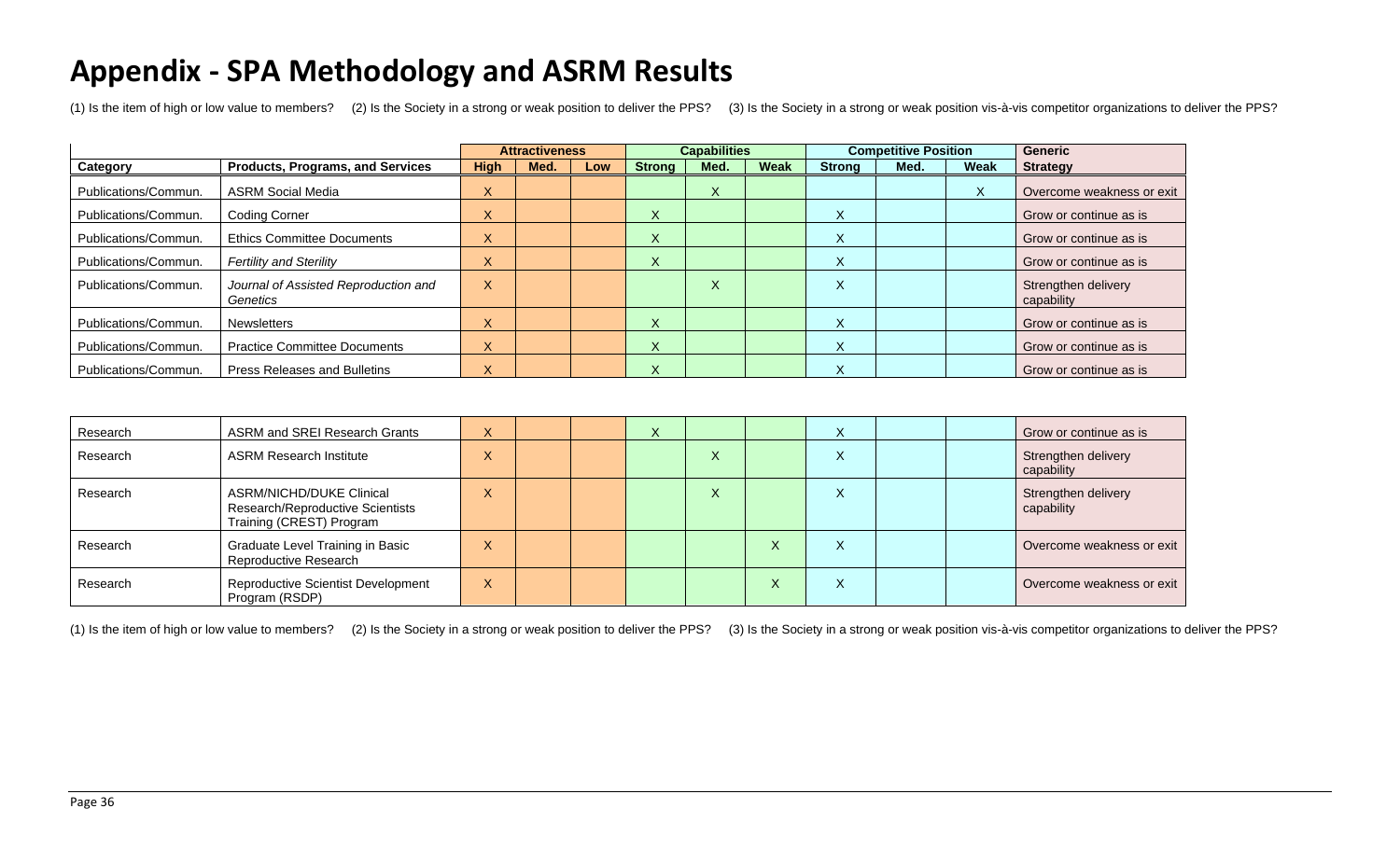## **Table of Contents**

| <b>Section</b>          | <b>Section Title</b>                                     | <b>Page</b>  |
|-------------------------|----------------------------------------------------------|--------------|
| $\mathbf{1}$            | <b>Plan Development Overview and Methodology</b>         | $\mathbf{1}$ |
| $\overline{2}$          | <b>Setting the Stage for Plan Development</b>            | 4            |
| $\overline{\mathbf{3}}$ | <b>Strategic Planning Meeting Agenda</b>                 | 17           |
| 4                       | <b>Vision, Mission, and Values Statements</b>            | 20           |
| 5                       | <b>Goal and Strategy Development</b>                     | 22           |
| 6                       | <b>Tactic and Milestone Development</b>                  | 26           |
| $\overline{\mathbf{z}}$ | <b>Homework Recap and Next Steps</b>                     | 29           |
| 8                       | Appendix - SPA Methodology and ASRM Results              | 31           |
| 9                       | <b>Appendix - Future Focus Survey Narrative Feedback</b> | 37           |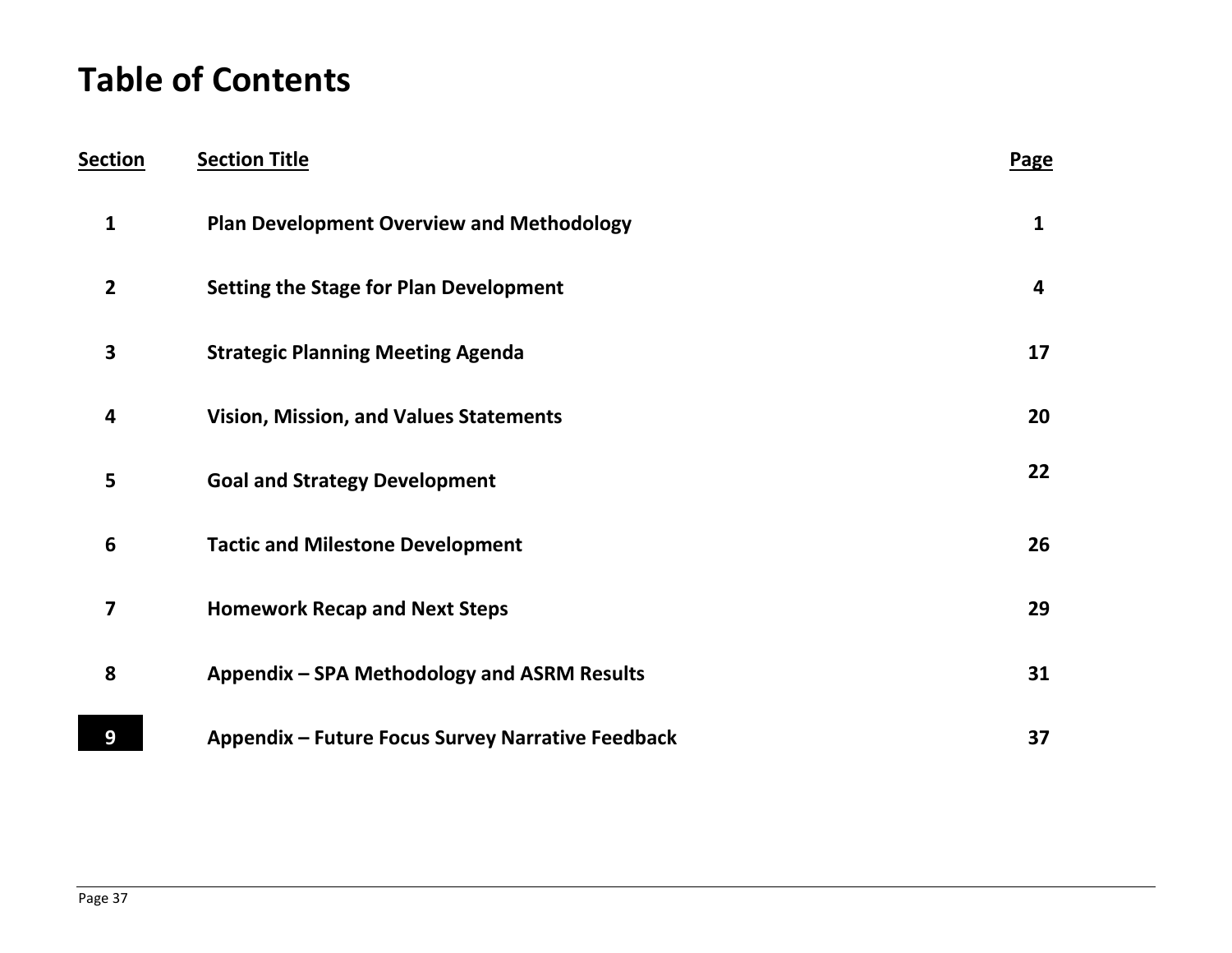Raw survey data, in addition to what was presented earlier in this Manual, are included in this Appendix. Retreat participants are encouraged to read and consider this input in making decisions relative to ASRM's strategic plan.

### **What do you perceive ASRM's top two strengths to be in fulfilling its current vision and mission over the next five years?**

# international reach and credibility # intellectual capital and access to leaders of reproductive medicine

(1) Historical contributions; (2) Membership numbers

(1) international reputation and leadership for guidelines and practice standards; (2) visability among trainees and young practicing physicians

1- Teaching, . 2- Going global: association with international serious societies

1) Participation of the national and many international leaders within our field - it is truly an inclusive organization with excellent representation. 2) I believe in the potential of the new research endowment, if

successful, to drive the field in this country forward in a way that public funds cannot.

1) Education via ASRM annual meeting 2) Education via modules

1) High level of member engagement 2) Excellent journals and dissemination of information

1) large international membership : 2) inclusion of genetics

1) large, international, interdisciplinary (e.g., research and clinic), national meetings are the place to go if you want to network with physicians who are research savvy and have access to patients. As a researcher, I have felt embraced and included by a society that I originally viewed as purely clinical; 2) dissemination of best practice guidelines, ethics committee opinions have a real impact on patient care

1) Leadership through the presidential chain and the ASRM office; and 2) the global acknowledgement of ASRM as the most valued partner organization in reproductive medicine

1) Medical research; 2) Patient services

1) plenty of reserves, 2) Good infrastructure

1) Strong member base from a variety of areas, 2) Heavily engaged members

1) The annual meeting is a huge strength. 2) ASRM provides small research grants to enhance research efforts in reproductive medicine.

1) The diversity of its membership, 2) Willingness of members to become involved

1. education of patients and its members 2. supporting conventional research endeavors

1. Ability to cater and tightly focus on reproductive medicine market, 2.Financially strong international medical

1. Access to care; 2. Resource for practitioners and trainees

1. ASRM's financial state; 2. Organizational structure and infrastructure.

1. Brand name 2. Strong leadership

1.- communicatión, 2.- more discussion groups

1. Excellent Educational program 2. Strong leadership commitment

1. It's well funded. 2. It has shown flexible thinking when it comes to things like interactive offerings at the annual meeting and supporting infertility insurance coverage that can expand access to care.

1. Leading International fertility organisation with strong clinical base. 2.fertility sterility Journal

1. Organizational Support of Research Mission as evidenced the initiatives such as: ASRM Research Institute,

CREST Scholars Program, SART-CORS, ASRM/SREI Research Grants 2. Organizational Support of Guidelines and Evidence Based Medicine: Outstanding and Comprehensive Committee Opinions, ASRM Grand Rounds, Best of ASRM/ESHRE, Online Educational Offerings

1. physician and patient resources 2. Retreats and Boot Camps to enhance the next generation of REI's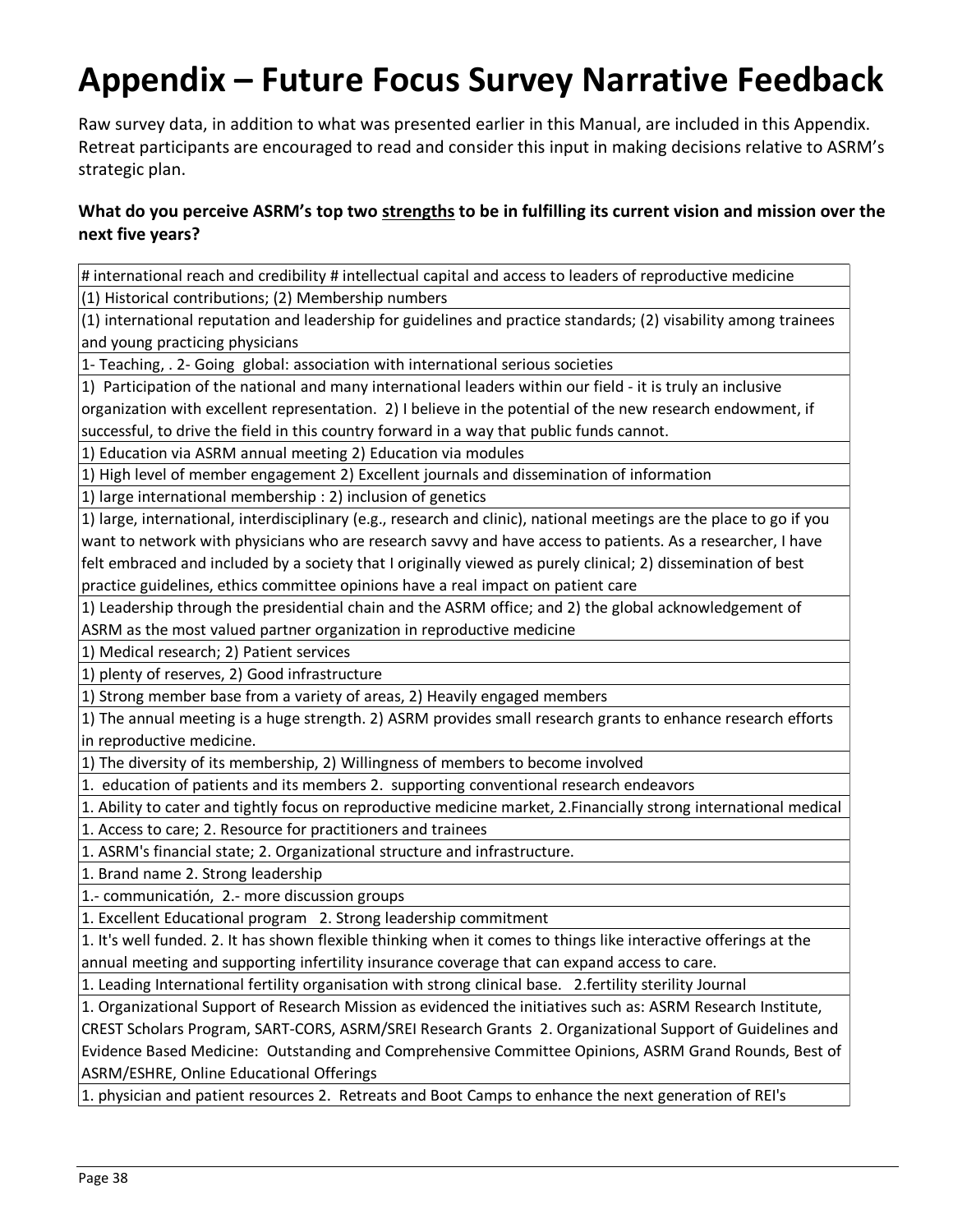**What do you perceive ASRM's top two strengths to be in fulfilling its current vision and mission over the next five years? (continued)**

1. responsive to important advocacy needs as they emerge; 2. primary source for disseminating information on reproductive medicine

1. Serving as the consensus builder for the practice of REI, 2. Serving as the voice for REI practice to the outside 1. Society membership - high percentage of practicing REI physicians as well as those who practice reproductive

medicine (psychologists, embryologists, urologists) are ASRM members. 2. Annual meeting has a lot to offer

1. Specific committee addressing specific issues and concerns; 2. Great email communications and updates

1. Wide range coverage of the field of reproductive medicine, 2. Offering training opportunities for physician from outside North America (e.g., mini fellowships)

Access to all Board Certified REs in the US, Funding to initiate meaningful programs

Active membership; research funding

Advancing the science and practice of reproductive medicine.

advocacy and education

Advocacy work, publications (journals, practice documents)

Advocacy, practice guidelines

advocacy; geographic representation

Advocate of access to fertility care and extension of medical education

Advocates, society guidelines

annual meeting; advocacy

ASRM has a largely unified and active membership.

ASRM has a tremendous outreach to practitioners and great start to its online presence for both physicians and

ASRM's current mission is not known to me but their strengths are the fact that they are not strictly a medical organization and that there is opportunity for collaboration amongst the other, equally important,

Being inclusive

brand awareness, membership

Bringing multiple perspectives: clinical, epidemiological, and basic science

Bringing scientists, physicians, and other beauty care providers together to stay on top of the latest research and best practices and reproductive medicine.

Broad membership (from all over the country and world). Multi-disciplinary members (from different fields). Continuing education and advocacy

Coordinating and establishing best practice policies ,education, advocacy and physician empowerment in the reproductive field.

Courses through E-Learn, members communications

Current and in-depth coverage of timely and relevant topics from Practice and CME committee. Strong annual Dedicated leadership, outstanding staff/organization in Birmingham

Dedicated members and staff and healthy reserve

Dedicated professionals; Committment to excellence

disseminating state of the art treatment instruction for ART; frontlines monitoring and action for state and federal legislation impacting RM

Diverse membership, strong leadership and organizational structure

Diverse membership; fiscal resources

educating our membership and the public AND enabling multi-centered studies to provide better answers to complicated questions that require larger numbers of patients.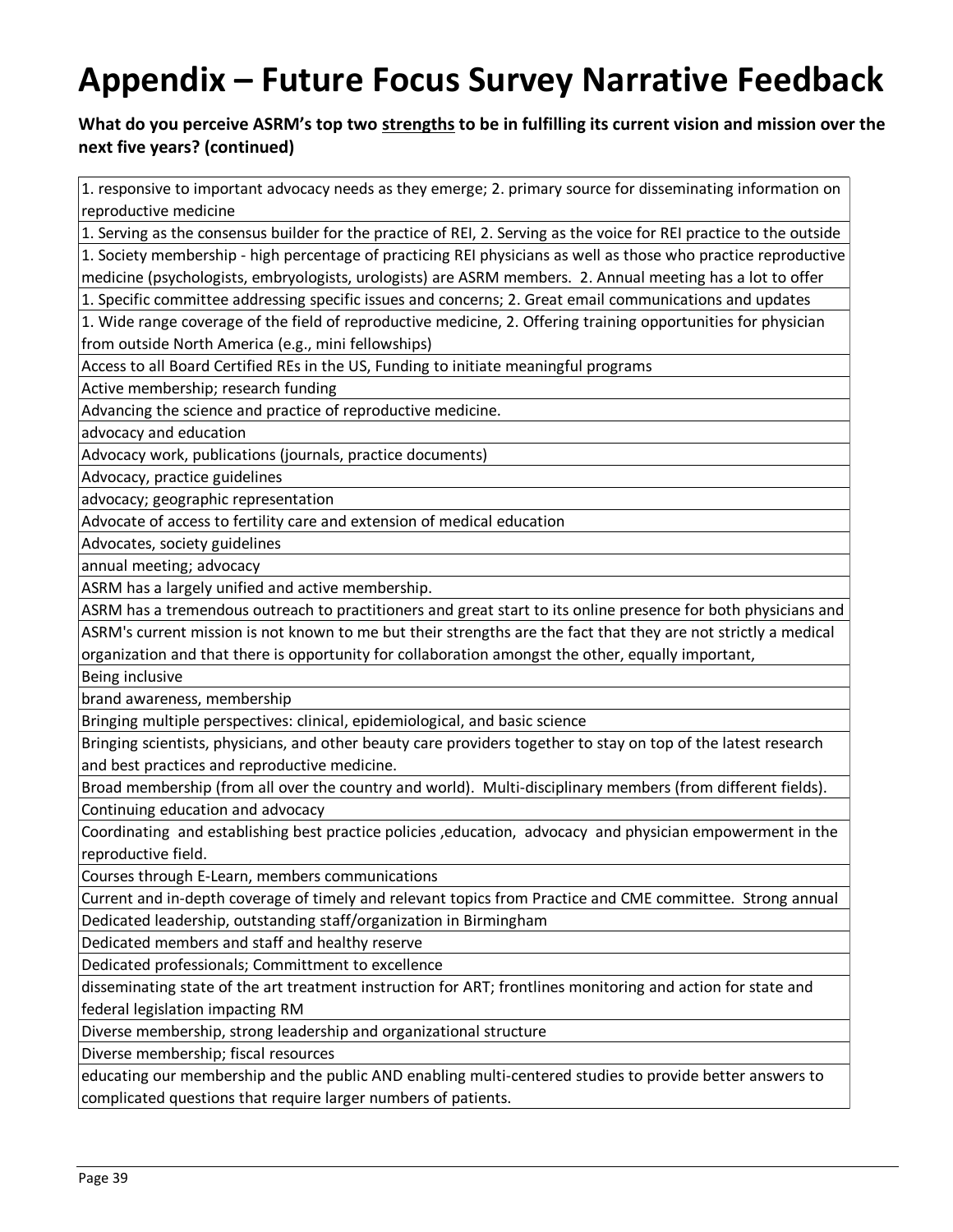**What do you perceive ASRM's top two strengths to be in fulfilling its current vision and mission over the next five years? (continued)**

| education advocacy                                                                                                  |
|---------------------------------------------------------------------------------------------------------------------|
| <b>Education and Advocacy</b>                                                                                       |
| education and policy/guideline development                                                                          |
| education, access                                                                                                   |
| Education, Conference                                                                                               |
| Education, Disseminating Evidence Based guidelines                                                                  |
| educational opportunities. Leadership                                                                               |
| <b>Educational Resources and Societal Diversity</b>                                                                 |
| Enforcing evidence-based practice and keeping the influence of large (now multi-national) practices off the         |
| Engaged membership and respected positioning in the world of reproductive medicine                                  |
| engagement by the REI community. large amount of \$                                                                 |
| Experienced leadership and administrative staff. Active members, many who readily take on uncompensated             |
| Extensive network with depth, management with vision and the ability to execute on it.                              |
| F & S conveyed scientific education                                                                                 |
| fertility and sterility, high attendance to scientific congress                                                     |
| Funding initiatives for principle investigators. Funding opportunities for post-docs and trainees                   |
| Funding support of scientific research, particularly by early stage investigators and the opportunity to share      |
| research findings at meetings                                                                                       |
| generation and sharing the advances in reproductive sciences, capacity to build and maintain educational            |
| Global leadship, excellent educatonal program (PG courses)                                                          |
| good marketing suprrot and website presence                                                                         |
| Good online education; Strong educational courses                                                                   |
| great people, good mission                                                                                          |
| Hard to say, since you don't list the mission statement -- I think the online presence and communication is         |
| I like the idea of dividing the journals such that clinicians like me can focus on clinical updates instead of less |
| translatable basic science work                                                                                     |
| Implementing and planning for change. Establishing committees with a mixed group of members to help                 |
| provide guidance from different perspectives.                                                                       |
| In cooperation with Resolve, lobbying efforts are making headway to improve access to care. Thanks to the           |
| ASRM's executive office's education team, member education is now delivered in a variety of ways.                   |
| Increasing educational tools and publications                                                                       |
| Interdisciplinary integration in conference PC and Congress sessions, global perpsective                            |
| Interdisciplinary membership, annual meeting                                                                        |
| International interest Balanced views                                                                               |
| International organization; represents most of the REI in the YS                                                    |
| INVEST IN RESEARCH AND EDUCATION (BOTH PHYSICIAN AND PATIENTS)                                                      |
| Investing in research not fundable by NIH, education through committee opinions/bulletins/annual meeting            |
| Its effective dissemination of innovative research and its reputation of being ethical and trustworthy              |
| It's members, both in the number of members as well as the diversity of disciplines of the members.                 |
| Its new educational offerings (qBoost, Grand Rounds, Simulation, microvideos) and first rate guidelines             |
| Its organization; its leadership position globally on the subject of reproductive medicine                          |
|                                                                                                                     |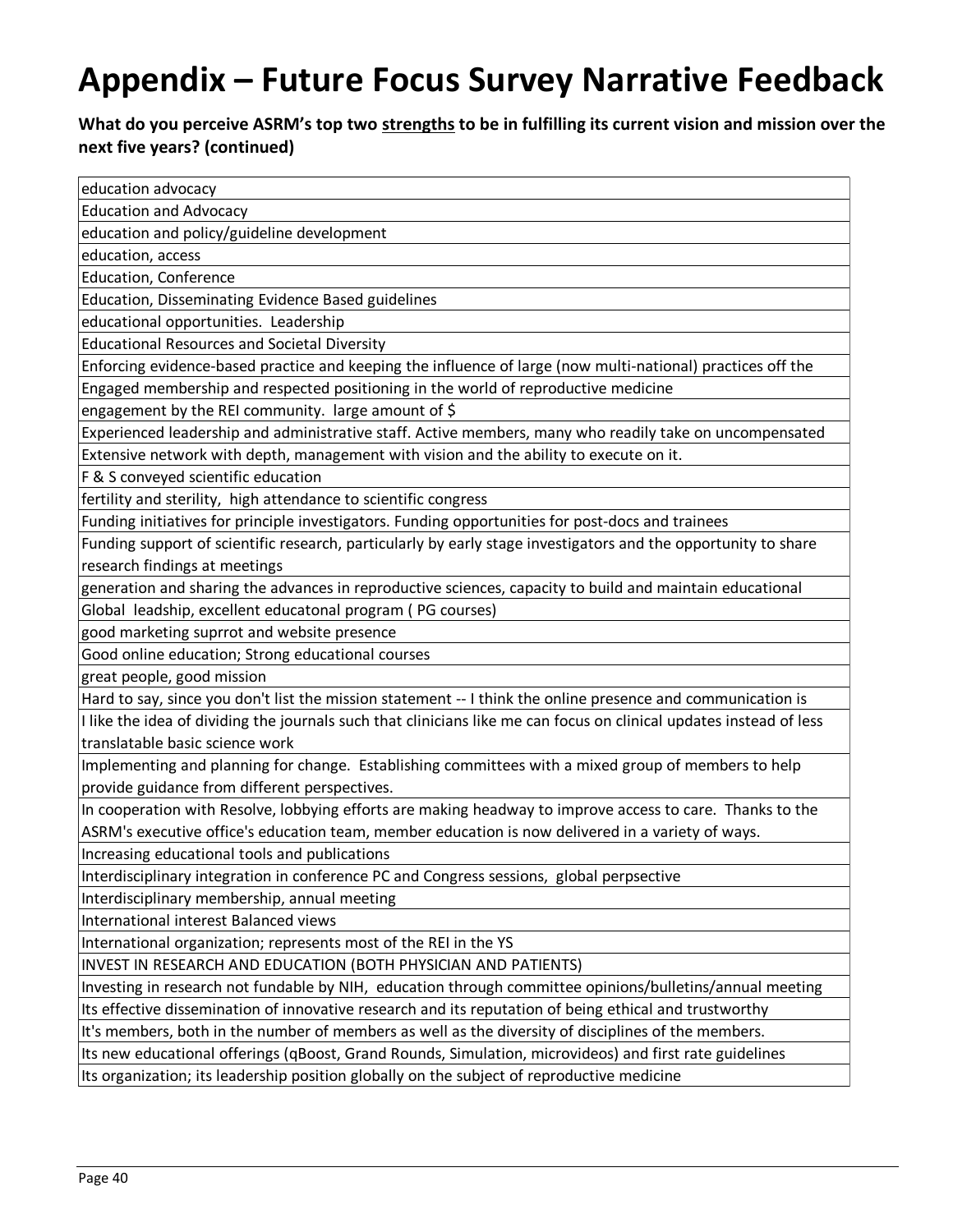### **What do you perceive ASRM's top two strengths to be in fulfilling its current vision and mission over the next five years? (continued)**

| Journals and annual meeting                                                                                     |
|-----------------------------------------------------------------------------------------------------------------|
| Large membership and financial strength                                                                         |
| Large membership base both Nationally and Internationally across multiple subspecialties. Unique perspective    |
| on reproductive health issues and ability to focus on the science of potentially socially controversial issues  |
| large membership with strong resources                                                                          |
| Largest and most respected reproductive medical society in the US; Has resources to lobby congress and          |
| Leadership, Capacity to be effective                                                                            |
| leading scientific congress in field; educational reach                                                         |
| meeting relevance to membership--very strong; outreach and resources for members (not only the meeting)         |
| <b>Members and Financial Stability</b>                                                                          |
| Membership of most professionals in the field of reproductive medicine; organizational and financial strength   |
| Money in the bank and Excellent smaller groups (SIGs, SREI, Practice Committee)                                 |
| Money, international membership                                                                                 |
| Most representative organization of REIs in the US; great potential for fundraising                             |
| motivated group of providers and patient partners, exciting landscape ahead re: new technologies                |
| Multidisciplinary; Collaborative                                                                                |
| networking affiliate society input                                                                              |
| On the cutting edge of Fertility advancements; Using experts in the field to facilitate meetings and educate    |
| members/non-members                                                                                             |
| Online courses, Grand rounds webinars                                                                           |
| Participation of REIs in administration and meetings                                                            |
| Passionate leadership. Members are bright, engaged, inquisitive. Transformative science.                        |
| Physician education. High impact journal                                                                        |
| Place to find education and networking                                                                          |
| practice guidelines and policy development                                                                      |
| Preparing guidelines for practice, advocating for reproductive health issues                                    |
| Presenting the views standards guidelines of most reproductive medicine specialists in the US. Providing a      |
| central platform for connection and collaboration for Reproductive Medicine specialists globally.               |
| Protecting alternative families, multidisciplinary approach                                                     |
| Providing educational materials, webinars and practice guidelines to learners especially fellows as well as the |
| Jounal Club live. Provding research grants.                                                                     |
| providing guideline and communicating to public                                                                 |
| Providing quality evidence-based medical information; providing a setting where medical professionals can       |
| gather and form collaborations                                                                                  |
| quality of offerings, organizational strengths                                                                  |
| Recent completion of an excellent strategic plan which will encourage the development and implementation of     |
| another terrific strategic plan by a capable staff and forward thinking Board. The release of the additional    |
| Relying on strong support from key opinion members- Quick dissemination of new vision and mission plans         |

reputation and status

reputation, leadership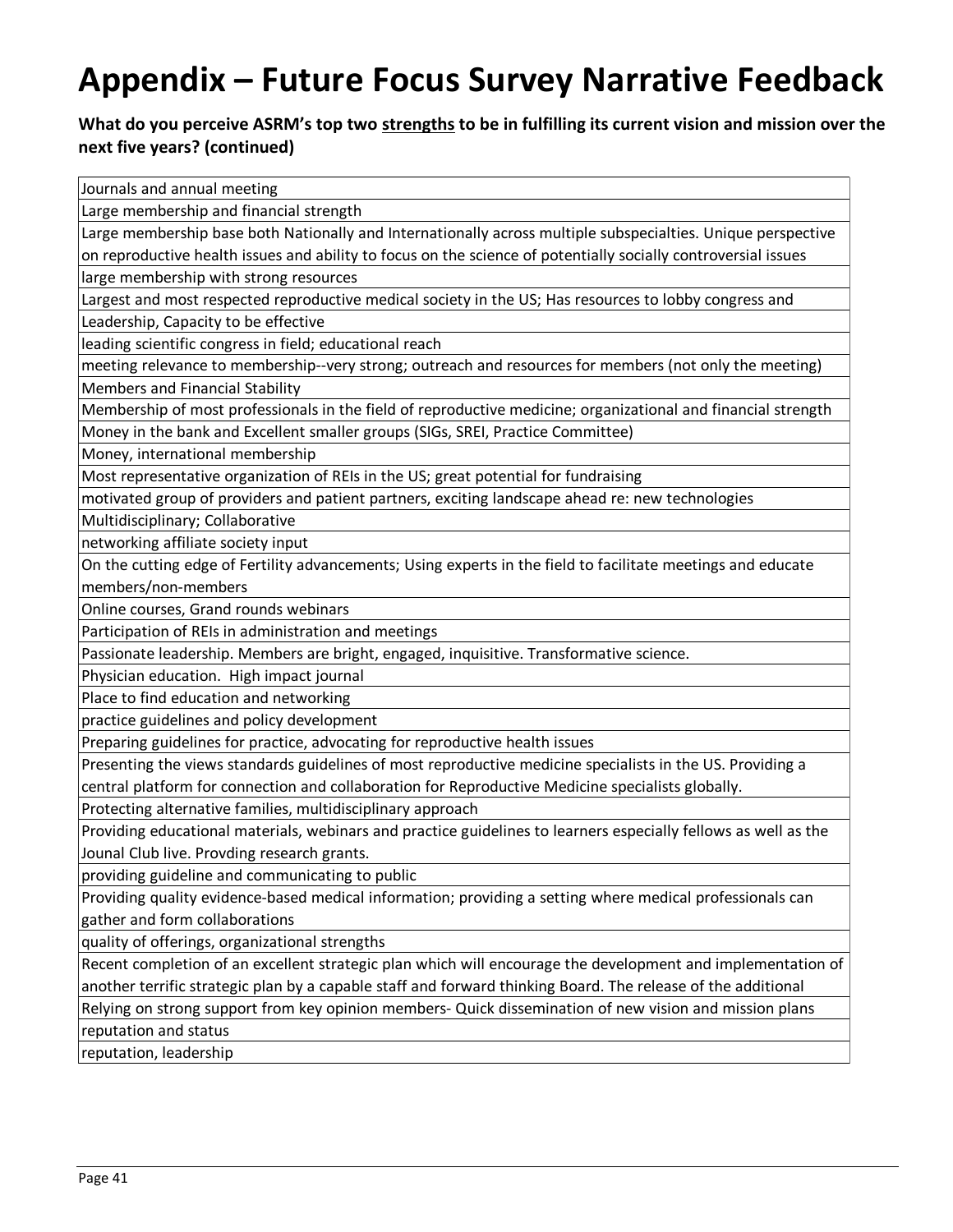**What do you perceive ASRM's top two strengths to be in fulfilling its current vision and mission over the next five years? (continued)**

| Research and advocacy                                                                                         |
|---------------------------------------------------------------------------------------------------------------|
| Research and network                                                                                          |
| Research funding, meeting                                                                                     |
| Resource for physicians (committee opinions, F&S, etc.) and providing networking/exchange of info at          |
| resources for research, core of dedicated staff and volunteers                                                |
| Scale and content                                                                                             |
| Scientific rigor (quality of the information) and the breadth of information/expertise available              |
| Senior, well respected, academically oriented leadership, and supporting strong ongoing research to advance   |
| Size of organization(i.e. membership); Well organized educational programs.                                   |
| Starting the asrm research initiative and strong advocacy for fertility mandate                               |
| strong financial status, skilled leadership                                                                   |
| Strong history of leadership in professional and ethical guidance; economic strength                          |
| Strong leadership and engaged membership                                                                      |
| Strong link to practice and influence on clinical practice of reproductive medicine; International influence. |
| Strong membership, significant resources                                                                      |
| strong reputation among physicians and all in the field, stong funding base and membership                    |
| Supporting SART. Journal publications.                                                                        |
| Targeted educational resources and well done documents                                                        |
| The annual meeting, organization and information                                                              |
| The strength of ASRM in its members. The membership and attendance at meetings seems to grow each year.       |
| Their reputation and their global reach                                                                       |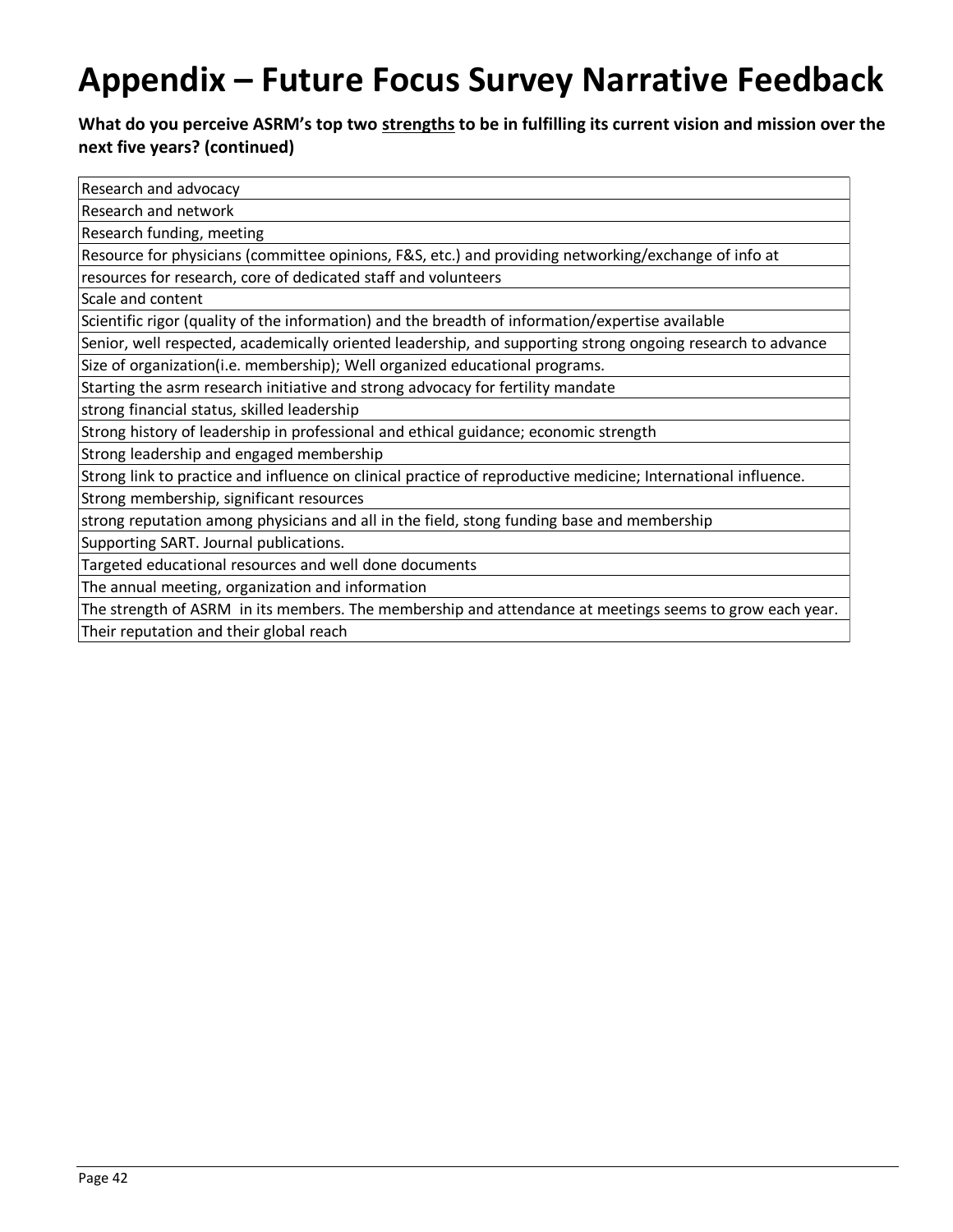### **What do you perceive ASRM's top two weaknesses to be in fulfilling its current vision and mission over the next five years?**

# too much focus on ART # diversity and wider international accessibility and membership

(1) Commitment to evidence; (2) Susceptibility to political influence

(1) dated media, online inferface and social networking presence; (2) engagement at a junior faculty level

?

1) Can be too large and overwhelming for new members. Large size is also a strength, so need to be creative about how to make the society more accessible to new members. 2) Need to recruit/engage more leading researchers into the leadership.

1) Commercial influence, 2) long term scientific vision

1) Dilution of services to members by other organizations limits the strength of ASRM as a leading body, 2) Failure to adequately support and embrace all members equally

1) Not enough sessions on Complementary and Integrative medicine

1) Not sufficient incentive for young professionals to become society members; and 2) Insufficient incentives for engagement with the "universe" of clinicians.

1) Political climate 2) Limitations on access to care

1) Reproductive Research Advocacy; 2) low membership engagement in special interest groups

1) we suck at reproductive surgery; 2) we really suck at reproductive surgery

1. advocacy and increasing access to care for patients 2. ASRM branding and benefits of membership to patients, non members and members

1. Biased coverage of reproductive medicine toward US members only, 2. Lowered interest in non-US reproductive medicine specialists

1. F+S is not the top journal in the field (perceived that review and editorial process are uneven and biased); 2. Fundraising

1. Need greater emphasis awareness of volitional/ nutritional factors and fertility; 2. More member support/donations to achieve greater goals and outreach

1. Not enough money to support top quality and multiple research awards 2. Competition from MIGS

1. Not involving more young members in the decisions 2. Weak forays into the digital age

1. Patient Outreach and the Online Space -- What is the current traffic to the patient information elements in the website. When I did a Google search of terms including "do I have infertility", "how to find an infertility doctor" and "what is infertility" ASRM does not come up on the first page of results. Resolve came up on one of the searches at the bottom of the page. Does our current strategic partnership with Resolve help to promote patient utilization of our information resources? I think we are all concerned about patient misinformation from online sources and how it impacts care utilization. • We need to better understand and surveil the desire of our patients to self-monitor there fertility and reproductive health. Self-monitoring of reproductive health could be a treatment access point but could also have the consequence of patients delaying evaluation and needed treatment. 2. • The increasing and un-remedied burnout among physicians, nurses, fellows, and support staff in our field – ASRM should start to address this more and could do so in partnership with organizations like the National Academy of Medicine

1. Providing guidance for emerging controversies (crispr, mosaic embryo management, cryo storage management); 2. Engaging new and young non MD members

1.- realization de annual conferences ,2.- more virtual congress

1. Should improve its advocacy role, 2. Stronger advocacy for reproductive medicine research with funding sources such as NIH 1. Small organization size and limited staff resources, 2. Competition from larger medical associations that can offer similar benefits and services at a potentially lower cost.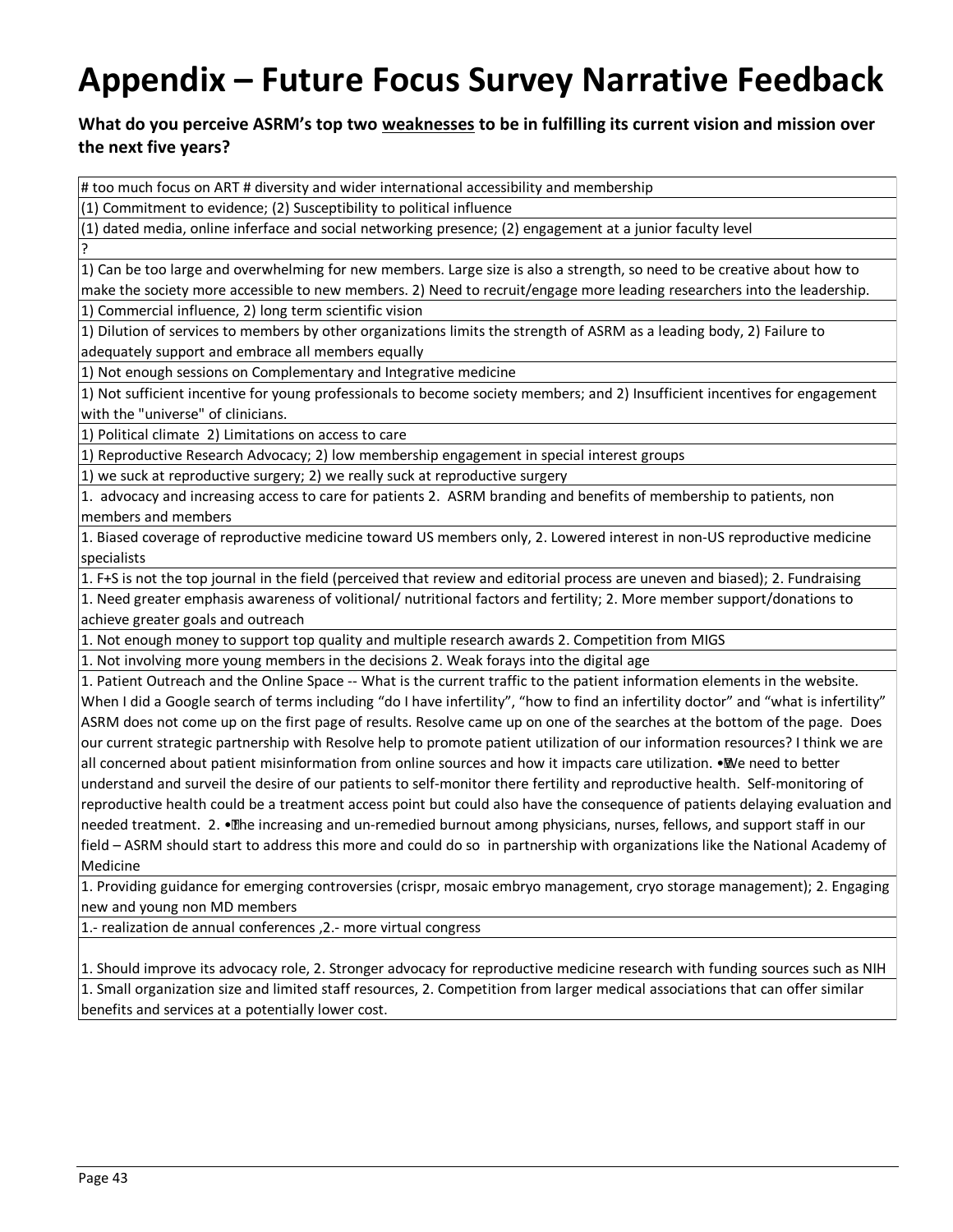**What do you perceive ASRM's top two weaknesses to be in fulfilling its current vision and mission over the next five years? (continued)**

1. Small organization size and limited staff resources, 2. Competition from larger medical associations that can offer similar benefits and services at a potentially lower cost.

1. Technology - website is improved but not amazing. Would be better to have app based discussion boards, podcasts, more current means of communication and education. 2. Engagement of members - as the field is moving towards more private practice and less academics we need to do a better job of keeping everyone involved and not just those that are university affiliated

1. There is a risk that private equity acquisitions of medical practices will ramp up, leading to some negative consequences for physicians (particularly younger ones) and lower quality care for patients. Very hard to know how to prevent the negative consequences. 2. I don't know ASRM well enough to have more insight.

1. There needs to be involvement with the developing world to achieve your vision. 2. We need to promote cost research for low cost treatment for the infertile population.

a top down "club" of primarily academics that manage decision making in the society AND the influence of corporate interests A vision of what the most important, pressing issues will be for our members in the next 10 years, and educating the members about the importance of advocacy for reproductive health

a website that is difficult to find information

Adequate funding for embryo research, having a fully engaged membership

aging of members, costs of membership

aging of membership; relevance of medical meetings in general

appealing to a changing demographic (from the historic core constituency)

ASRM is very medical-centric and that feels exclusionary to the other necessary professional groups.

asrm needs to be more aggressive at the international level by having academic exchange with other sister organisations such as Isar. Asrm needs to do more in the area of corporate social responsibility. Needs more collaborative research projects with other countries.

ASRM's website has improved, but it remains a challenge to navigate. This is important for member engagement. The society needs to decide how inclusive it wants to be. If having nurses and laboratory staff be part of the membership, reduced fee structures (with reduced benefits) could be considered.

Availability of funds for society goals and for research, not always providing most up to date/rigorous summary of info (i.e. in published guidelines)

Beaurocracy and red tape. Things seem to move slow through the ranks, and it's difficult for new ideas to be implemented.

Catering to and bringing in younger members with a new perspective; Focusing more on Male Factor and Legal issues within the field

Chair and speaker selection

Change of staff and no longer getting support to develop webinars or new online courses especially for nurses

Commercial interests -

Continued legal challenges to reproductive rights in the US and around the world. Access to care barriers continue to be significant

Costs for attending conferences can be a hindrance. Cost to trainees to join ASRM

Costs of annual meeting (tuition and housing); Need to update committee options and practice guidelines in realtime Costs of membership

Costs to membership ( membership fees and and costs of conferences) and Weak state governmental lobbying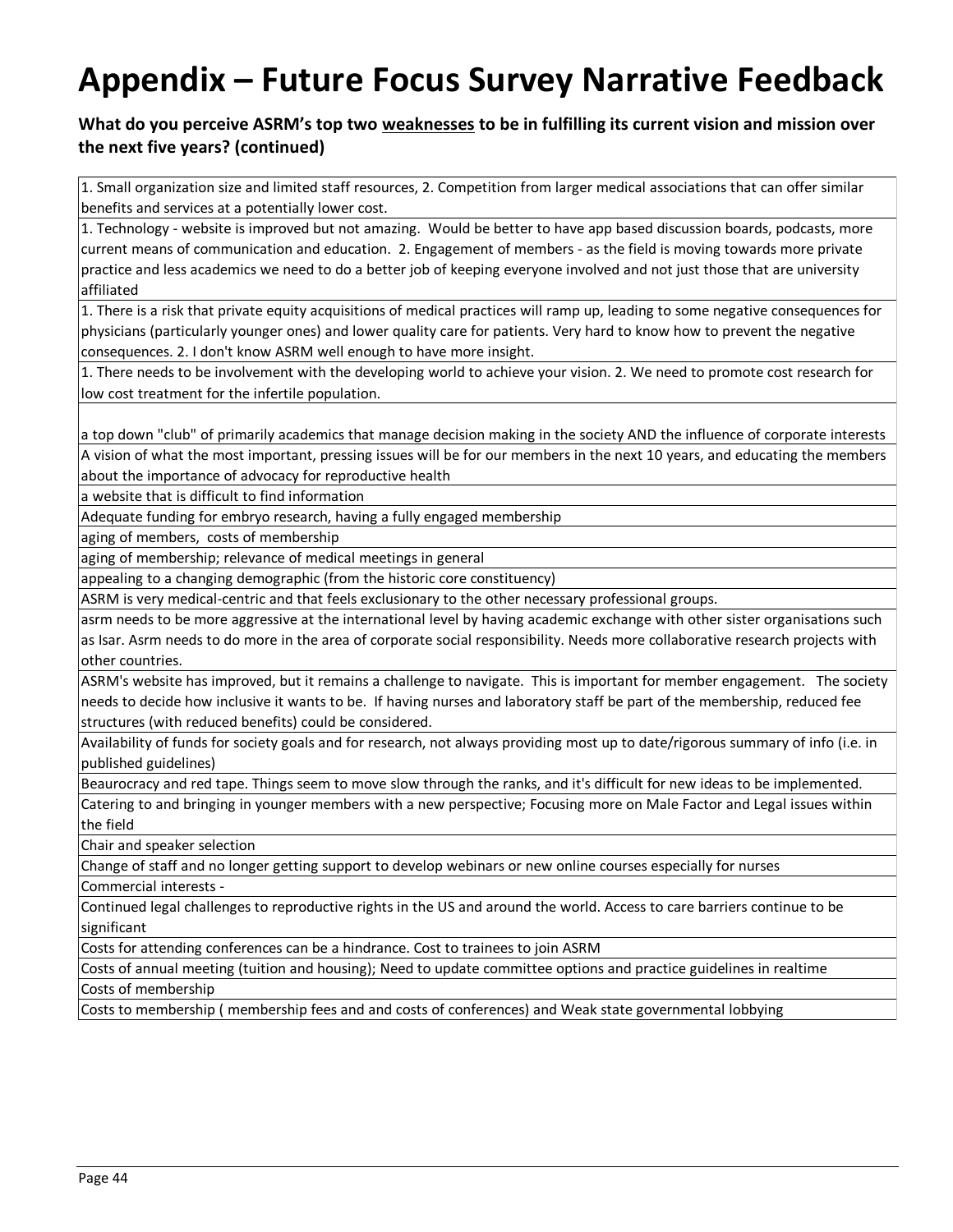**What do you perceive ASRM's top two weaknesses to be in fulfilling its current vision and mission over the next five years? (continued)**

Could be stronger in the interdisciplinary aspect of ART.

cumbersome software and archaic cme

declining Science quality, overemphasis on business angle

Demographic of current leadership is very different than demographic of the younger generation of providers.

Difficult to navigate website; patients turning to sources like google and blogs

Difficulty getting new membership and maintaining strong leadership

Disconnect of Leadership and Marginal Unification of Members

Diversity. Lack thereof

Excess focus on ART vs, other areas of reproductive medicine; its lack of proactive branding and communication strategy

Excessive focus on basic sciences at the expense of overlooking potential contribution of population scientists, translational scientists and applications of research to policy; Insufficient involvement of non-physician members in key roles and in

broadening the mission of ASRM

Exclusion of it PhD/ScD scientists and its unwillingness to change.

exclusivity and failure to improve access to care for patients

Fertility and Sterility quality

From the perspective of the legal professional group it is difficult to grow our membership and raise money (which would allow us to potentially grow more) due to the restrictions imposed by ASRM.

frontier research selection and Attract more participants

funding

Generating funds; managing publications

Heavy reliance on donations from large practices/wealthy practitioners who are not necessarily the role models for the field. Lack of transparency and true democratic ascension to the leadership positions

I feel the programs for the adminsitravite teams which are important to keeping practices running keeps getting reduced at the annual meeting. It would be good to expand the offerings to Professional Groups given their support to keep the practices running.

If this work for strategic vision will be implemented then I don't see weakness

improve accountability and transparency of funds

improve social media, funding

Inability of leadership to think outside their own professional experiences; limited use of outside consultants with expertise not available within ASRM

Increasing decision making driven by private equity, adoption of non evidence based practices

Increasing privatization of REIs/move away from academic medicine & research

Instability and lack of cohesion with the Scientific/Medical director and staff at Birmingham

Integration of non clinical inputs

Lack of an easy delivery tool for training/education and a lack of resources to devote to developing content and furthering engagement for each discipline within the field

Lack of CMO currently - and recent turnover, financial uncertainty

Lack of collaboration with SSR to move research forward in REI. Academic physicians are leaving to go to private practice REI education is suf

lack of creativity, slow to adapt

lack of dedication to the prevention of fertility problems and concentrate mainly on what is economically more rewarding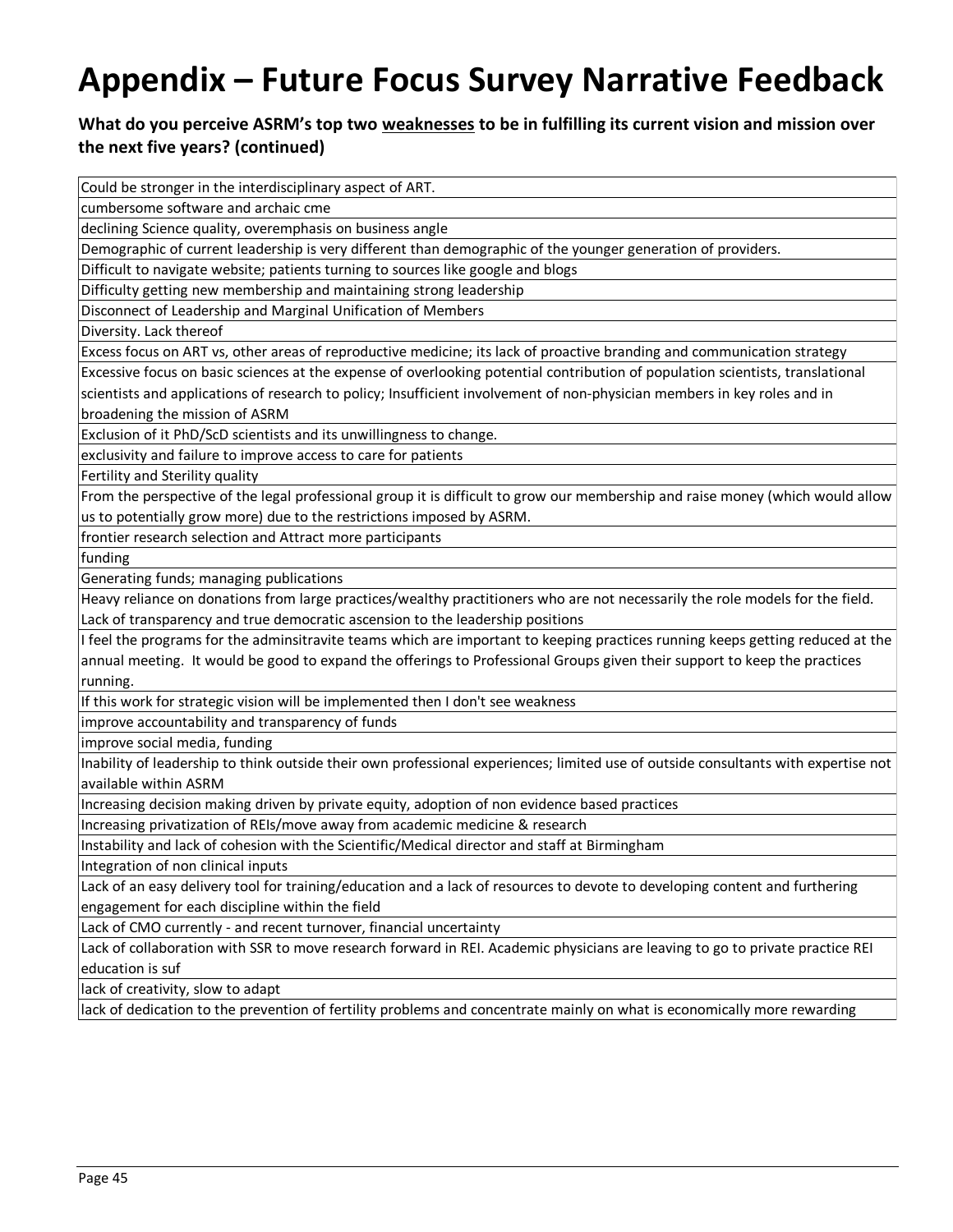### **What do you perceive ASRM's top two weaknesses to be in fulfilling its current vision and mission over the next five years? (continued)**

Lack of diversity and industry overwhelming conferences

Lack of diversity in leadership positions. Unclear of long term planning

lack of funding earmarked for patient-facing web content, web marketing, social media content, social media marketing Lack of multidisciplinary communication and coordination to best establish reproductive Medicine policy

Lack of organized national advocacy efforts for increased research funding,

Lack of professional diversity in it's board and leadership, lack of investment in nurse professionals

Lack of representation of full membership; no leadership diversity

large group of members who are not involved in ASRM (even to attend the national meeting),

Leadership tends to come from the same small number of institutions; rise of other international societies

Legal and ethical caution

Less and less funding for speakers and increase costs for the meeting registration. Involvement of younger members in the committees and recruitment of new members.

Less emphasis on pharmaceuticals/commercial products; stronger political activity

Limited European, South American and Asian involvement (thus, not truly international); a stronger global health initiative to make fertility diagnostics & treatment (including reproductive surgical) more accessible

Limited financial resources (albeit still overall stable/relatively strong compared with other organizations). Perception by some members that not all ASRM activities (e.g. support of research) has a direct benefit to them personally.

limited visibility outside the speciality

Little emphasis on the male; little visibility of innovations on track to clinical implementation

Little foreign representation; annual meeting has lost international attendance

Long term vision of how we self-regulate our service delivery to avoid govt regulation; development of a system to assess long term outcomes

Loss of members and financial support

Lots of leadership from only academic centers

male content, reproductive urology representation

Meeting so large it's hard to learn and even network now. Often difficult to use educational online programs, our residents struggle to get into online modules every rotation

Members are not aware of the vision / mission and those who are aware are not unified around the vision

moves too slow and more reactive than proactive when it comes to policy and messaging.

narrow focus (acute fertility medicine), not partnering well with other professional organizations for key topics

Need additional staff - need additional revenue to support operating budget for new staff

Need better integration of trainees and younger attendings into groups and taskforces; abs integration of providers globally including less well served areas

Need to be more tech savvy as the world becomes more reliant on technology, Too many RE's NEed to limit the number graduating each year.

Need to clarify and unify around central mission

NOT ENOUGH PHYSICIAN ADVOCACY

Not enough political action to support comprehensive reproductive healthcare including abortion. More support for non-REI specialists who are members of ASRM

Not reducing the challenge of SART data collection and not enforcing misleading marketing by clinics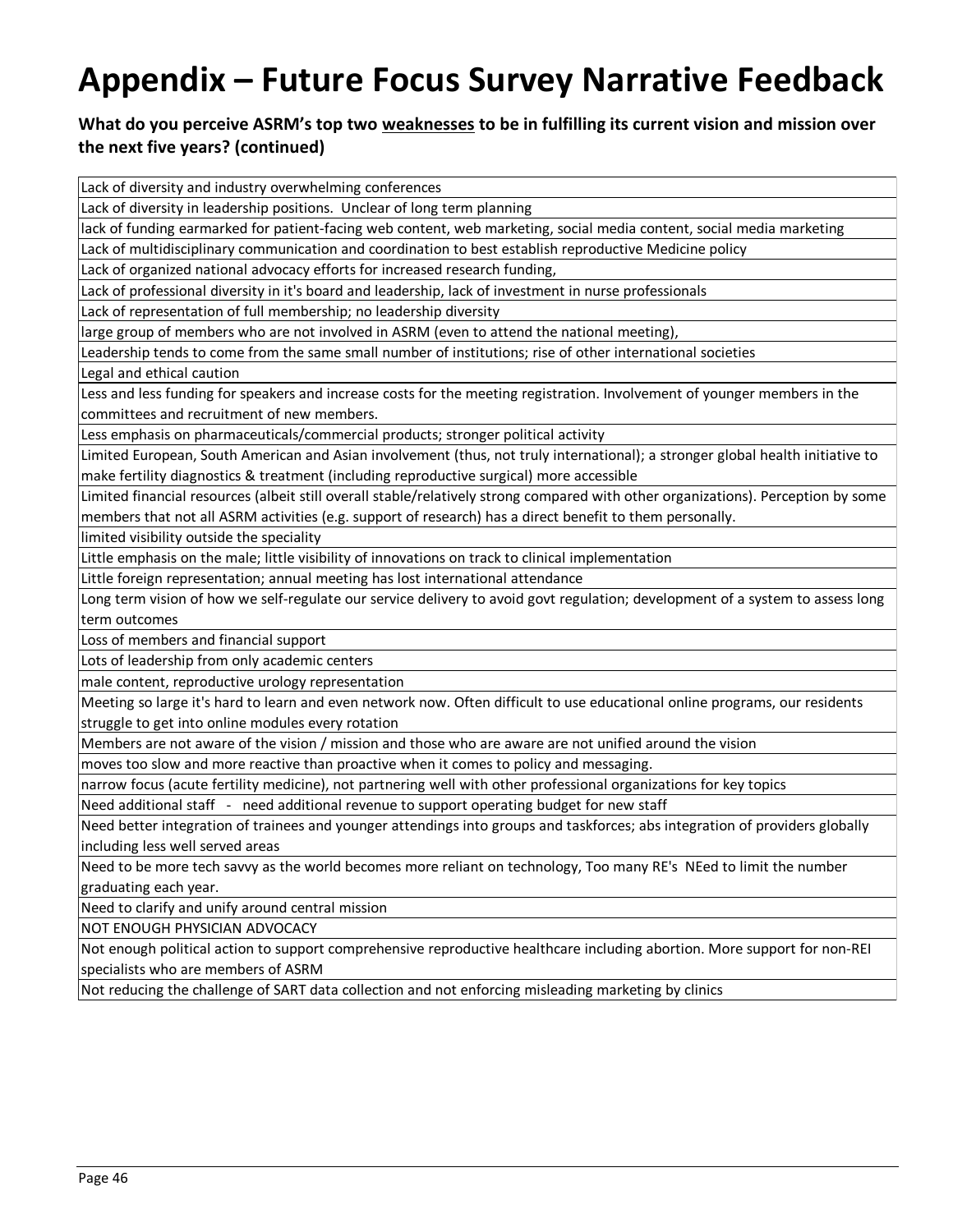### **What do you perceive ASRM's top two weaknesses to be in fulfilling its current vision and mission over the next five years? (continued)**

Office in Alabama. Could use major bump up in public relations.

outdated patient education materials and lack of awareness about how the profession and science is viewed by the public

Participation of Ob/Gyns in administration and meetings

Patient advocacy, international liason with societies from other countries

Philanthropic donation, member's endowment

Pursuing things that are not important to the majority of the members. This results in doing many things average and none great.

Research Grants, Support of male fertility

See above - hard to say since don't know current mission statement - nor do I see it articulated here. I think cross border medicine is critical to address and remote access to mental health professionals

Sidelines male factor infertility (as compared to female factor); Administrative support/Practice building support

Size makes the organization diffiuclt to manage; overreaching to add new types of non-physician/non-reasearcher members could cause ASRM to lose focus on it's core (MDs and researchers)

Social media can be a blessing and a curse, trying to keep up with current trends to keep your audience is extremely difficult. We will likely need to find younger people to assist in providing feedback on what patinents need and desire.

staying relevant with the younger generation of providers/patients

Still a bit of a nepotistic heirarchy

the heavy focus on science and technology (which can be a strength as well); however, it leaves a lack of focus on other members of repro healthcare team such as nurses

the same small group of senior people imparting the same messages and mission direction year after year; increasingly focused on IVF and not RM more broadly

there can be bias in assessing evidence, which can impair information dissemination.

To fulfill its vision of being international, it would benefit from greater international input in the form of main speakers, course designers and deliverers and other contributors. Similarly, it should create more training opportunities for medical professionals based outside USA, in particular those from lower income countries.

To much focus on physicians and not enough future vision

Too American politics focussed Few internationals on important committees

too focused on IVF

too heavily ART weighted

Too heavily dependent on industrial support- Too many objectives.

Too many "splinter groups", being in Alabama

Too many strategic goals, Coordination with SART

Too MD heavy, not enough inclusion of Non MD professionals

Too much focus on IVF—we are not focused on patients but rather a tool

training and communication

Unavoidably large. ?Impossible to effectively lobby for women's rights

Undisclosed conflict of interest, lack of laboratory scientist leadership role

unknown

use of social media; engagement of younger generation of society members

Very Medically focused to the exclusion of other disciplines, expensive membership/programs

Weak or ambiguous guidance documents and committee opinions. Many of these are outdated.

Web site search ability and non fertility disproportion low emphasis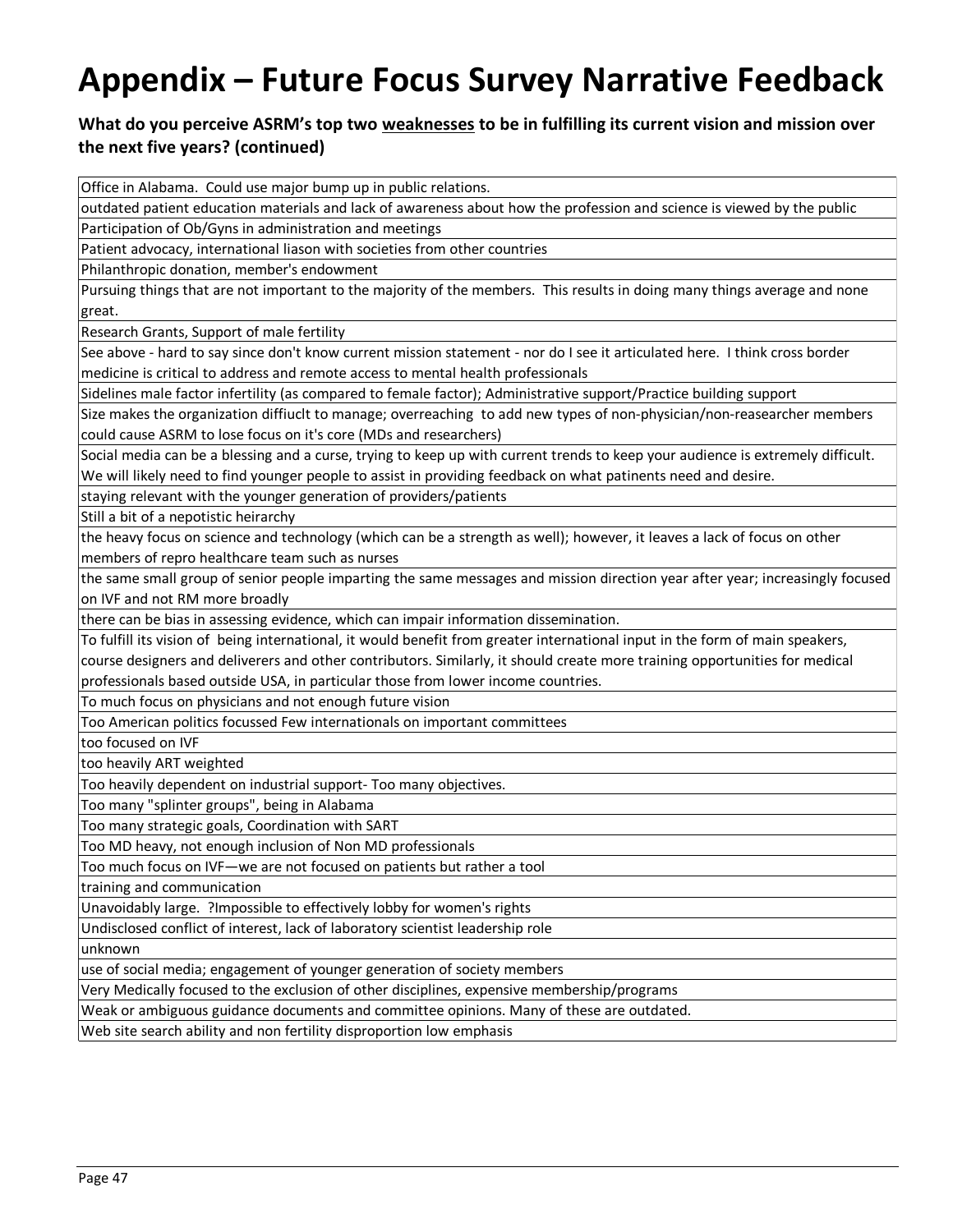### **What do you perceive ASRM's top two opportunities to be to significantly increase its impact and/or improve member services over the next five years?**

# Foster high quality research # social justice and access to ART and other reproductive medical services

(1) Commit to evidence; (2) Support provider-patient decision-making ethics

(1) develop a rigorous and up to date website and perhaps even networking platform for members, (2) engage brand new faculty (esp women and URM) through transparency in leadership and committe member opportunities

?

1) Annual conference 2) Sessions geared towards Nurses

1) Continue to improve access to care; and 2) Increase opportunities for engagement of all professionals, but particularly clinicians, with the society.

1) Continued focus on access to care 2) Continued provision of services to the international community

1) Explosion of basic knowledge (genomics in particular); 2) Increasing infertility

1) I feel there is a great opportunity to engage in reproductive research advocacy on Capitol Hill to encourage more

Congressional Support/Federal Funding for Reproductive Medicine Research. ASRM could form its own advocacy group or join the Coalition for Life Sciences, a currently operating, national advocacy organization. 2) ASRM could restructure its pilot grants to encourage more interactions between clinicians and basic scientists.

1) New journals, 2) research endeavors, 3) partnering with Resolve and other organizations to lobby, 4) partnering with regional societies

1) Outreach, acknowledgment, and utilization of all member professions, particularly those that are underrepresented, 2) Take a more vocal and active role in defining and enforcing guidelines before we are forced to follow those created by uninformed political bodies.

1) Strengthen and expand the research funding offered by ASRM, 2) Strengthen and expand the committee opinions offered by ASRM on topics patients seek guidance on

1) Support interdisciplinary research/clinical teams to pioneer next generation reproductive technologies. 2) Support multiinstitutional initiatives with the recruiting power to produce impactful clinical research results. If the ASRM research institute achieves its fundraising goals, it can support research with the scientific quality and statistical power to transform the the future of reproductive medicine.

1) to embrace genetics into its main interest and educational goals; 2) to own reproductive surgery again

1. patient advocacy and increasing access to care 2. associating ASRM membership with excellence

1. • ASRM has a strong and abiding organizational desire to broaden access to care -- Actionable items from the last strategic plan including but not limited to Improved access for military veterans and Broadening utilization of low cost infertility treatments (Invocell, low cost IVF) but we can do better along a number of lines including 3rd party reproduction (especially the diversity of egg and sperm donors) and fertility preservation. 2. , • Ability of members to galvanize support at the state and federal level that improves access to our services and reproductive agency for patients – we can provide tools to members to simplify communication with members of Congress when important legislative matters are addressed.

1. ASRM's Research Institute can catalyze major discoveries/changes in human reproduction; 2. Expansion of insurance coverage as women in congress are increasing.

1. Continue to advocate for the value of insurance coverage for IVF - it really does change doctors' minds. 2. Egg freezing has brought the conversation about infertility into the mainstream and ASRM (and RESOLVE) have the opportunity to achieve a stretch goal from ASRM's last strategic plan: to change the conversation about fertility treatment so that no one ever questions its value and necessity again (paraphrasing).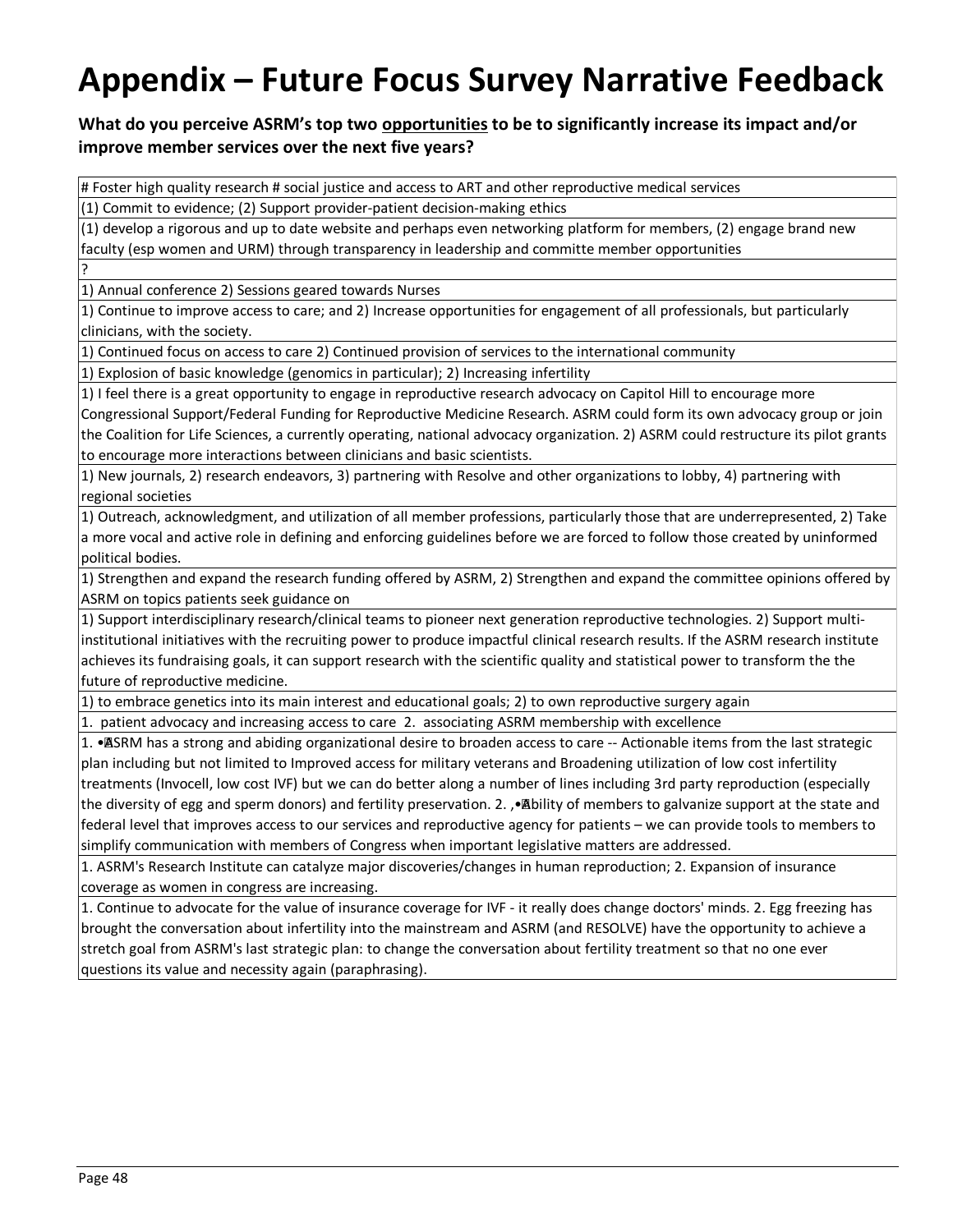### **What do you perceive ASRM's top two opportunities to be to significantly increase its impact and/or improve member services over the next five years? (continued)**

1. Devise a strategy to attract and recruit new physicians that may not be done with their medical training, 2. Continue to develop and evolve educational offerings that are different from what one could earn at a university or medical center.

1. Global Access 2. New Journals

1. Help marshal resources to resolve controversial areas such embryo and oocyte freezing, 2. Advocate for better insurance coverage for reproductive medicine

1. Increase digital presence; 2. Increase outreach to non MD members

1. Increase junior membership among residents and fellows; 2. create programs that promote international membership

1. Interactive educational sessions with interested ASRM members globally. 2. Clinical Research facilitation in countries which lack research facilities in any of the areas which ASRM covers esp. PCOS which is highly prevalent in India.

1. Involve younger members actively 2. Aggressively move into the digital platform

1. technology as outlined above 2. research and collaboration among groups. many groups out there struggling to answer the same questions. Use of large data sets should be encouraged. Use of SART data is problematic and frustrating.

1.- virtual communication in different languages

1. Wider spectrum of the specialist (not dissimilar from ESHRE), 2. Promote reproductive medicine in other continents Ability to continue to leverage international opportunities;

Ability to leverage a recognized brand and voice in advocating for its mission.

Add availability to access ESHRE publications to ASRM members, Increase opportunities for allied health professions to become members

Additional funding for innovation, as well as research

Advance research in Reproductive Medicine. Preparing RE/I physicians for the future of Reproductive Medicine.

Advocacy for access; fund development

allow as many people as possible to access fertility treatment by increasing access to care through getting members to participate in state and federal advocacy and RESOLVE's Coverage at Work program

As the field of IVF grows, it stands to reason that we should be able to bring more allied health professionals and international members into the fold.

ASRM Scientific Meeting program schedule. It is no longer the "go to" meeting for nursing education. Perhaps adding breakout sessions developed for nurses would enhance learning.

ASRM should engage its young members and strengthen ties with international members

Assist in moving infertility services (ART) to be covered by insurance nationwide; Narrow disparities in delivery of services

Attempts to cater to the younger generation; Focusing more on Female and Male factors working together in helping couples Attract Asian members and pay attention to the application prospect of basic research

be more active in social media, disseminating information in a way patients/women can consume on platforms they use

Be more involved in expanding ART coverage- Sponsor research activities with immediate clinical/translational impact be more relevant to the fellows and the women who are RE's

Because many members have a focus on ART, continue to develop resources that optimize ART practice (e.g. continued development of portal with ability to query key clinical/laboratory performance) Succinct and synthesized presentation of research findings affecting clinical practice (Practice Committee documents are needed to be up-to-date and available onfor all

of the most relevant topics affecting clinical care).

Become a leader in the battle for reproductive rights (ie. legal, safe, abortion). The younger membership will be dismayed if ASRM ends up on the wrong side of this fight or is quiet. Many people already assume ASRM cares only about reimbursement for IVF

Being more inclusive.

Better outward facing communication about the organization -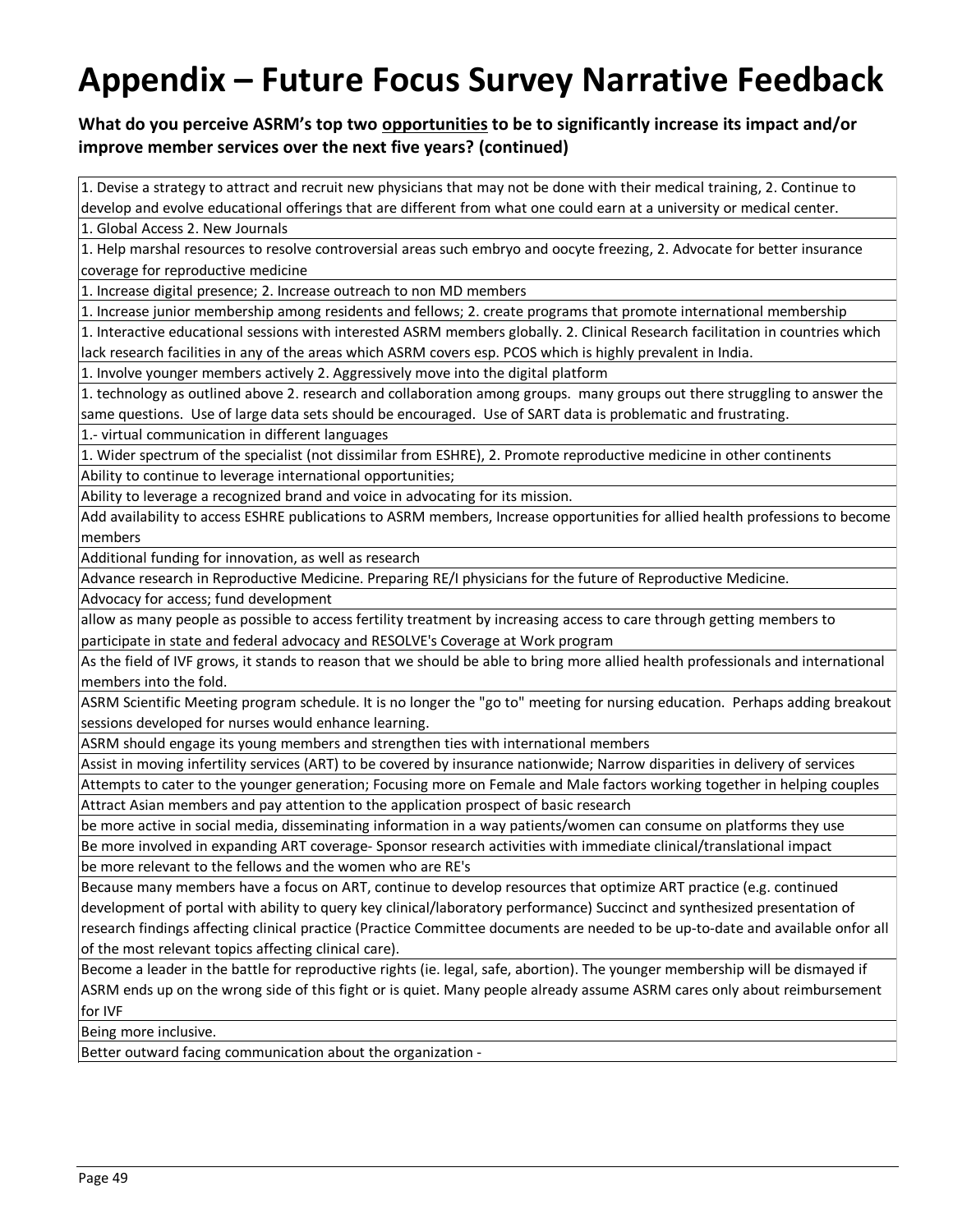#### **What do you perceive ASRM's top two opportunities to be to significantly increase its impact and/or improve member services over the next five years? (continued)**

Bring in more young people into committees for future leadership. Help to decrease cost for fertility care

broader RM inclusivity; clear and loud messaging around reproductive rights

Careful program structure

changing demographics (age and sex and diversity) of membership; increasing electronic media/apps

Continue coverage of timely topics

continue to educate - perhaps get some time on FOX News

Continue to make patinet taching info, microvideos coming to keep practices up to date

Continue to support and invest in the Research Institute. Creation of additional F&S journals

contribute to education of professionals in LMIC and together with patients organizations develop advocacy strategies to facilitate access to fertility treatments

create opportunities for next generation of physicians; public outreach for impact of reproductive medicine

cutting edge/pivotal tim in health care; engaged membership

development of registry for data mining research, support of transnational research

easier access to be more inclusive of membership in decision making AND changing state/federal coverage regulations to permit greater access to care for patients.

Educational activities and advocacy

Engage members to determine what issues that they want ASRM's guidence on, ask the members what can be changed in the annual meeting to improve its effectiveness for them

engage non-professional groups better

engaging with payers to reimburse for services; increasing support for patients who are burdened by repro med care.

evolve the tech we have so that all members can access ASRM initiatives easily, Minimize the number of fellowships

Feed the homeless at annual meeting from vendor contributions, fund research

For Ob/Gyns, increase the amount of non-ART material

Funding stipends for trainees to attend meetings. Make membership cost low for trainees and post-docs

fundraising probably needs to be one to satisfy its ability to do much; but really I might recommend committing more energy to up and coming members that have more energy that us

Get young people involved; emphasize training and medicine/physiology and health services research

Have large private companies to invest in research and education as good citizenship. Remove experimental label on ovarian cortex freezing

Having a presence in Washington, expand internationally

I have seen many groups forming societies,organizing meetings in USA and the rest of the world, and I don't see that Healthy, in contrary I consider it a kind of business that is trying to have a piece of a cake already shrinking. ASRM with some international friends should meet and discuss the issue and plot a strategy to do something about it .

I would love to see a reduced membership cost for new RNs to get involved. Maybe it is free or less for the first year... This would allow for them to take advantage of the great learning opportunities while they become educated in the complex field. Improve diversity in leadership; get state mandates on infertility in all 50 states

improvement of diversity in leadership (balance representation of age, gender, private practice, specialty, etc) and Creation of Value-Driven Events that unify and reflect the diversity of this society

Increase branding of the organization; increase its international reach

Increase in the live streaming of the most important sessions of the meeting for the members. Increase in certification and hands on training.

Increase Male Factor-associated programming and research support; Health Policy training with focus on reproductive health and reproductive rights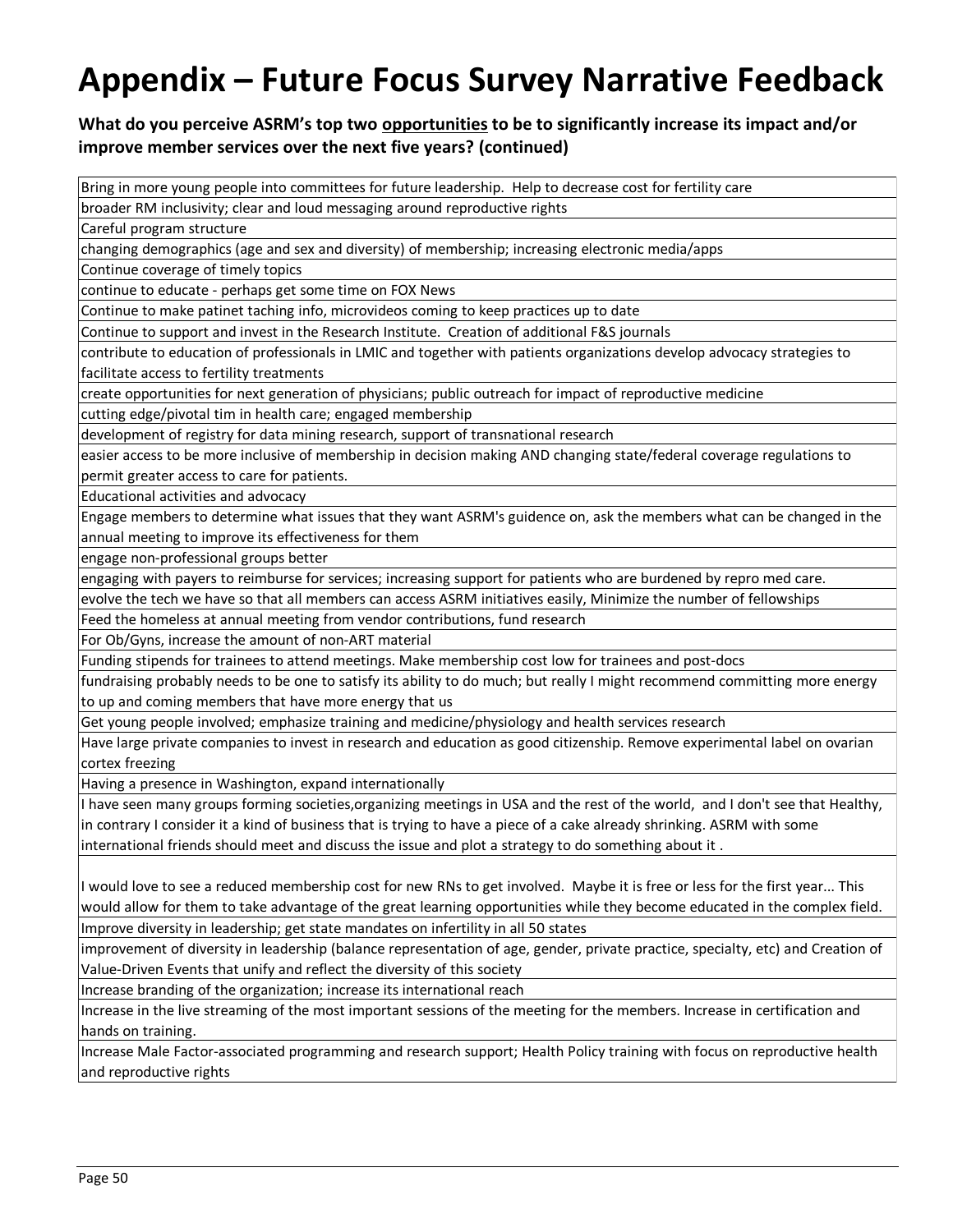### **What do you perceive ASRM's top two opportunities to be to significantly increase its impact and/or improve member services over the next five years? (continued)**

Increase outreach and resources to entice non-REI members such as specialists in Family Planning. Increase political actions to support comprehensive reproductive healthcare

Increase participation in leadership of members who are not MDs

Increase teaching opportunities directed toward OB/GYN residents to engage REI interest earlier in training; engage more globally by collaborating with other well established organizations and socities

Increased ability to communicate and network given social media

Increased number of publications, ASRM research institute

Increasing coordinated research activities for multi-center research efforts, and increasing organization of advocacy efforts for funding.

increasing public awareness about reproductive aging and technologies; growing insurance coverage (and advocacy for it)

Increasing social media and societal dialogue about infertility could allow ASRM to increase impact by reaching more patients/potential patients

inter personel interactions

International interest in ASRM Become THE world leading society

Involve a broader diversity of providers in leadership opportunities

Involve more senior members in ASRM committees and annual meeting involvement

Involve more women and people of different ethnic backgrounds

It has the funding to be able to give greater financial support to research. It could also hold ASRM symposiums in different countries throughout the world.

It would be great to have more physicians join the different professional groups to allow for more collaborative advancements in this field.

Legal advice for members needed and stances on gene editing

Legislative lobbying to keep ART alive and social media to keep member enlighten

Listen to feedback and include non MDs in decision making

male reproductive focus, political advocacy

Managing publications; impacting legislative goals

member education, social media presence

more advocacy as the challenges to practioners practicing ART and to patients for access increases

More focus on the other professionals, MHP, Legal, ARM, Nurses, etc.

More inclusivity of other disciplines, tiered cost effective membership dues

More networking opportunities; expanding opportunities for non-physician doctoral level scientists

more opportunities for remote learning, expand offerings/benefits to members

More partnership with SREI

offer more innovative online opportunities. be more inclusive of all members of reproductive healthcare team

Offer more support to more groups and expand online resources

Opportunity to contribute significantly to research mission as NIH dollars become scarce, Digital age can help to spread news and presence of ASRM

other ob gyn organizations tend to be reactionary and ASRM is more forward thinking, partnership with resolve

Pod Casts. Digital access to information

Potentially the only resource of quality data regarding embryo development, lead the charge in genetics

Provide real value to physician practices in light of insurance and financial influences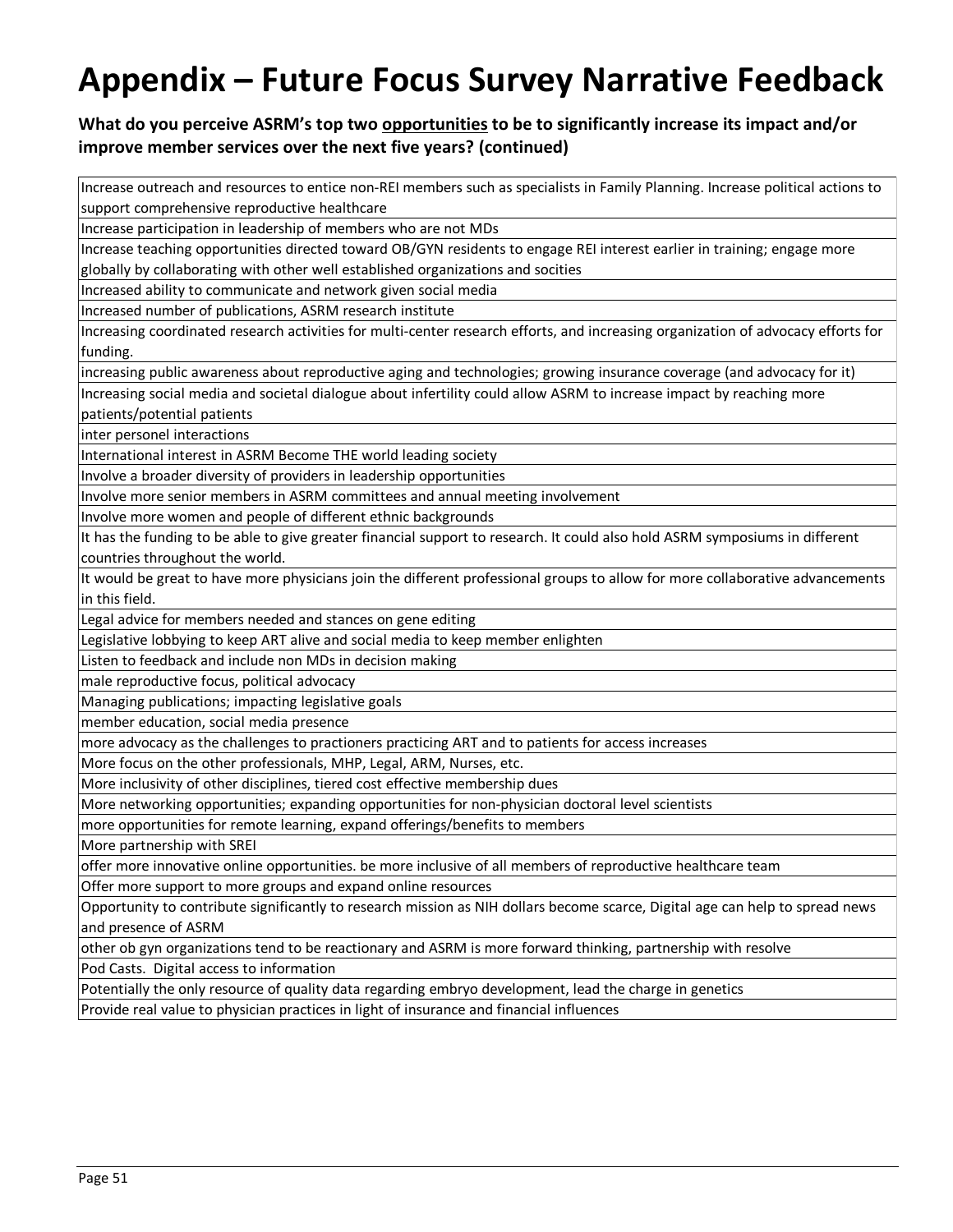#### **What do you perceive ASRM's top two opportunities to be to significantly increase its impact and/or improve member services over the next five years? (continued)**

Reach out to membership more. List specific topics in surveys so they can be ranked.

Recognize and value the variety of medical professionals that contribute to the mission of ASRM and Reproductive Medicine recruit a more diverse workforce

Reduce the challenge of SART data collection and enforce misleading marketing by clinics

regular use of social media to educate and to amplify core messaging;

Remove of the influence of "rich" practices/practitioners and industry and improve the system of governance/elections research grants!

RESOLVE provides opportunity to increase access to care. Fertility preservation an appealing story

Simplify electronic access to resources AND small financial incentives for lower level leadership

Social media should bring asrm everywhere; China should be a target

Social media/website, establish a well infrastured educational and research institution

Solicit nominations from members for officers

stay on top of new guidelines/education (i.e. re - PGS)

Stream line meeting sessions, improve ease of use of online education modules

Strengthening Fertility and Sterility, fund REI research

Subsidize conference registration fees and member fees

Supporting research and advocating for fertility benefits

technology and better CME methods

Technology can allow us to make connections and collaborations easier, less formal, more fluid even as advances in genetic technology and reproductive technology make connection, dialogue, collaboration and finding consensus about the use of these technologies more urgent.

The physical move to DC is an opportunity to be more visible in the public arena. This gives more access for political leverage and educational opportunities.

The revitalization of the patient education committee could have a huge impact. Content is easy, keeping up with packaging/delivery in a manner that appeals to the population of reproductive age is the challenge. Likewise, the society needs to consider an app for members. Email is becoming less effective.

to increase affordability so Medical family building options will be available to a great % of the people that are struggling to concieve

Truly independent guidelines to associates - implementation of evidence based reccomendations on enviromental requirements in IVF

Truly, not just symbolically moving the headquarters to DC area. If the research center takes off with a dramatic increase in funding byouside sources and donors.

Try to engage more members.

unknown

use technology to make more convenient educational offerings

Use the groups, the professional groups and special interest groups. Give narrower opportunities for individual groups throughout the year in addition to the big annual congress.

Website and curricular development

Website education, practice bulletins

website makeover and further development of funding of ASRM Research Institute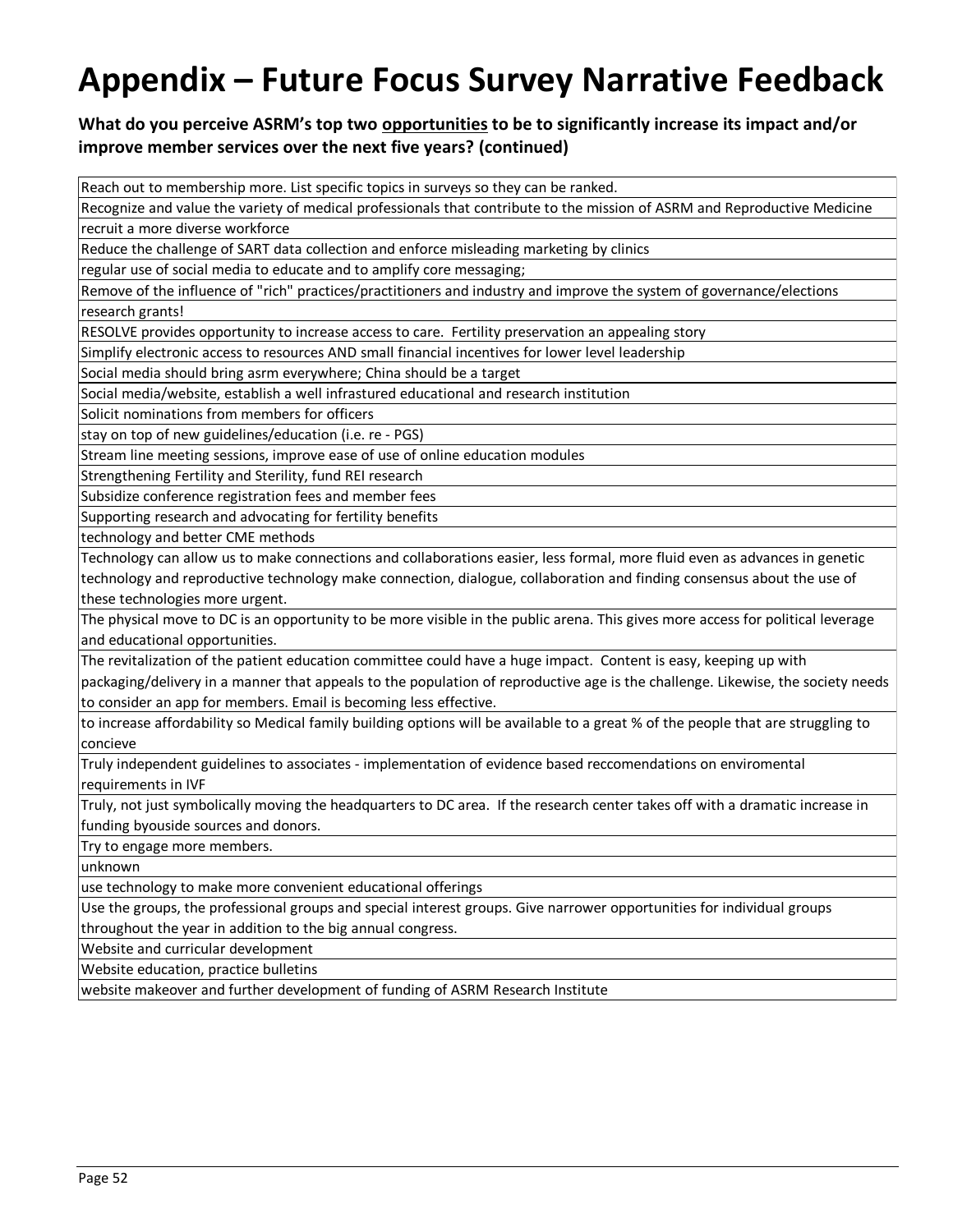**What do you perceive ASRM's top two threats to be in fulfilling its vision, mission, the livelihood of members, reproductive health of patients, etc. over the next five years?**

# to become an IVF forum # club-like culture/lack of diversity

(1) apathy among REIs, (2) political climate changes and threat to reproductive rights

1) Decreasing focus on Integrative health strategies 2) Failure to address the demand from patients for Complementary and Integrative medicine

1) Lack of membership engagement. I think we need to increase membership participation in special interest groups. 2) location of the annual meetings.

1) political climate 2) insurance limitations

1) Politics; 2) Funding

1) The current divisive political climate, 2) Apathy from members who feel that certain internal cliques direct the path of ASRM more than the common will of the society as a whole

1) we have become a bunch of egg suckers while we should own the fields of genetics and surgery

1. not committing to the unique requirement that ASRM/SART members report their outcomes correctly so that we can maximize patient safety and outcomes, 2. bureacracy, politics and personal agendas derailing what is good for patient

1. • While the 2020 NIH budget increased by more than 6% we have to continue to apply pressure to continue to support federal funding for a robust reproductive research agenda and the inability to robustly fundraise to support investigators through our own mechanisms. 2. • Quality and transparency – Rare cases of freezer mishaps and mistakes in embryo transfer get significant media coverage when they occur and erode patients trust in our field. What has ASRM's role been when these occurrences happen? How can we better support clinics in providing optimal quality to our patients?

1. Being less inclusive to its wider membership, 2. Promote training and research outside North America

1. Domestic political situation; 2. Increased dominance of ESHRE (education, practice, networking)

1. European and Asian Societies 2. Lack of Required commitment to REI Surgery

1. Losing global reach to other societies like ESHRE 2. Conservative political climate with implications for future care of our patients

1. Loss of interest as more of the field becomes privatized, 2. Consolidation of reproductive medicine into larger consortia 1. Potential private equity incursion. 2. Not sure.

1. private equity groups taking over REI practices and focus on income, business, proprietary data sets, proprietary lab techniques over collaboration. 2. Insurance coverage for ART, either lack thereof reducing access to care (loss of state mandates) or diminished reimbursement forcing practices to close, sell or consolidate

1. Scientific Congress attendance could suffer as a result of ongoing and emerging technologies that allow professionals to connect without the expense of traveling to a meeting, 2. Spreading our resources too thinly. We are a small organization, and we need to maintain focus on retaining and growing our customer base through services that our customers care about rather than expending efforts on things that they may not care about so much.

1. State based limitations on access to care for women's health; 2. State based limitations on lab staffing leading to severe staffing shortages

a potential for reduced attendance at annual meeting by milenials and reduced corporate sponsorship

Abortion restrictions including fetal personhood laws. Lack of significant involvement of non-REI specialists in ASRM

access to care and political/legal climate

Access to care, Advocacy for insurance coverage

Access to carefor patients, and reduction in funding from Departments and time for members to attend the annual meetings. Less interest in younger REIs to attend meetings due to family obligations.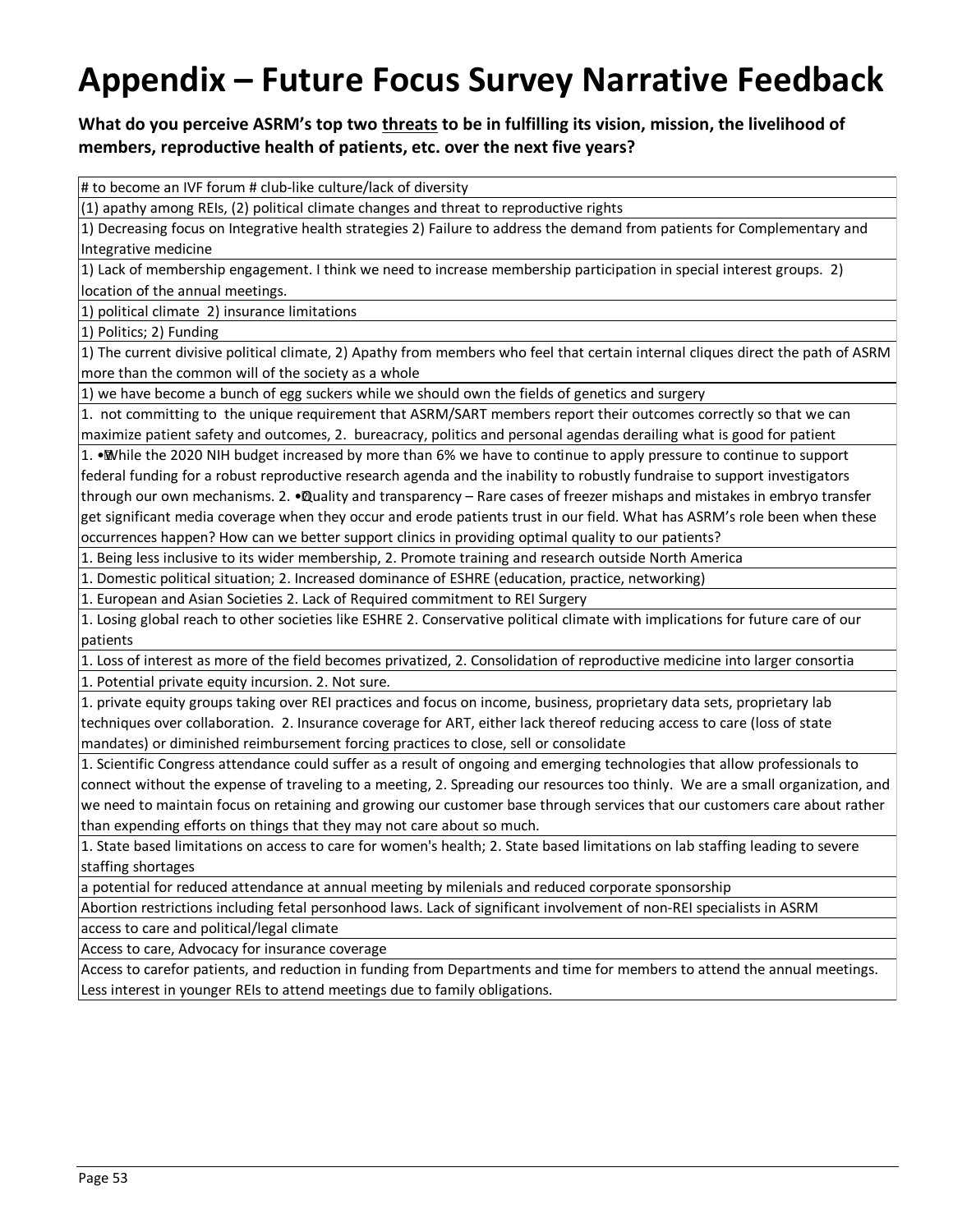**What do you perceive ASRM's top two threats to be in fulfilling its vision, mission, the livelihood of members, reproductive health of patients, etc. over the next five years? (continued)**

Alabama, being a predominant ART meeting

Aligning with politically motivated goals, either way/party, that may fractionate members

anti-family bills at state and local level

apathy, maintaining the status quo

Artificial intelligence and declining fertility rates

As clinical demands increase, willingness to give time to things like committees will decrease; fewer fellows pursuing academics

ASRM will lose the support of these other groups quickly if they do not give the groups equal opportunity at conferences and within the organization.

availability of funds, competing societies / opportunities for info

Being able to successfully navigate the increasingly polarized political climate without becoming labelled and while still advocating for care and science in reproductive medicine.

Being Medically focused and short sighted.

Being overly focused on catering to physician scientists and big pharma

changes in fertility policy in different countries, focused only in treatments and forget prevention in prevention

Commercial influence, Journal bias

commercialism of ARTs; lack of a credible research program

Competition by local/regional/ESHRE societies; Its need to raise philanthropic funds.

Competition for members attention from other organizations (e.g. NAMS, surgical socieites, regional socieities). Decreased time that members can volunteer due to increasing administrative burden in practice.

Competition from too many meetings- Little new information at the yearly meeting

Competitive societies such as SSR, ASA, SRF, etc. can draw crowds away, but can continue to be more symbiotic. Funding climate for research is low around the globe, and will likely continue to have a negative impact.

Complacency; inadequate buy in by membership

Conservative political leadership infringing on reproductive rights; Losing touch with providers in private practice who might otherwise be interested in teaching, research (as much as possible), and committees etc. As part of this, more didactic or review sessions at ASRM, plenaries that are not just cutting edge science but immediately applicable to practice (ESHRE) would help with this and be much appreciated; ALSO The advent of internet rating of physicians puts strain and stress on physicians and may lead to unfair disadvantage to providers of a certain age or practice model

Continuing to function as a hierarchy.

cost of care, insurance threats

Cost of membership; lack of high quality research

current political climate

Decreasing membership by young members. Lack of funding for research by members

Diminishing number of academic REI programs due to over commercialization of REI. Conservative view of federal funding restricting research dollars to our field.

Divisivness within membership. Competing commercial vs scientific interests.

Don't see any threats.

Economy and health care coverage impacts use of fertility treatments

embryo person hood movement

emphasis on ART

ESHRE Americaln politics

external politics, anti-choice movement making it hard to move field forward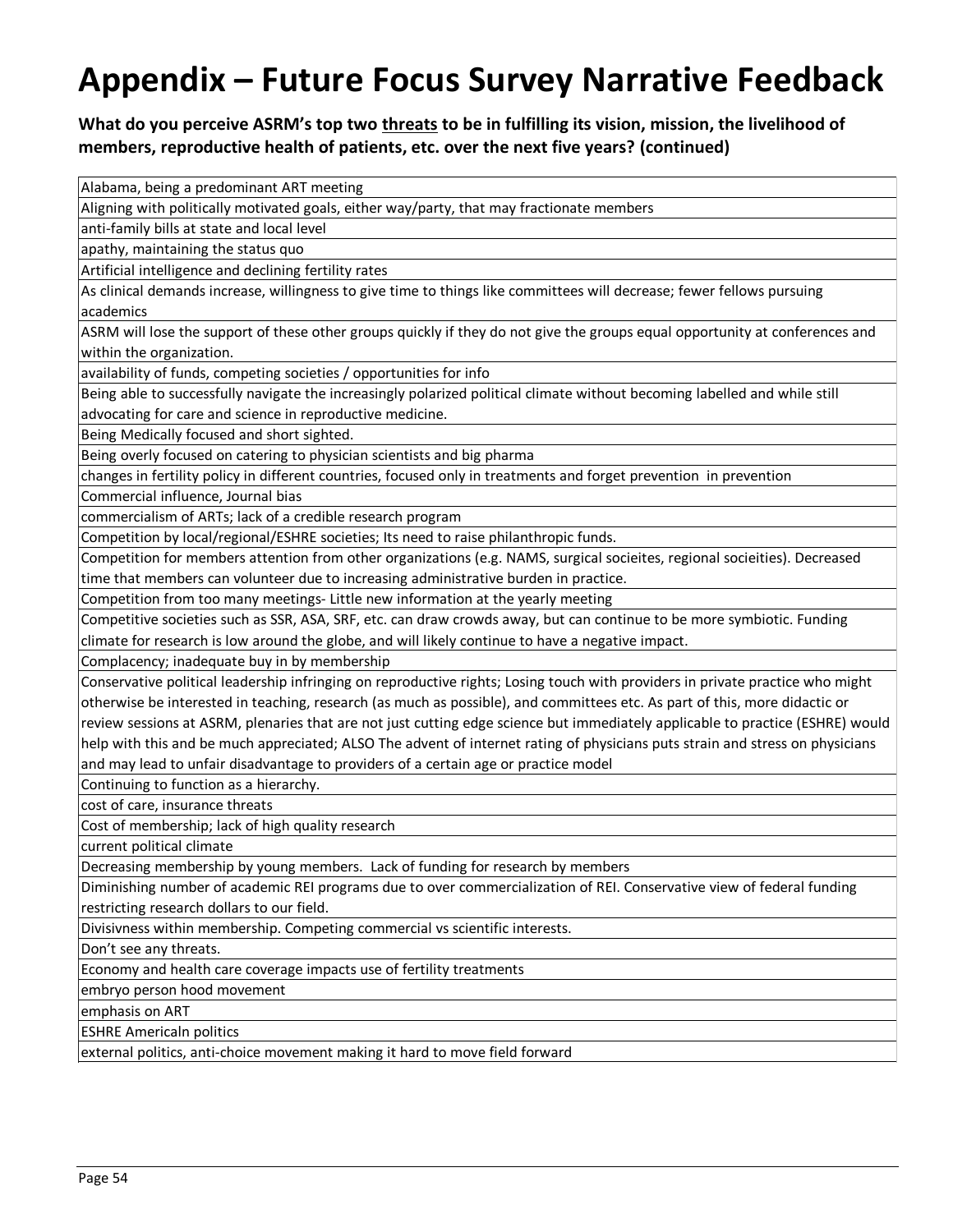**What do you perceive ASRM's top two threats to be in fulfilling its vision, mission, the livelihood of members, reproductive health of patients, etc. over the next five years? (continued)**

fake news twisting the relevance of anecdotal cases in lieu of population-based statistics AND access to care

Far right politics

Focus on advanced ART as the immediate upstream intervention for infertility

funding

Funding, Trump politics

Genetic modification leading to severe restrictions, "life" begins at fertilization and we are all in jail

Globalization and Medical Tourism

Government interference, insurance companies forcing REs to accept a lower reimbursement

Government regulation (federal and state)

Government regulation of ART; Lack of a long term maternal and infant ART outcome registry

Government regulations on research and clinical services provided, and decrease in funding available for reproductive research efforts.

Having leadership take members for granted.

Heavy commercial interests in several ASRM activities and scientific evidences

Heavy reliance on outside financial supporters (see above) and behind the times governance.

I think ASRM is a terrific society. It has become my "home" society, which is pretty impressive considering that I am a basic scientist. Anything that ASRM can do to maintain/expand inclusiveness and attract more outstanding researchers doing patient focused research. Patient focused can include basic, translational, preclinical or clinical, but should address issues that impact human health/reproductive health..

I would like to discuss these threats in person with the ASRM authorities.

improve connectivity with members

In the current financial environment, the cost of participation in USA-based events is prohibitive for many medical

professionals from outside the USA without financial support. The limited number of articles accepted for publication in ASRM official journals, especially those from outside of USA, may reduce its international impact.

Inability to change and be inclusive

Increasing burden on physicians make it more difficult for them to become engaged in organization, political environment that does not promote womens reproductive health

Increasing influence of venture capital, other financial players into the field

Increasing involvement of corporate interests in reproductive medicine; financial challenges to healthcare practitioners

Influence of other societies such as eshre

Interference from political sources and rogue scientists/clinicians

Investor run/influenced practices

Keep up strong lobbying activities to support access to infertility treatment and reproductive health care

Keeping the status quo as far as membership; not focusing on Fertility as a "couple's issue"

Lack of cohesion and continuity with leadership and the staff

Lack of diversity and unnecessary financial expenditure

Lack of diversity in representation or throught; no longer beiing a relevant organization

Lack of interest among young reproductive Med and losing current old pioneer leaders

lack of reimbursements for repro med services; abortion laws that could restrict reproductive medicine services collaterally.

lack of support to good male infertility microsurgical training for many male infertilty specialists and not enough well-trained microsureons

Large size, multiple focus obligations - what do we really stand for

laws that may affect practice; ??

leadership regarding society stance on CRISPR and gene editing technology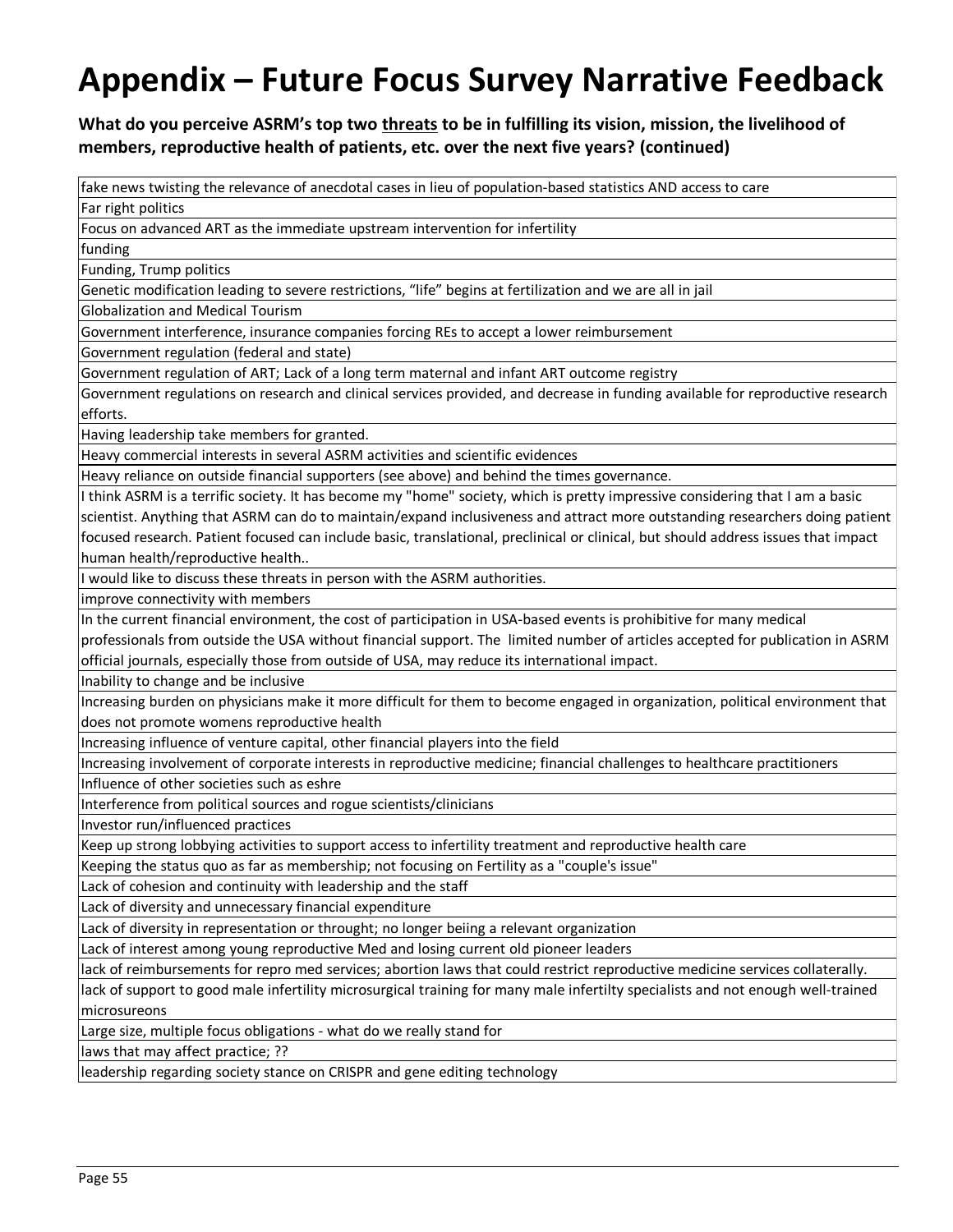### **What do you perceive ASRM's top two threats to be in fulfilling its vision, mission, the livelihood of members, reproductive health of patients, etc. over the next five years? (continued)**

Legal challenges as described above. Being perceived as an "industry" rather than a subspecialty of medicine

legislation, politics

legislative agenda focused on personhood of embryos

Legislative threats in some states, maintaining core base of physicians and scientists

loss of inerest by members internet making the annual meeting not needed

Loss of safe, legal, abortion. Gene-editing and lack of vision in its implementation.

Many of those that have been around a long time are retiring. There is not a great way to "pass the baton" and make it enticing for new people to become involved. The cost of ASRM membership and conferences is also very high, maybe there could be programs to help reduce this for people other than just ne REIs or fellows..

Membership drops and annual meeting attendance

Misguided state and national legislative endeavors to limit women's rights, access to reproductive health care, and research; lack of support for the entire REI practice (surgical, menopause, pediatric, contraceptive, etc), and supporting those remaining academic REI programs that continue to teach and do research

money, number of old members that make decisions and are on board/committees that limit forward movement

need to raise funds for research initiative - decisions to add services before tapping the membership about interest

no comments

Not continuing to evolve as REI practice issues change, and not proactively communicating with the membership at large not making changes. not appealing to the whole team

not sure

Not sure...

Online education. Lack of interest and involvement by younger members

Other professional groups offering more specailized meetings and competing content for particpation.

perception that junior and midcareer members have few leadership opportunities; economic, sociologic, and legislative barriers to RM health care access.

Personhood mandates and similar, laws restricting research in certain areas

physician burnout, insurance industry

Political climate

Political conservatism on reproduction, improvement of other peer-reviewed journal quality

Political conservatives.

Political realities in the US; Political realities in the US (yes twice!)

Political threats to mission, Keelung pace with evolving genetics

Political/Health Policy impact on reproductive rights

possible legal influences (ie personhood), drop in membership from non-physicians

Quality of the program and high accomodation and registration costs

Quantity over quality - too much about products and not enough about evidence

Religious right wing politics; government interference in reproductive choice.

Right wing led restrictions on reproductive rights at state and national levels. Influence of large corporate private practice.

sacrificing quality based on baest evidence insider politics

see above

staying with the "old" model of patient care where physicians were basically the only recognized provider of care

The biggest threat is harmful legislation to this field and reproductive care.

The current political environment seems to threaten efforts to improve reproductive research and health and this seems to disproportionately and negatively impact women's health. :(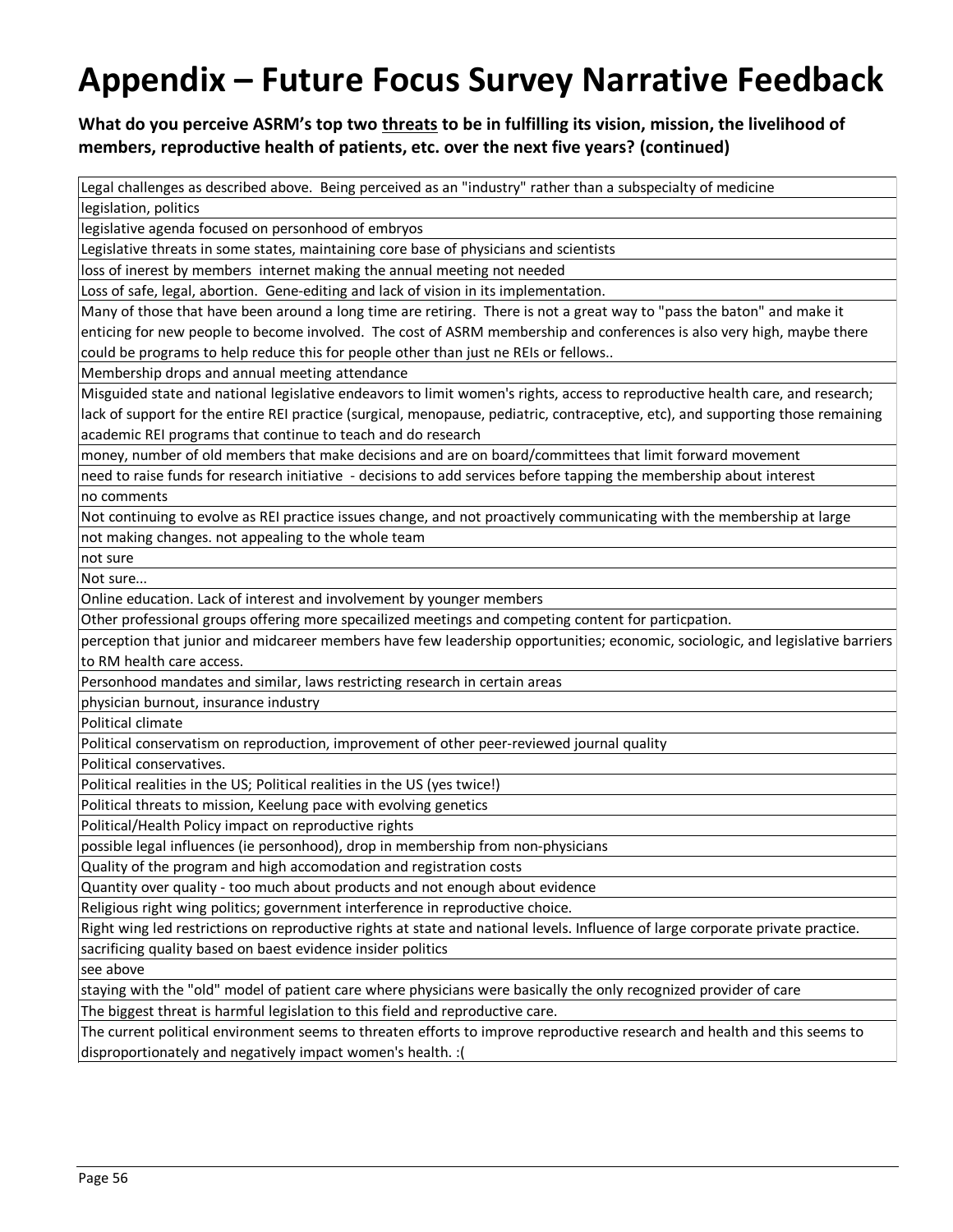### **What do you perceive ASRM's top two threats to be in fulfilling its vision, mission, the livelihood of members, reproductive health of patients, etc. over the next five years? (continued)**

The current political threats to women's reproductive choices will change our field. With increasing shifts in the number of corporate or hospital owned practices, the educational experience for residents and fellows may change. For the same reason, it is becoming increasingly more difficult to combine clinical work and meaningful research.

The emergence and proliferation of open access journals

The increasing costs of engaging in the society and a large generation hitting retirement age

The media is a constant threat, with bad press. The current administration of the US is another, with laws that could impede the livelihood of members and the opportunities of patients.

The reputation of ASRM is threatened by the popular concept that the organization is money hungry; there is a threat of outside governmental interference into our medical practice

The US government. Younger generation may no longer want to attend annual meetings.

There has not been a strategic planning retreat akin to the one in 2008 that invited expression and implementation of new member ideas. While ASRM leadership cannot be a free-for-all, it seems to often that committees are more leaned towards discussion that does not often affect pre-determines executive decision

This might be easier to answer after the election is over. Protection of reproductive rights continues to be at the top of the list. Fortunately, advocacy efforts have been able to protect them most of the time. The second threat is the ever-diminishing funding for research. ASRM has done an excellent job responding to the need for funds. Sustaining this endeavor is going to require a signficant amount of work.

Too MD heavy...need to include non MD members more

Trying to do too many things that are not the primary perview and interests of the members. Forgetting who you are really serving.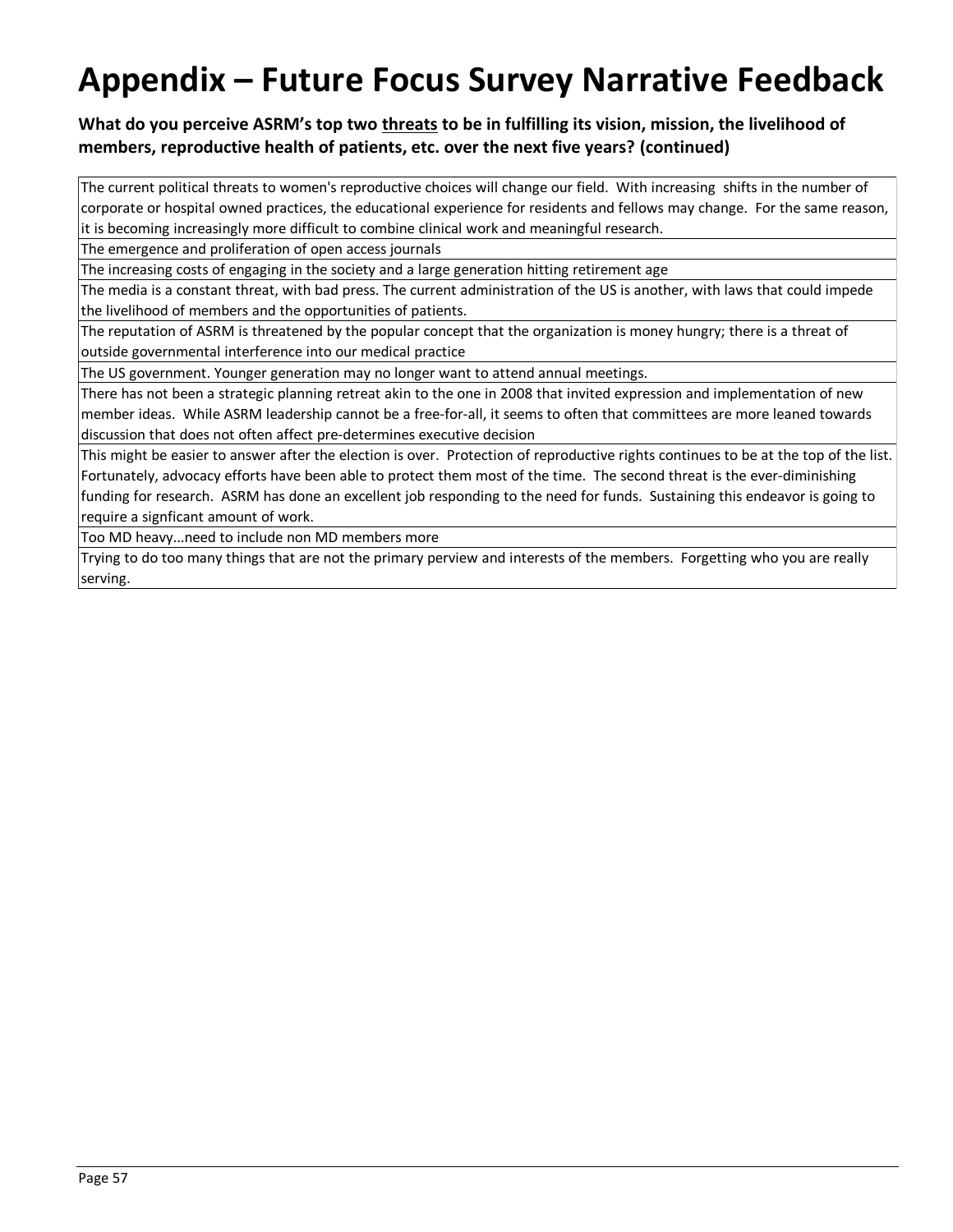### **What additional potential strategic directions, if any, do you suggest relative to membership recruitment, retention, and engagement?**

1. working with electronic health records (especially Epic) to increase efficiency of use in Reproductive Medicine. 2. increase formal mentorship programs, especially for women

1.Subsidized Memberships for developing countries. 2. Create a Council of accredited Membership societies to reach out globally

above captured my SWOT

Achieve ambitious fundraising goals of the ASRM Research Institute: \$100-200M endowment to support \$5-10M research awards per year.

Allow for members at any level to lead courses and have a voice, many times it is only "the elite" that are engaged.

become more inclusive to the integrative medicine community.

Better coordination and representation of stake holders

Better Science. Broaden the scope to include contraception, abortion.

campaign to increase international membership

Collaborate with our international colleagues via joint guidelines, committee opinions, journal clubs, etc.

Collaborate with Society of Family Planning annual meeting to separate them by at least 1 week.

Continue to make membership professionally essential for providers and researchers (as has always been true of ASRM) Continue to provide strong support in areas of legislation and advocacy as you currently are. Adequate staffing and resources to work with Resolve.org and other similar organizations. Especially in our current political environment where so many reproductive health issues area vulnerable to being impacted negatively by forces other then medical and scientific data.

continued practice committe and ethics guidance documents

Continued topics of interest to membership

cost effectiveness of membership and the conferences.

Court or establish regional affiliates to add local connection within the ASRM community

Creation of as many events that create value propositions for all members, including scientists, allied health and non-academic reproductive professionals. I would start with a strategic planning meeting

Develop more non-scientific "white paper" content that can be disseminated online, through podcasts, question banks, etc. Develop a salary survey.

Easy access tilt information on web site

educate and constantly brand ASRM current membership and its benefits through social media, internet influencers to not only ASRM members but also non members who don't join because the cost benefit ratio does not work for them

Emphasis on innovative clinical care solutions that can be more quickly brought to market.

engage and support clinician and basic scientists through the ASRM Research Institute

Engage more with South America

Establish partnerships with foreign societies, become a global leader, engage younger members with social media awareness focus on how to engage millienials onto their professional groups' website; basically how to make the website valuable to their members

focus on the younger members and practice deveolpment

focus on trainees (fellows, residents)

For private practitioners in related fields, adjusting pricing for ASRM convention. It is REALLY expensive to those of us not affiliated with a medical practice.

Greater emphasis on fellowship education to enhance life-long learning, especially for those going into private practice

I have heard from members that they feel excluded from participation in ASRM decision-making by an exclusive clique of people who recruit and retain only their friends. This discourages professional and monetary support from members and limits input and growth.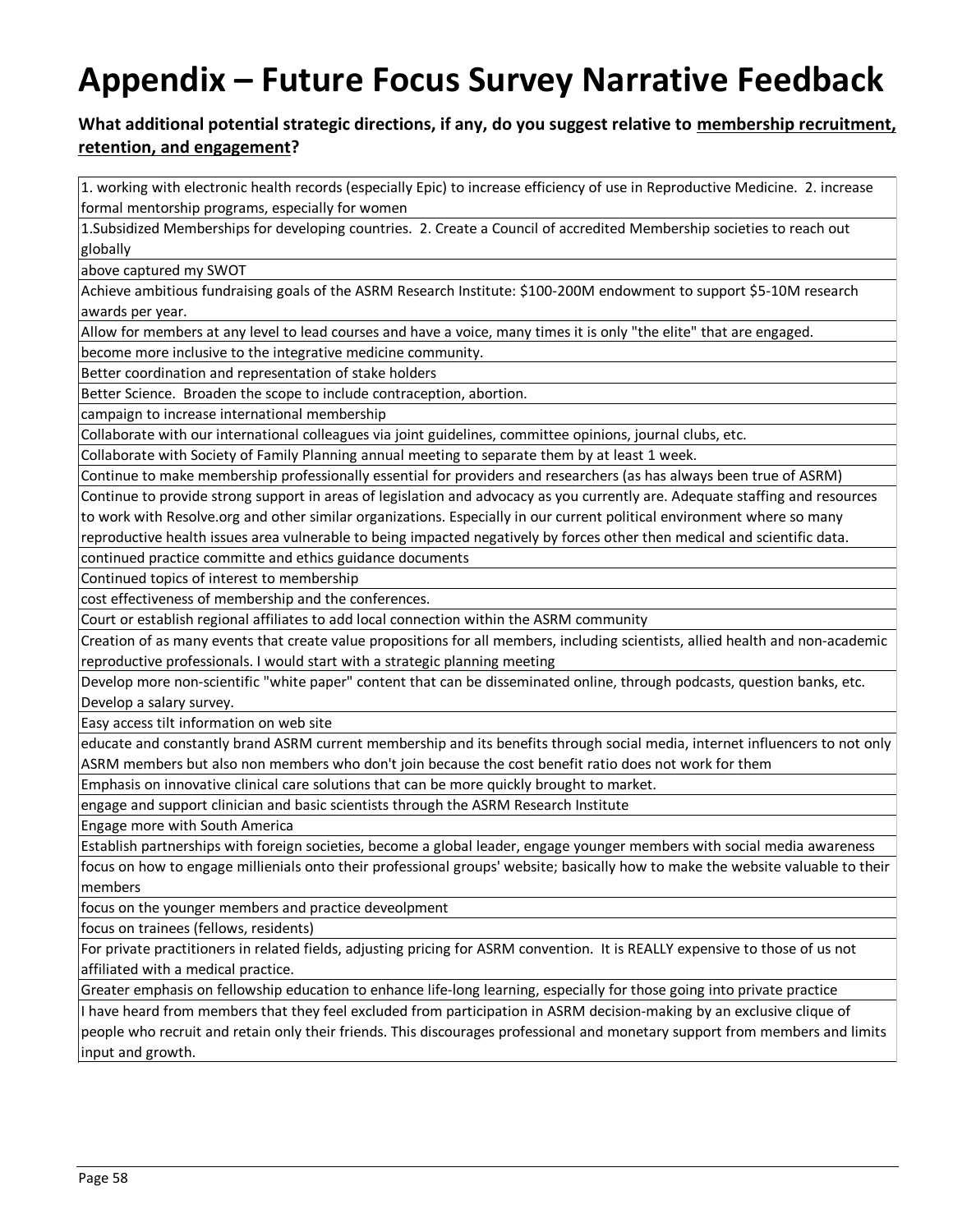### **What additional potential strategic directions, if any, do you suggest relative to membership recruitment, retention, and engagement? (continued)**

I think hyou are doing a good job but earlier in my career it felt hard to find a sense of belonging. improve guidelines - these are high value and frequently utilized, but writing does not seem as rigorous / process not as transparent as that used for ACOG PBs, for example (with methodology of how studies were chosen, etc) inclusion inclusion inclusion of as many members as possible. Increase promotion of the value of the special interest groups and increase membership and blog communication such as case presentations. Increased outreach to the new Complex Family Planning subspecialists to engage them as possible ASRM members Increasing social media outreach for younger members institutional memberships Involvement of more members in activities Make international equals with respect to committee recruitment, including President, and access to funds Mid career individuals More aggressive campaign Can reduce membership for countries in asia , africa and Latin America. more lobbying power re: political climate and threat to reproductive health (and be sure members know this is going on!) n/a N/A Need insurance reform!!! Work with the government to get this done no None none none other international orgaizations are growing asrm must compete Perhaps a buddy system pairing up new fellowship graduates with more senior ASRM members Possibly create tools that can assist all practices. examples are: Onboarding of new employees, consents framework, Programming that supports leadership development and addresses burnout Provide a Certification course NOT a Certificate course for Nurses. This will increase membership of nurses. provide structured sessions for networking Recruiting and engaging younger and diverse members to fill leadership roles/board positions etc renewed effort to provide sample consents templates to practices resdient curriculum Review the plenary lecture from 2019 and get a handle on who you are communicating with and how best to do that Reward smaller roles at meetings such as round table, symposium speakers, etc. **Scholarships** Social media is key and currently underutilized Stipends to attend meetings for trainees, and reduced membership costs for students and post-docs. Funding opportunities for basic scientists to bring new technologies toward the clinic. Streamline best practice guidelines for reproductive care (for both professionals and patient versions) The annual meeting has started to drift from concrete clinical practice, advancements and innovations immediately applicable; plenaries are a bit off subject, not critical to current clinical care. The meeting should be a draw to physicians wanting to practice better, more evidence based. I think current attendees feel a bit lots in a muddle of interesting but not yet applicable abstracts; I think many really want to hear from the experts, be brought up to date, and I don't think the current plenaries or

abstracts are doing that. ESHRE does this well.

The Annual Scientific Program is very large, fragmented, and often the symposium or interactive sessions are standing room only. There are no presentations to view and people take pictures on their cell phones which end up being difficult to see or relate back to your practice. It seems like there are many times during the day that could be better utilized and enhance engagement especially for non-physician professionals.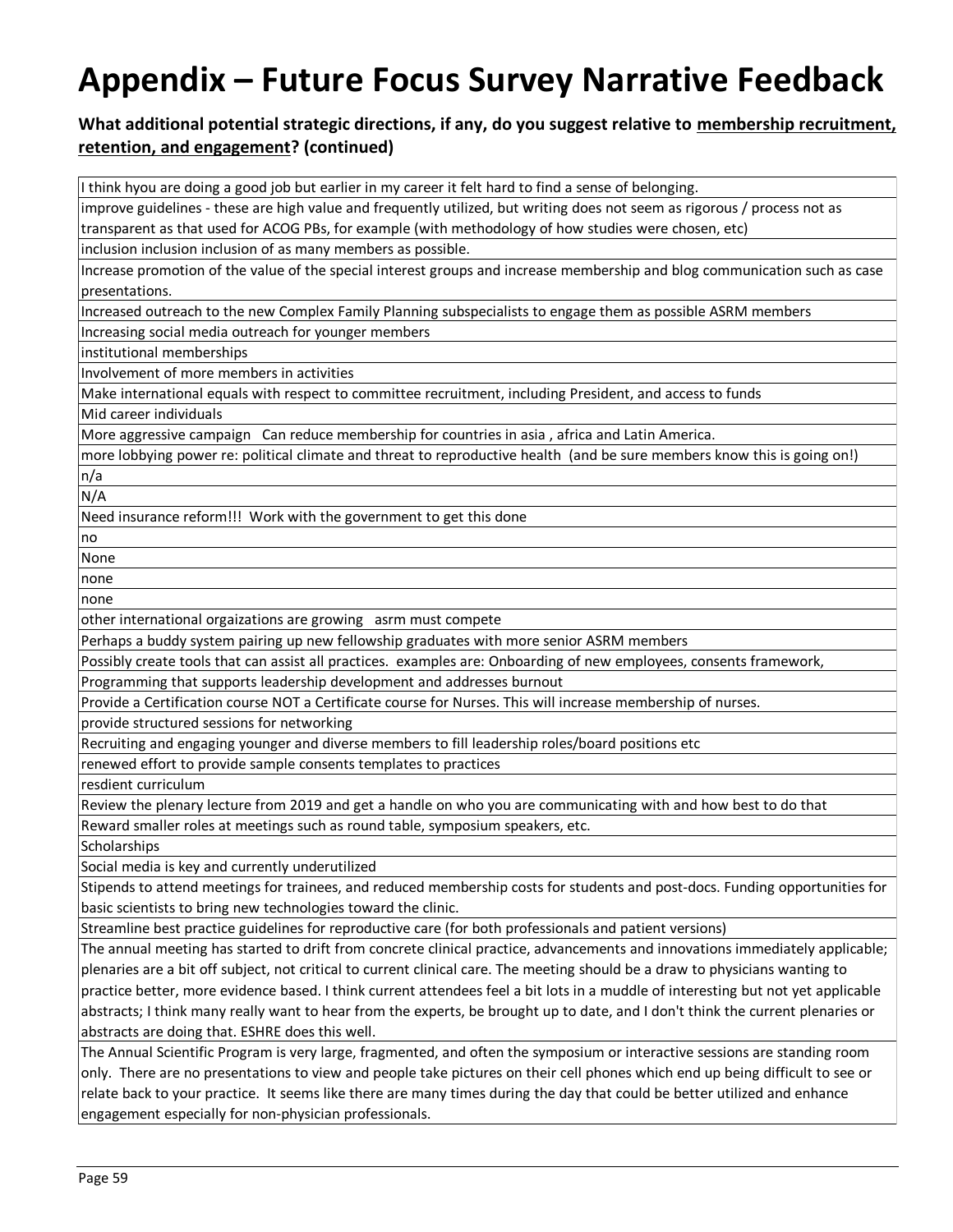### **What additional potential strategic directions, if any, do you suggest relative to membership recruitment, retention, and engagement? (continued)**

The SREI Digest has been great. I dont' know if other affiliate societies are using such a platform, but I would encourage it This is the key to ASRM's future success. "Increase engagement with Affiliate Societies, Professional Groups (PGs), and special interest groups (SIGs)"

top priorities address them already

Try to keep membership fee low

Twice a year electronic newsletter from President and CEO to membership.

Use video media to increase knowledge e.g. for improving administrative and operational efficiency etc.

Utilizing social media to encourage discussion (if possible) amongst members and non-members

You need to explicitly address diversity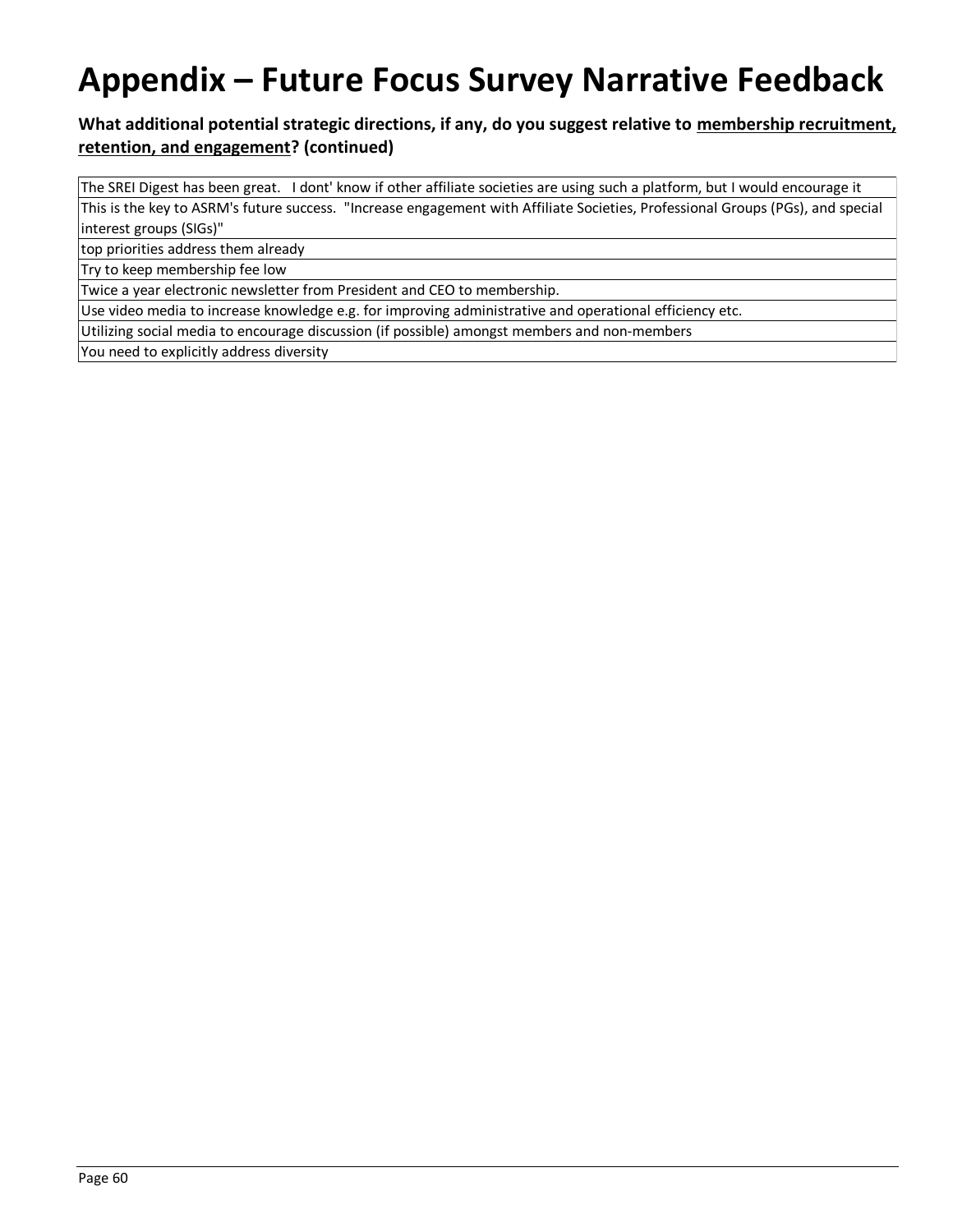### **What additional potential strategic directions, if any, do you suggest relative to professional and patient education?**

1. Increase collaborations 2. Encourage translations of your content in various languages.

Be the No. 1 educational resource for reproductive medicine

Collaborate with groups such as bedsider.org to improve patient educational materials

Continue to move the Patient Education initiative forward with new reproductivefacts website

Continue work with Resolve

Development of standardized consent forms for infertility treatment, ART. Better MD education of endocrine disorders and opportunity for ongoing education

Direct to consumer efforts and education around infertility

Do patients even use ASRM? I don't know any clients I work with that cite to ever looking at ASRM. It seems to be much more in existence for the professionals. I say this as a 17 year veteran in this field....

Don't get suckered in to mobile app and social media expenditures. People have fatigue around this. No one in their right mind will ever download and ASRM app. Just have an accessible website.

Education cannot occur without connection. Asrm needs to be more accessible to patients and the general public in terms of its educational offerings. So much to offer but not easily accessible or digested and needs to be more appealing,.especially for a population that is so profoundly impacted by a need for secrecy due to shame anxiety etc

Engage with other societies internationally

engaging all members of the healthcare team and utilizing that not only for each professional group but making it available to all ASRM members. Their focus is on multidisciplinary courses for the ASRM congress, but I feel that the website is a different story and very segregated. Also, the APP group (part of NPG) used to host quarterly webinars, and those have gone by the wayside. Would be nice to bring those back to engage more nurses and APPs.

Enhanced accessiblity of patient education website

Fix the membership directory for patients and members. It is terrible.

get rid of lecture formats as primary method of education

Grandfather those of us who have been practicing if going to institute Accreditation programs

greater support for affiliate organizations such as SMRU

I can't answer the last question regarding monetizing educational offerings. It is a good ideas if funds are needed to cover the cost of the programs offerred.

I think one of the most important benefits of non-physician members is the continuing education opportunities. I think looking for ways to monetize educational offerings would be a negative.

Improve patient awareness of ASRM and it's mission and function as it relates to their needs. Basically we need a PR department that caters to the public.

Increase in the number of local ASRM meetings for those who cannot travel.

Innovation in education

institute small workshops like ESHRE does; at present, annual meeting and one ASRM/ESHRE meeting emphasize just how closed ASRM is to educating and reaching more of membership

literature for patients is always much appreciated

Modern pedagogies /approaches (eg infographics)

More downloads for patients

n/a

N/A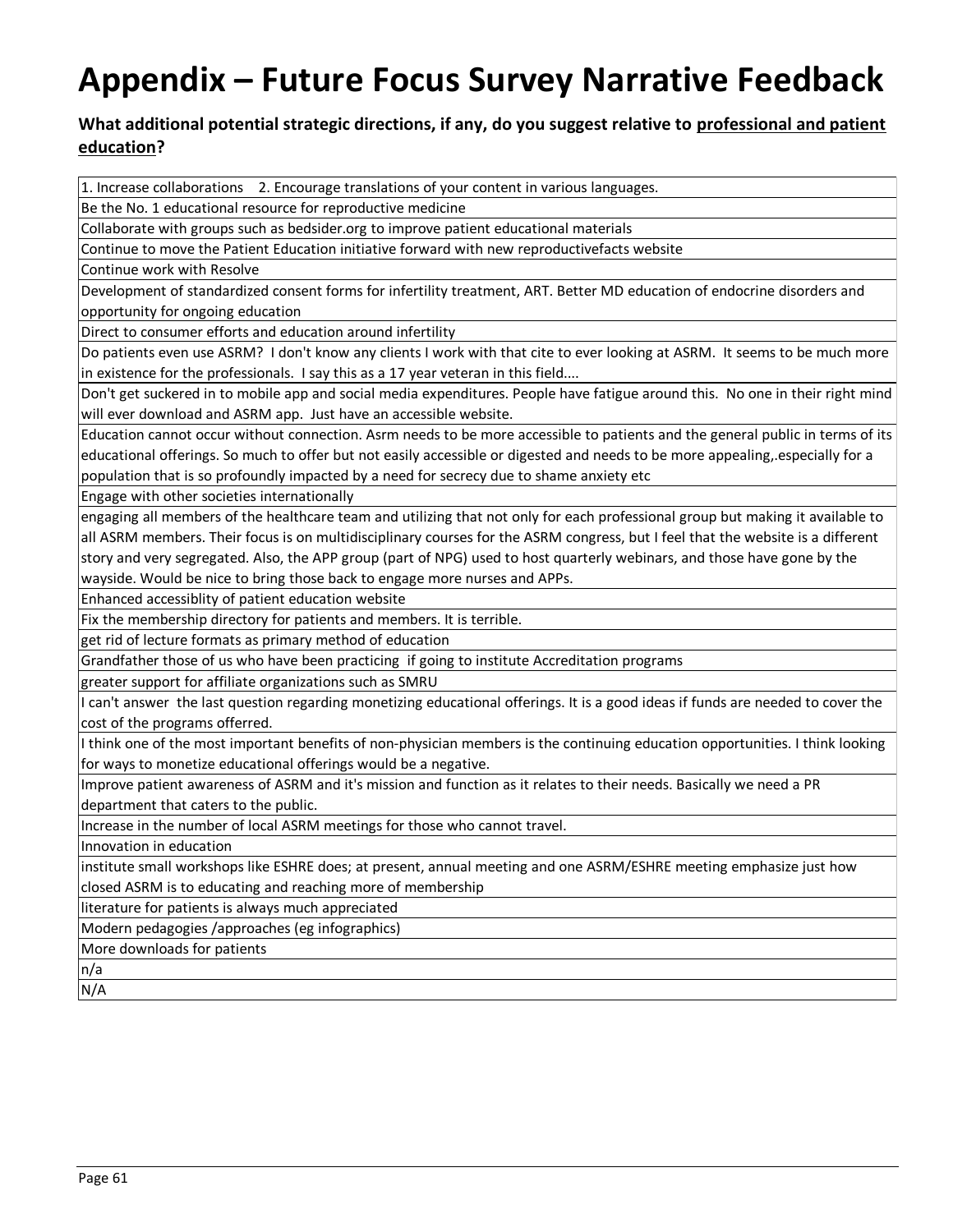**What additional potential strategic directions, if any, do you suggest relative to professional and patient education? (continued)**

| Need a consulting service for practices to develop their own products                                                             |
|-----------------------------------------------------------------------------------------------------------------------------------|
| lno.                                                                                                                              |
| No additional comments on these topics                                                                                            |
| None                                                                                                                              |
| None                                                                                                                              |
| None                                                                                                                              |
| none                                                                                                                              |
| none                                                                                                                              |
| not sure this is best place to put resources                                                                                      |
|                                                                                                                                   |
| NOTE: I didn't understand the first point on this list. Additional opportunity is interactive/entertaining educational platforms. |
| once website and/or apps are developed, encouraged clinics to link to your website for comprehensive information (rather          |
| than each clinic havning their own). Consider developing a practice standard certification (like SCOPE with ACOG) so that REI     |
| practices can be certified by ASRM (after on site inspection, quality measures, spectrum of services offered and sucess           |
| rates/multiples reviewed)                                                                                                         |
| Organize more national/local educational programs throughout the year.                                                            |
| Promote tools for interpreting the data; promote evidence based practice                                                          |

Provide a competence-based training course for new nurses.

Q Boost is great - nice example of innovative education - more of this please!

The resources are there. I think this is something that ASRM has greatly improved over the last decade. An improved board review course outside of the national meeting and more educational accreditations (e.g. the nursing center of excellence was a great idea that added member value and societal revenue) and other similar initiatives would be value propositions

There is a serious shortage of embryologists - this has reached critical proportions and needs very urgent attention There may be a way to package and monetize educational programs developed specifically for fellowship programs. Also, we may be able to develop a basic fertility course meant for patients or influencers in the field.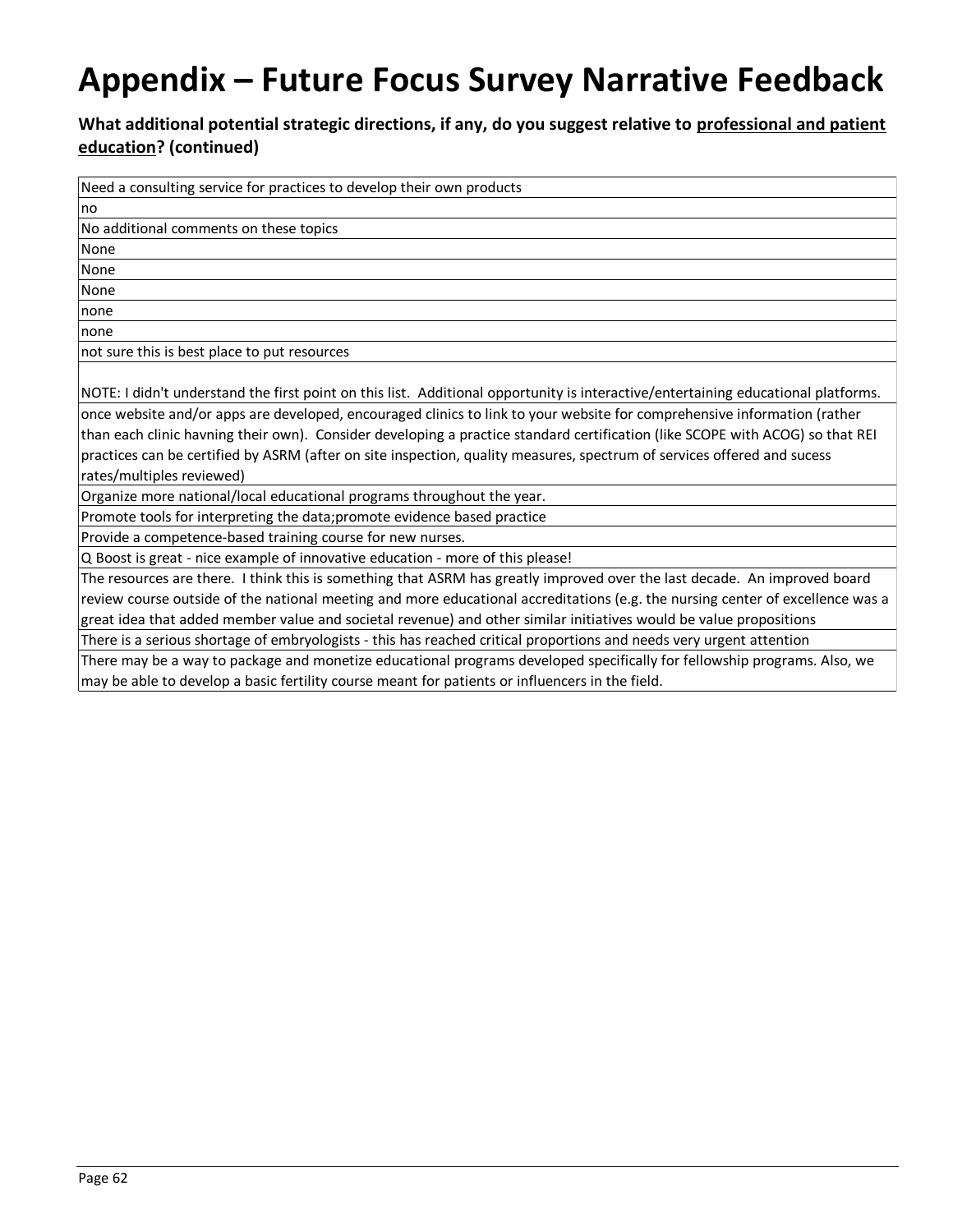### **What additional potential strategic directions, if any, do you suggest relative to advocacy and reputation management?**

Advocacy for reproductive rights is to me the primary concern I have for the next 5 years in our field. It will directly impact our patients and our careers.

advocacy towards insurance companies to reduce barriers to care- eliminating requirement for 6 IUIs prior to IVF. I think we also need to take a critical look at our own practice patterns, repeat cycles in patients who have a poor prognosis (futile) drives up costs. In states with mandated coverage, very poor patients will attempt cycles because they are perceived to be "free" while many others cannot access care. For infertility to be taken seriously as a medical disease we need to re-think our treatment of reproductive aging as infertility. I think we need to advocate for LGBTQ access to infertility, a lesbian woman should not have to pay out of pocket for 12 IUI cycles before being allowed to pursue care. I think we should define infertility as "medical" or "biological" with medical being disease driven and biological pertaining to missing organs necessary for reproduction (congenital absence, same sex reproduction).

Advocacy, advocacy, advocacy

ASRM is doing a lot already. Nothing more to suggest.

Brand recognition among patients

Communications office might be strengthened with resources. It is good, maybe more important in the age of tweets. Consider partnering with the Society of Family Planning for joint activities. ASRM and SFP conferences are often back to back weeks (which means people will not go to both) on opposite coasts. Consider finding a way to seperate these two more. Continue to take firm stance against abortion restrictions and "personhood" amendments

Current physician burnout, dissatisfaction and frustration with the realities of clinical medical practice make advocacy a low priority for most physicians. Inspiring physicians to look up from their computers and get involved in asrm as a vehicle for Advocacy would go a long way in improving our ability to accomplish all asrm missions. So advocacy needs to become familiar, easy and fun. Asrm has done that for me but for physicians who are not interested it will take more. On the other hand the generation in training more or just out of training appears to be extremely interested in advocacy and patient education and engagement. The gap is that they need more opportunities to help drive and even lead these conversations and efforts. don't know

Establish ASRM as the premier society for reproductive medicine and always be mindful of that role and its implications on global reproductive health

Focus advocacy on fighting restrictive legislature on reproductive rights both on the state and federal level

Help employers realize that fertility care options will increase female employee loyalty

I believe alliances with reputable patient organizations like RESOLVE and AFP are essential to advance our shared interest in improving the public and private policies surrounding infertility treatment.

I mentioned in my answers to the SWOT analysis that we have to understand why online searches for infertility do not pull up ASRM more readily.

I think ASRM does reasonable work at present in this regard. My concern is that with increasing corporatization of practices through midlevel entities (e.g. Progyny) and private equity acquisition of practices that ASRM is already ceding its influence with insurers and legislators regarding patient coverage to these entities.

Messaging and education are vital, as our research has suggested that those who identify infertility as a disease or disability and those who are personally affected by the disease are more likely to support funding. We need to continue to work to increase awareness.

More opporunities for training of members on how to deal with legislators and the press.

n/a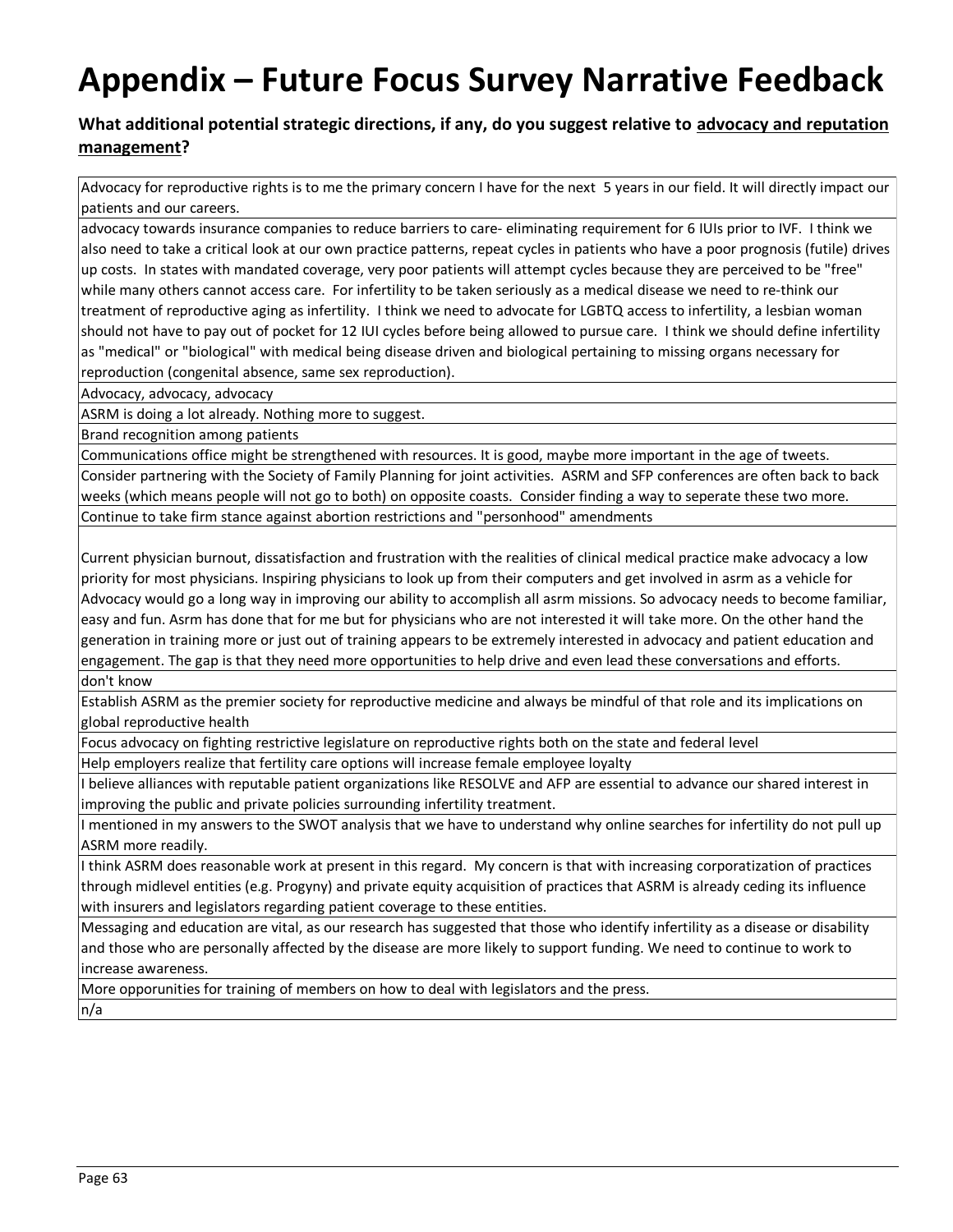### **What additional potential strategic directions, if any, do you suggest relative to advocacy and reputation management? (continued)**

rather than focusing on influencers who already have the means and attention to receive whatever care they desire, focus on identifying stories from the typical american who suffers from infertility and / or RM conditions but can't get treatment due to incorrect information or barriers in geographic, economic, and sociologic access. All americans would resonate with their stories. it's the difference between our losing the messaging around "partial birth abortion" when true stories of couples who experienced the agony of decision making around anencephaly would have resonated.

seem to have to devlop like acog a political and an educational focus

Target moderates to gather support within political and religious groups that otherwise seek to limit reproductive rights so as to build bi-partisan support for our mission. Work with these groups to attain common sense solutions to their concerns where possible and understand their positions where it is not.

We should control the narrarative. Evidence based thoughtful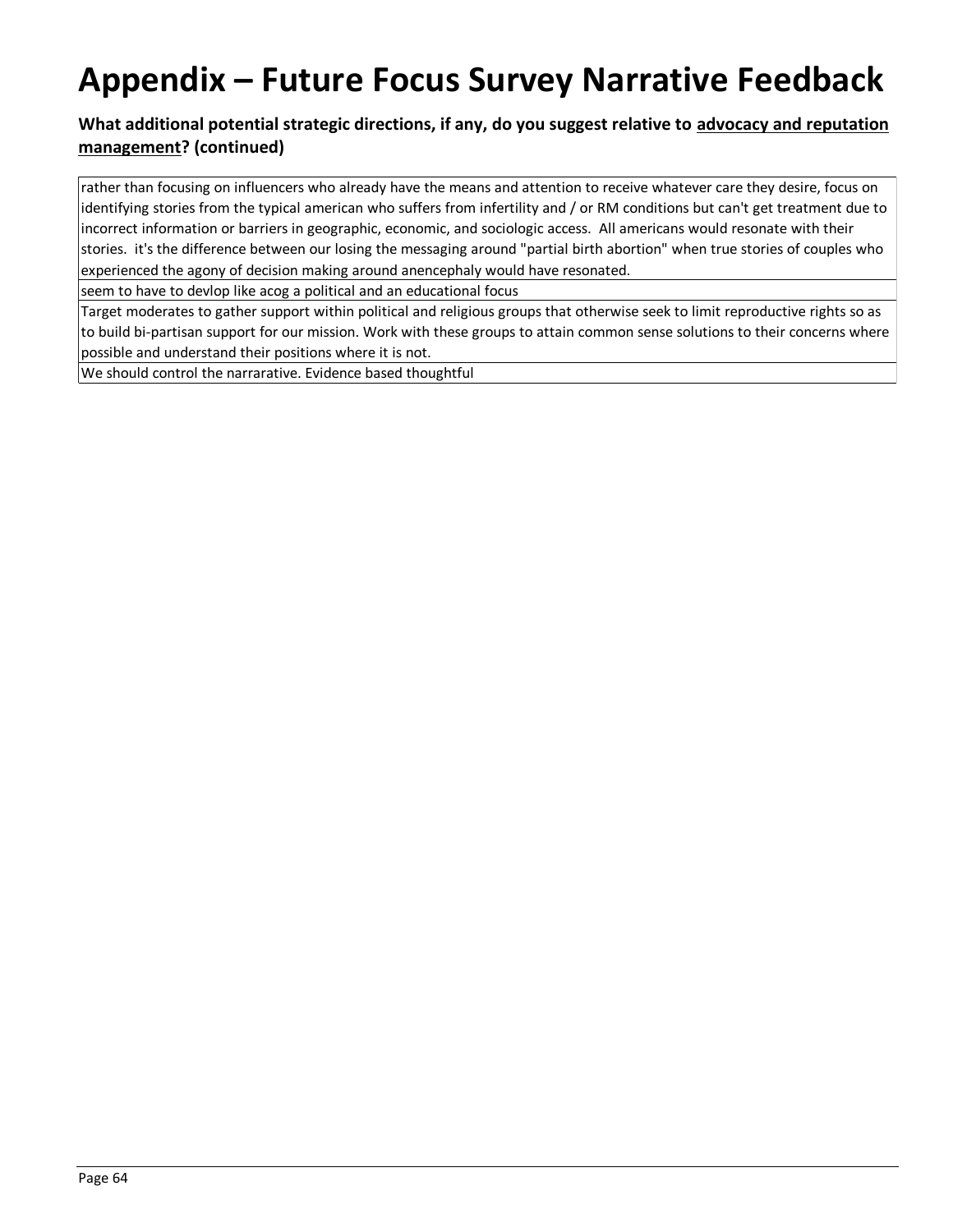#### **What additional potential strategic directions, if any, do you suggest relative to research?**

be sure you include social, ethical, educational and legal research - research beyond pathological

Collaborate, assist and mentor research in the developing world

Develop research priority agenda (for example, projects not eligible for NIH funding)

Doing a great job

Emphasis on spermatogenesis.

enhance and contribute to the development of next generation of reproductive medicine scientists

Focused, multiyear fundraising campaign for the ASRM Institute with goal to be able to distribute \$5-7M PER YEAR for research

focusing on multidisciplinary research

fostering collaboration among groups. Using large datasets to answer important questions. Advocacy to lift the ban on federal spending for embryo research. Philanthropic campaign targeted away from the physicians in the field but towards private equity, private donors, big pharma who can donate millions of dollars.

Identify and publicize key areas of necessary research that will promote and defend the mission of ASRM and accepted practices in reproductive medicine.

In addition to holding the annual gala to raise research funds, invest time and resources to identify previously infertile, high profile individuals with deep pockets. Hire a fund-raiser?

It is important to support only excellent research proposals

It would be better if Research grants not only available for US Researchers but also to international researchers.

mandate statistical reviewer for f&S all submisisons

Monetizing the registries will be counterproductive. We want excellent research - the registries should be non-profit Not sure what is meant in question 1 "any and all research".

Offer mentorship opportunities geared toward younger docs \*post-training\* who want to continue conducting research after fellowship.

One of the best plenary speakers at the last annual meeting, Kayte Spector-Bagdady, cautioned against the privatization of health data. I'm not sure if the last item on this list would be species of this.

Possibly develop a patient-targeted philanthropic fund for research or access to care grants

Promotion of and education about research quality.

publish an annual report that highlights needed research to help focus researchers on specific topics and competative grants. Work with NIH to develop these topics if possible.

Reinvest profits from annual meeting into a balanced research program that extends beyond the current in-house/exclusive research committe and leadership

Related to responses above, I would prioritize research areas that are important to the ASRM mission and not fundable by government agencies. However, I would not restrict to only research that is not fundable by government agencies. Should fund the very best research that has the best potential to impact the reproductive health.

This is a low-hanging fruit for the society and consistent with its mission. I think getting ASRM members to promote and support research is challenging since most donating individuals seek tangible and immediate results from their donation and research may be more esoteric to non-academic constituents

This is the second pillar for asrm, advocacy being the first.

This is very important. Not sure the research in fellowships will survive the next 10 years with ACGME. We NEED ASRM to be a strong voice. Otherwise, our advances will grind to a halt. The US will fall behind other countries.

Thoughtful oversight. With limited resources must insure that awards go to projects with real potential to impact the field. To words: Basic Science.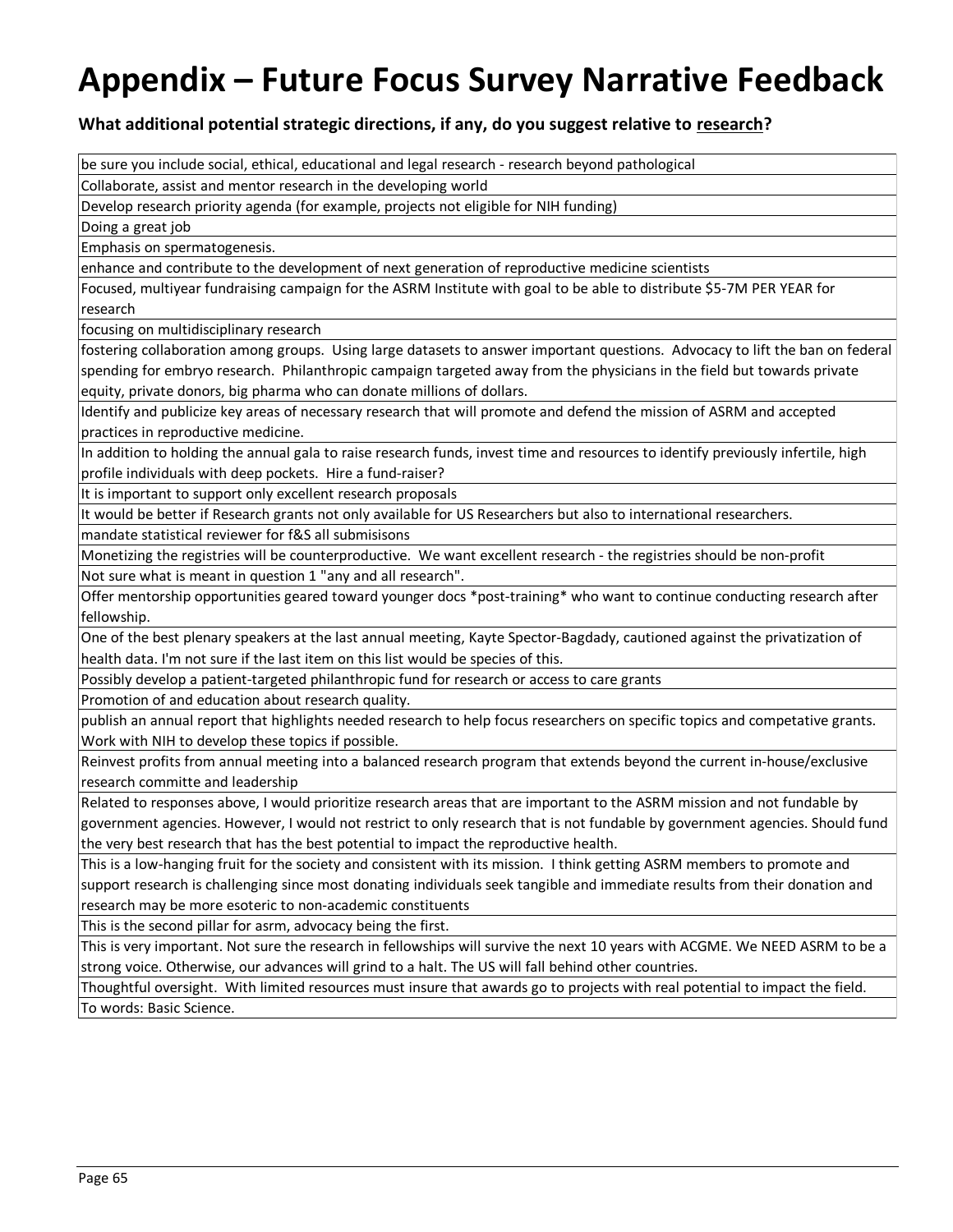**Picture yourself on December 31, 2024. Looking back at the previous five years, please identify one big accomplishment you believe ASRM should have made to support its vision and mission between now and then.**

(Interesting question. I don't know if the survey is supposed to be anonymous, but it won't be after I submit this!) ASRM should have found a way to back Medicare for All, which would vastly expand the number of people obtaining treatment for infertility. Meanwhile, the continuing increases in income/wealth inequality mean the market for IVF is slowing or stagnant.

1) An extraordinary ASRM Research Institute supporting world leading research that transforms the future of reproductive medicine. 2) Advocacy that improves access to reproductive health care for all patients. America lags behind the rest of the world in this regard.

a new website for both clinicians and patients

A successful fund development program that supports the research insitute making it sustainable over time.

A sustainable endowment that supports research and the strategic mission of ASRM

Access for Sart data research

Access to care, insurance coverage

Access to reproductive care for all

Accessibility for more diverse group of members in the field of REI

Achieve better access for patients to treatment

Additional investment in R&D

Advocate to support access to women's health in US states

an america where all women and men have access to high quality reproductive health care. where our problem for the next 5 years is how to provide this care to this huge portion of the US population.

An integrated app that allows members to access their education and training without much effort

ASRM should have been bolder and more genuine with regards to supporting free and legal abortion. Infertility medicine is increasingly perceived as business and not a science or objective arm of patient care.

ASRM should have engaged the professional groups, most specifically NPG, and has greater nursing attendance than it did in the past.

assure surgery is better integrated into education for REI fellows

Be innovative and inclusive. Do not monetize one group of researchers

Be known as a premier research organization in Infertility, andrology, Reproductive Endocrinology and Embryology

be more active in the defense of the right to found families of persons with different family models

Being more inclusive of non-physician scientists.

Being successful at recruiting and retaining the next generation of professionals at an earlier stage, thus growing our customer base.

better cme methods

Bring gene editing to fruition

Bring more internationals to asrm

Bring reproductive surgery back

broade base viable annual m,eeting

Broaden its appeal to non-physician scientists and engagement with state and federal policymakers across party lines

Broadening insurance and fertility preservation coverage, and public awareness about reproductive aging and options. I realize raising public awareness can be difficult/controversial.

Changing it's name to reflect HEALTH (versus medicine) and be INCLUSIVE (equal value in all members)- we can be BIG is we think big.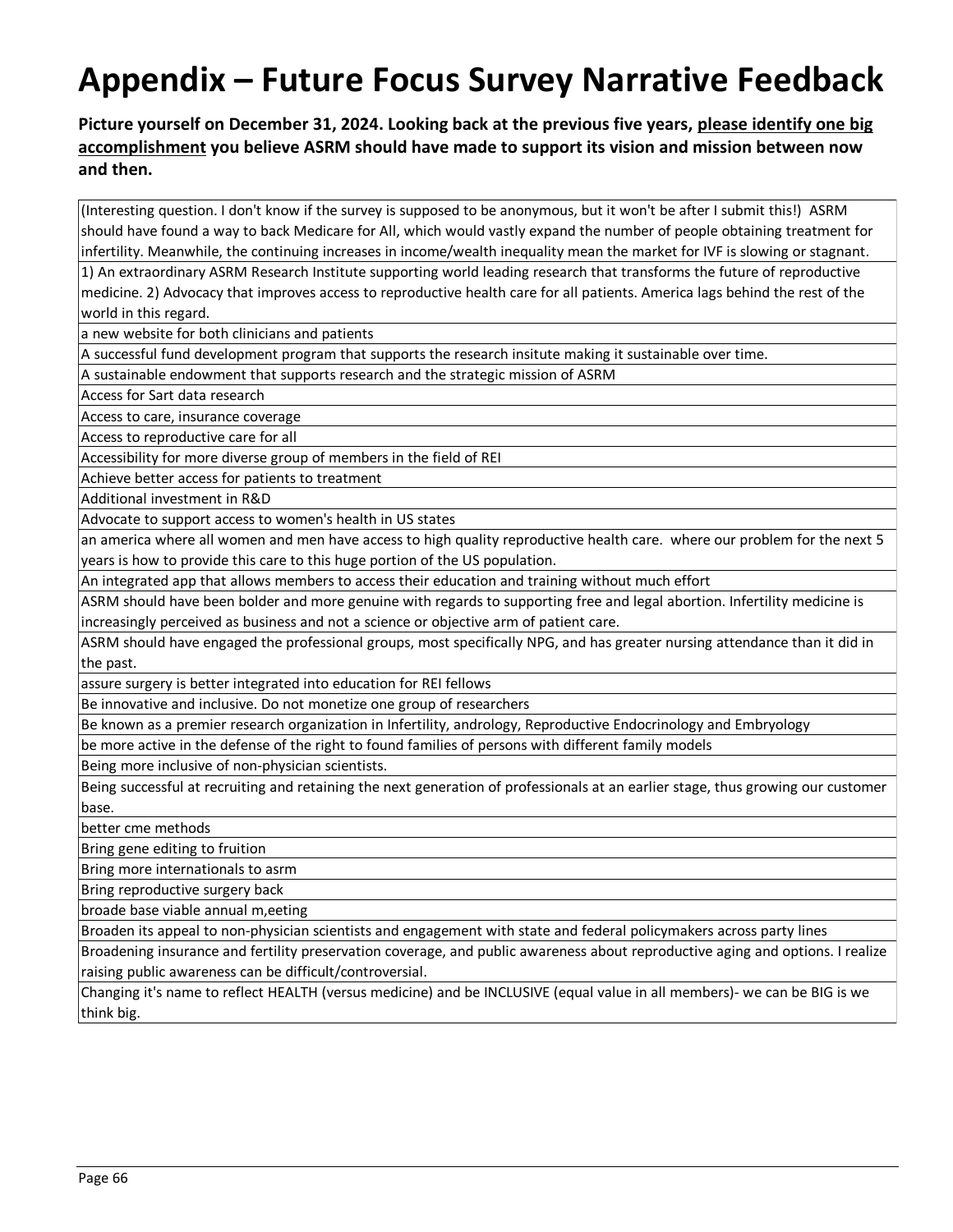### **Picture yourself on December 31, 2024. Looking back at the previous five years, please identify one big accomplishment you believe ASRM should have made to support its vision and mission between now and then. (continued)**

Consensus building among providers and optimization of effective practice guidelines and bulletins

Content of meetings

continue initiatives such as ASRM research grants to support young investigators

Continuing education and member engagements

Cross membership of 15000

developing an effective philanthropy mechanism to fund reproductive research and mentor trainees

Diversity. Reaching out to employers

Doing everything possible to ensure that infertility treatment is available everyone who needs it regardless of race, religion, income, etc

Dramatically improved public opinion on topics relating to reproduction and fertility.

easy to navigate website with integrated patient education info, professional practice guidelines and vision statesments with linked to affiliate organizations (SART, SREI etc)

emphasize reporting outcome mechanism so that useful research can be done to improve patient and birth outcomes

engage more members - no only physician based

Engaged with the younger members of the society in an effective way

Establish itself as one of the premier voices in societal dialogue around all topics reproductive medicine

Establish itself as the go to resource for patients and physicians in education advocacy research for both physicians health providers and patients

Establishment of a robust research institute that has a hundred million dollars in funding.

Expanding access to care to more than half of those who need it

Expanding membership opportunities through group memberships or other means.

Fertility insurance coverage available and mandatory in all states

Figuring out ways to make reproductive care more affordable to lower income persons.

Focus on research and prevention of women and men's reproductive health. Work closely on advocacy of state and federal policies, laws, bills.

Full integration of non MDs and other diverse populations in the ASRM leadership.

Fund the Research Institute through philanthropic funding

funding research -- show that you are spending some of the huge amt of money in ASRM's coiffers!

global leader, well established education and research insitituion

Grooming next generation of leaders

Health care professionals, patients, govenment agencies, and other orgranizations regard ASRM is regarded as the go-to source for issues related to infertility and its treatment, nationally and internationally. We already reach many health care providers and researchers, but could perhaps better serve patients and provide more support for physicians in practice.

Health insurance reform for REs

Help to secure insurance coverage for infertility and reproductive care

Huge attendance at the annual meeting as the quality of research and the plethora professionals supported have improved

I had to go to the ASRM website to see the mission statement. I'd like to see ASRM have more of a public face for advocacy.

would like ASRM to be better known to the general public. And it to be a well respected and highly regarded institution. Identify and welcome new members and provide increased public education.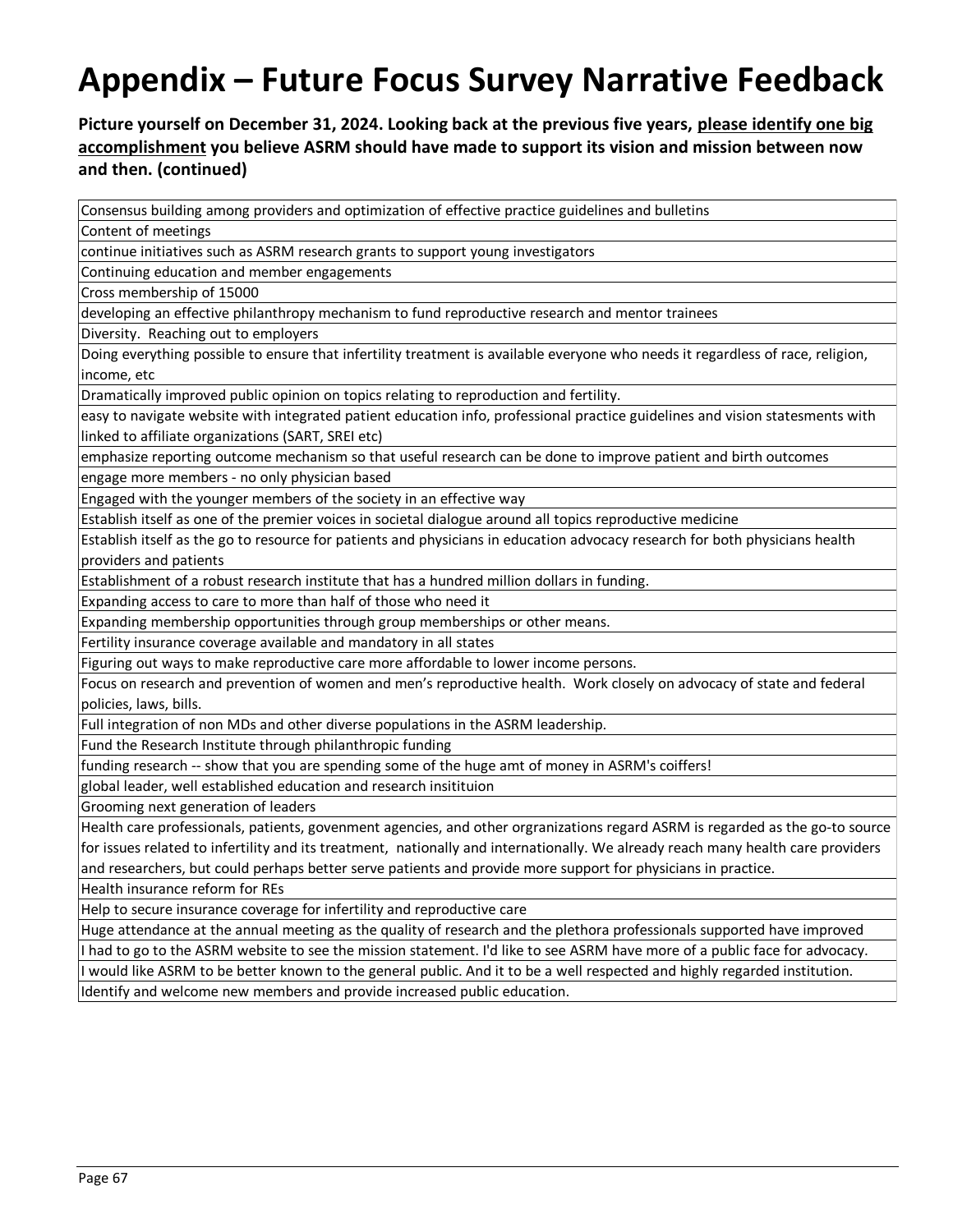### **Picture yourself on December 31, 2024. Looking back at the previous five years, please identify one big accomplishment you believe ASRM should have made to support its vision and mission between now and then. (continued)**

impacted critical federal legislation to preserve and expand reproductive services

Improve educational tools and access

Improve fund development to result in \$5 million increase in corpus annually. Use for advocacy, education and research.

Improve involvement of minorities such as gay and under represented ethnic minorities in asrm and resolve

Improving access to fertility care through advocacy/policy change

Increase access to reproductive medicine treatments

Increase state insurance mandates to include IVF coverage

increased coverage and access

Increased educational offerings to patients and their doctors

Increased grant funding for reproductive research that cannot be funded by the govenment and distribution of projects in a fair and equitable way.

Insurance coverage for all infertility patients

Insurance mandates for IVF coverage

Integrating and making of qual importance the MHP, LPG, ARM, NPG, etc. The "Medical" part of ASRM is only one piece and the doctors cannot to this without the other professionals and the current message from ASRM to those professionals is that we are chopped liver and not necessary.

Invest in ASRM membership outside North America

It should have improved its social media engagement.

It should have promoted the identification and characterization of an acceptable, objective, research supported, timepoint after which a growing embryo may be considered an entity and not just tissue, thereby providing a foundation for both supporting and contradicting the various political attempts to characterize "personhood" through the exercise of scientific methodology.

Listen to all your members. Be even more creative in how they are brought together and unified under societal events and endeavors

Make a public stance that reproductive health includes preventing and ending pregnancy

mandated infertility insurance coverage nationally

more access to infertility care

More input from PGs and non MD/REs

More involvement by Reproductive Urologists in conjunction with Reproductive Endocrinologists; More involvement by the LPG (Legal Professional Group) within the Society.

More medical professionals throughout the world are actively participating to ASRM programs, courses and publications.

more sessions on Complementary and Integrative medicine

new topic discussion and aboard membership

organizational growth in membership and finance

Overhaul meeting. It is so large with so many sessions, it is no longer enjoyable and often not useful.

Position itself as the premier reproductive endocrinology and infertility organization worldwide

prevent government regulation

Probably in 2024 I will be retired from the ART world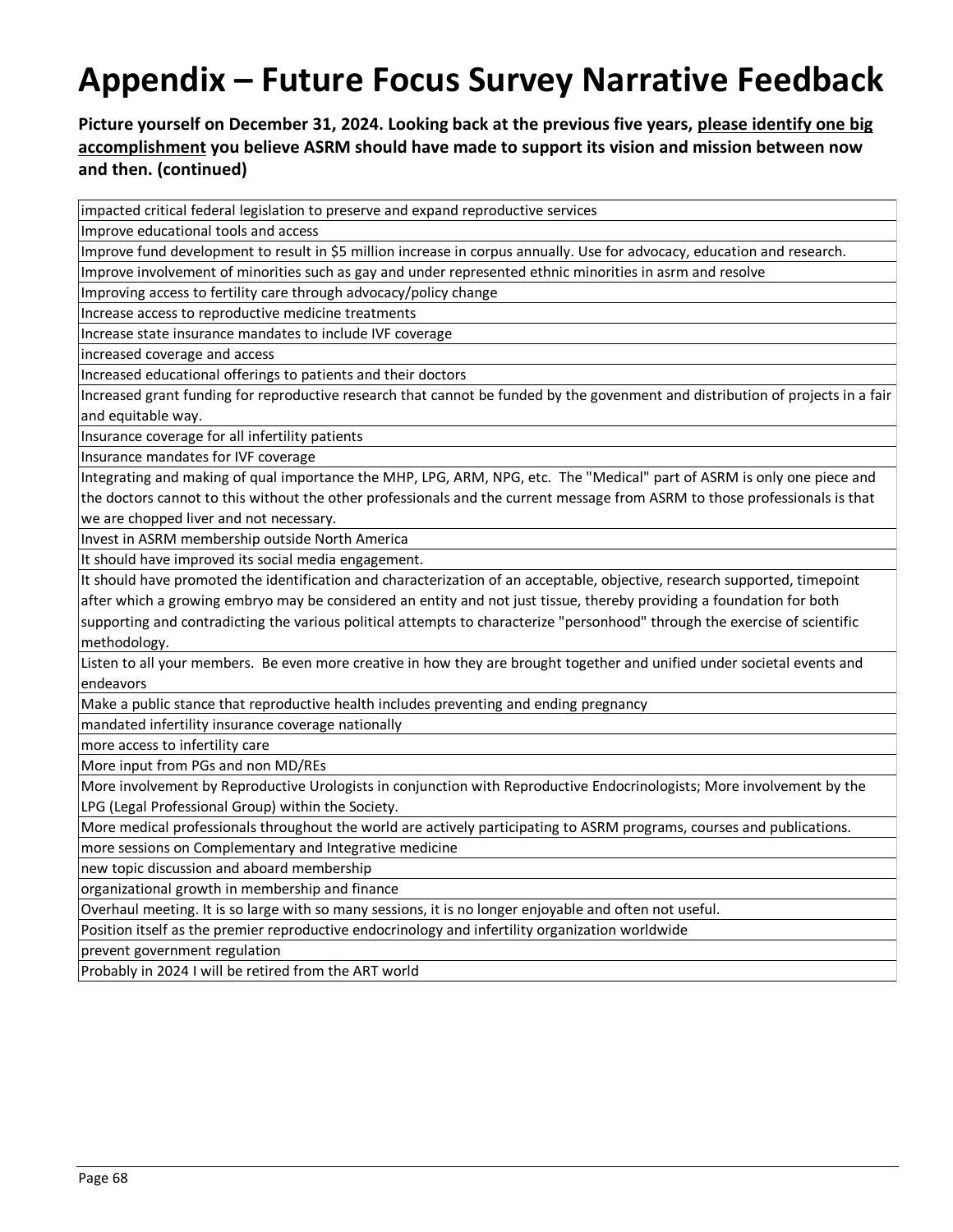### **Picture yourself on December 31, 2024. Looking back at the previous five years, please identify one big accomplishment you believe ASRM should have made to support its vision and mission between now and then. (continued)**

Protection and support of access to reproductive medicine for all people.

Provide more education and learning opportunities for nurses to develop their professional careers.

Provide more educational videos or podcasts for providers (to cover areas such as: best 3 articles in F and S per month; Top 10 articles per year, Topic summaries, Controversies)

Publicly established itself as a voice of science in the fight against legislation that restricts reproductive rights

Raise \$50M for the Research Institute (ultimate goal: \$150-200M)

Research success led by ASRM funding initiatives.

Restructure the Annual Meeting

see a migration of content for patients and providers from a website to social media.

Significantly greater improvement in access to care for infertility treatment so that people wishing to complete their families can do so without regard to financial constraints

Sponsoring research that has led to one or more "breakthroughs" in reproducitve medicine

Successfully change the image of ASRM from Americans who want to make money to a collegial, ethical organization that has strong international ties and a broader focus than just infertility.

Successfully implemented insurance coverage mandates in most of US states.

Support advocacy for reproductive health care

Support the Professional Groups and their involvement. Every year this is minimized.

Supported more research

sustain a pipeline of serious and innovative scientists in the area of reproductive medicine

The flagship Fertility and Sterility journal is the number one cited/resource journal for gynecology because of its excellent quality

The one big accomplishment would be to make it the first "name" which should show up for anything related to Women's Reproductive Medicine. This could be achieved by focusing on all area of Reproductive Medicine making treatment of Infertility / Assisted Reproduction easily available and affordable to all and by reaching out globally and being the "Big Brother"

The president will be non-Norther American!

The recognized world wide leader and knowledge resource for patients and practitioners.

This is a tough question as it suggests we should look forward and anticipate ASRM has missed a major opportunity in strategic planning. I would hope by 2024 we have gained some traction in treatment costs and found a way to do the tough work of reducing medication costs (no small feat I know) but Im not incredibly optimistic about this goal.

To be discussed in later business meetings

To own reproductive surgery

Transparency and freedom from big money

unifying message and membership

Universal fertility coverage, expand impactful translational research in IVF, delivery of more consistent evidence based practice across the US

Universal infertility coverage

universal insurance coverage for reproductive care, registry on wellness of ART offspring

we should have been more inclusive and emphasized the patient and indications for procedures and technologies, not the procedures and technologies themselves.

Web site function searchability

With ASRM involvement, there will be a breakthrough in treating female/male infertility.

working for nobel prize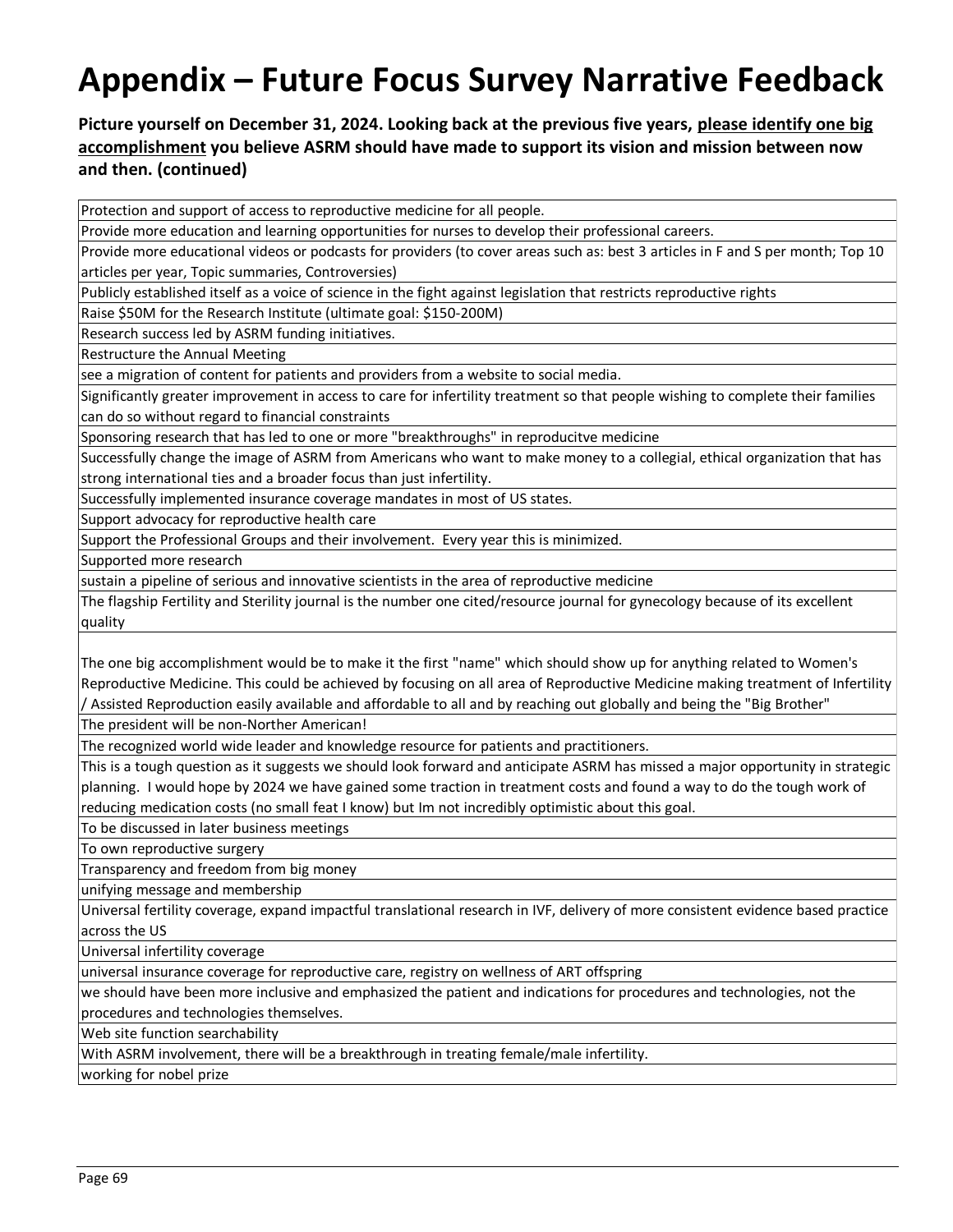### **What additional input do you have that you perceive should impact development of ASRM's strategic plan?**

1. Seek to involve ASRM wider membership in ASRM affairs, 2. Promote research in reproductive medicine outside North America, 3. Consider courses and certification in reproductive medicine for developing countries A focus on the male factor component as critical for the evaluation research eduction and advocacy efforts Aim to be the world's international reproductive organisation Appeal to a younger and more diverse base As the global health and access initiative evolves, please recognize that this includes not just ART but also reproductive surgery, nursing development, business development, etc Better support and interaction with affiliated societies and interest groups. big donors help developing a means of obtaining long term outcomes from ART Differentiation and feedback surveys Encourage retention of academic physicians Engage male fertility specialists - both urologists and reproductive biologists engage young talent for media, web design and social engagement Enhance the involvement of young practitioners, researchers, realted professionals and trainees entering the field. Focus less on big pharma and more on science. Foster more communication between physician and non-physicians for integrative patient treatment care Going global. And filling all gaps that permitted the birth of mini societies Have a nurse be president of ASRM Hire aggressive digital marketing group and agressivrly spend on digital marketing to. Chi eve all the objectives such as increasing membership , becoming more international by reaching out through digital , giving full text access of fertility sterility to non members within 1 year of publication Of more Csr for the needy I think it is important to survey those actively involved in ASRM and those who are not involved to understand why they are not involved and how ASRM can meet their needs identify ways for ASRM to give back to infertile couples and facilitate their access to treatment increase diversity in ASRM leadership and endorse a diversity-friendly annual ASRM meeting Increased global influence. Input from smaller academic centers should be prioritized as financial pressures on these are enormous. Interaction with ESHRE for shared giudelines in ART invest in research and not just for early career scientists Involvement of the entire breadth of the membership in the process. It definitely took me more than ten minutes to do this survey. :-) Key to focus on engagement and education through social media, strengthening advocacy at federal and state level and supporting research endeavors

Legislation and insurance coverage should be strategic focus

Maintaining an excellent staff in Birmingham is another key to the success of this organization. Perhaps it doen't fit into a strategic plan, but it cannot be forgotten. They provide the life jackets that keep many in the sea of volunteers afloat and perform more rescue operations than any of us could imagine.

Make treatments more affordable and support new "adds on" only AFTER being proven (in RCT) as effective.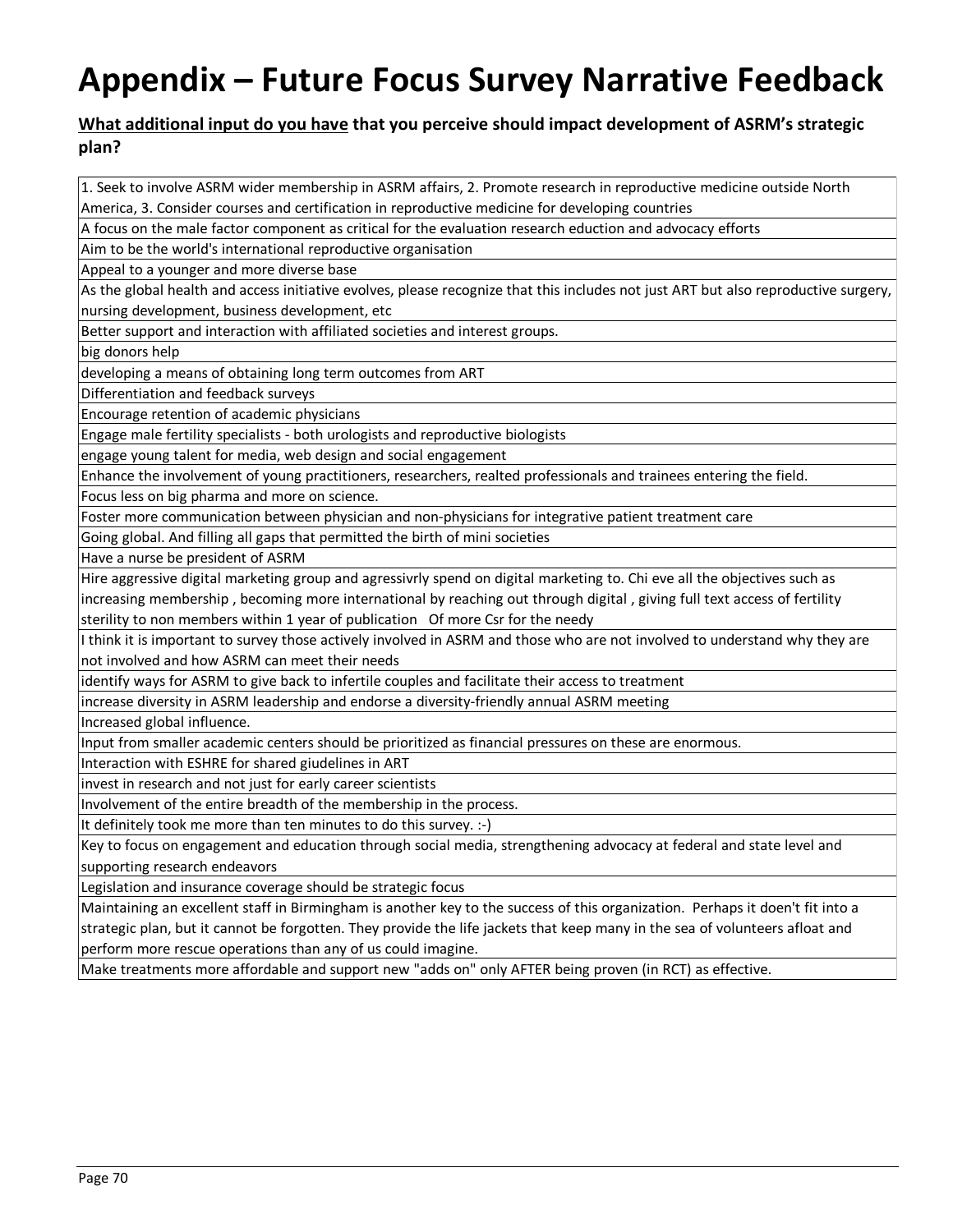### **What additional input do you have that you perceive should impact development of ASRM's strategic plan? (continued)**

Members will appreciate ongoing and perhaps increasing support for clinically relevant endeavors, such as the patient predictor model, SART CORS query engine, the Practice Committee to allow it to stay on top of so much information, patient education, clinically relevant research, and other endeavors which serve patients and practices.

MONEY. MOney ....MONEY-EH

More involvement from Complex Family Planning subspecialists

Need ensure a vision and brand

None. However, after seeing the long list that I was queried about, maybe ASRM should be more focused in its planning, and not try to do everything.

Obtain as much input as possible from the membership at large, with particular emphasis on those who are new to their practices.

Our field is changing rapidly. Moving away from academic medicine to private groups and large networks; increasing social media and societal interest in fertility; focus on only the "I" in REI (I find this problematic); ongoing legislation trying to limit reproductive choice - all these require a nimble organization that is savvy to the times and projects a relatable but authoritative voice aimed at physicians, non-physician providers + scientists, AND the general population.

Our international membership and support is weakening, needs more focus

Rapid finalization of the strategic plan so implementation can get underway

Research is so important but so is patient education and counseling. Nurses are such an important part of a patient's

experience; yet there appears to be a constant decrease in nurse attendance to the Scientific Congress because there are a lack of programs that appeal to nurses. Hopefully that will change in the future.

Same as above

Same as above

Simplify mission statement and follow through on the goals.

Some of the staff at the ASRM office are ineffective and dysfunctional to PIG/SIG and overall organization.

Support for translational research throughout the world

Support training for the next generation of providers and researchers

The ability to increase commercial funding to support ASRM without leading to bias.

The current political climate throughout the world are likely to have a significant impact on reproductive health and reproductive rights. As it is beyond the power of ASRM to govern these through partisan efforts it is critical to use the diversity of our membership to shape our future in such a manner that is thrives without regard for the political leanings at any particular moment while still promoting ethical standards that further its objectives.

the desired outcomes should inform how much money is needed and then strategies to increase revenue should be determined. likely multi-modal

The training of Reproductive Medicine specialists is an old model that is already inadequate to meet current needs. How can we address the tremendous resources required to support fellowship training programs in an environment that is driven by economic forces that favor very short term commercial interests? Training fellows will require a national village since the resources for providing the academic support and funding seem to be diminishing every day as more and more of us become contracted to and owned by for profit entities that

the user-friendliness of our operations and the work flows within the society need to be optimized to be more intuitive to both users and the providers in the society